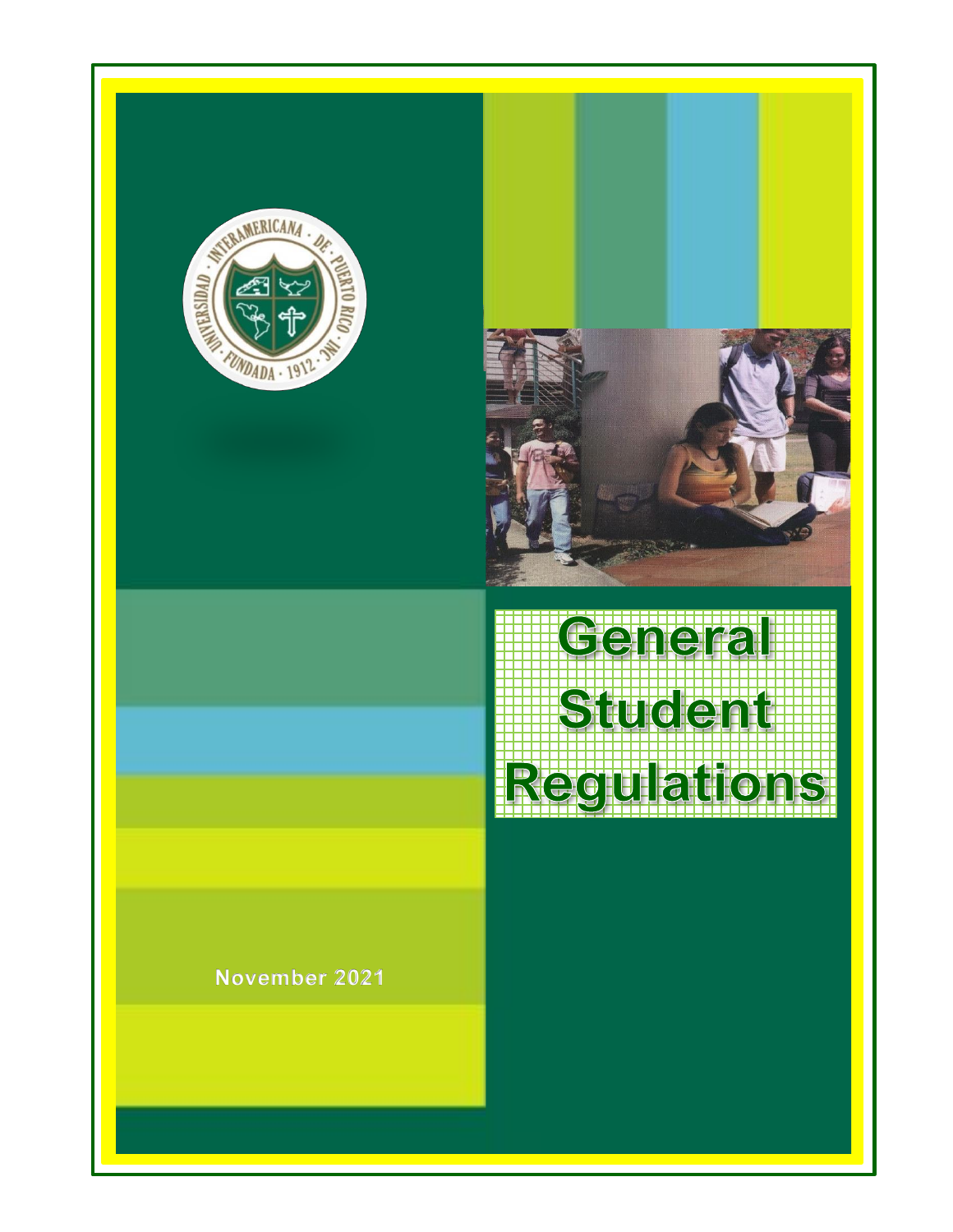# GENERAL STUDENT REGULATIONS

November 2021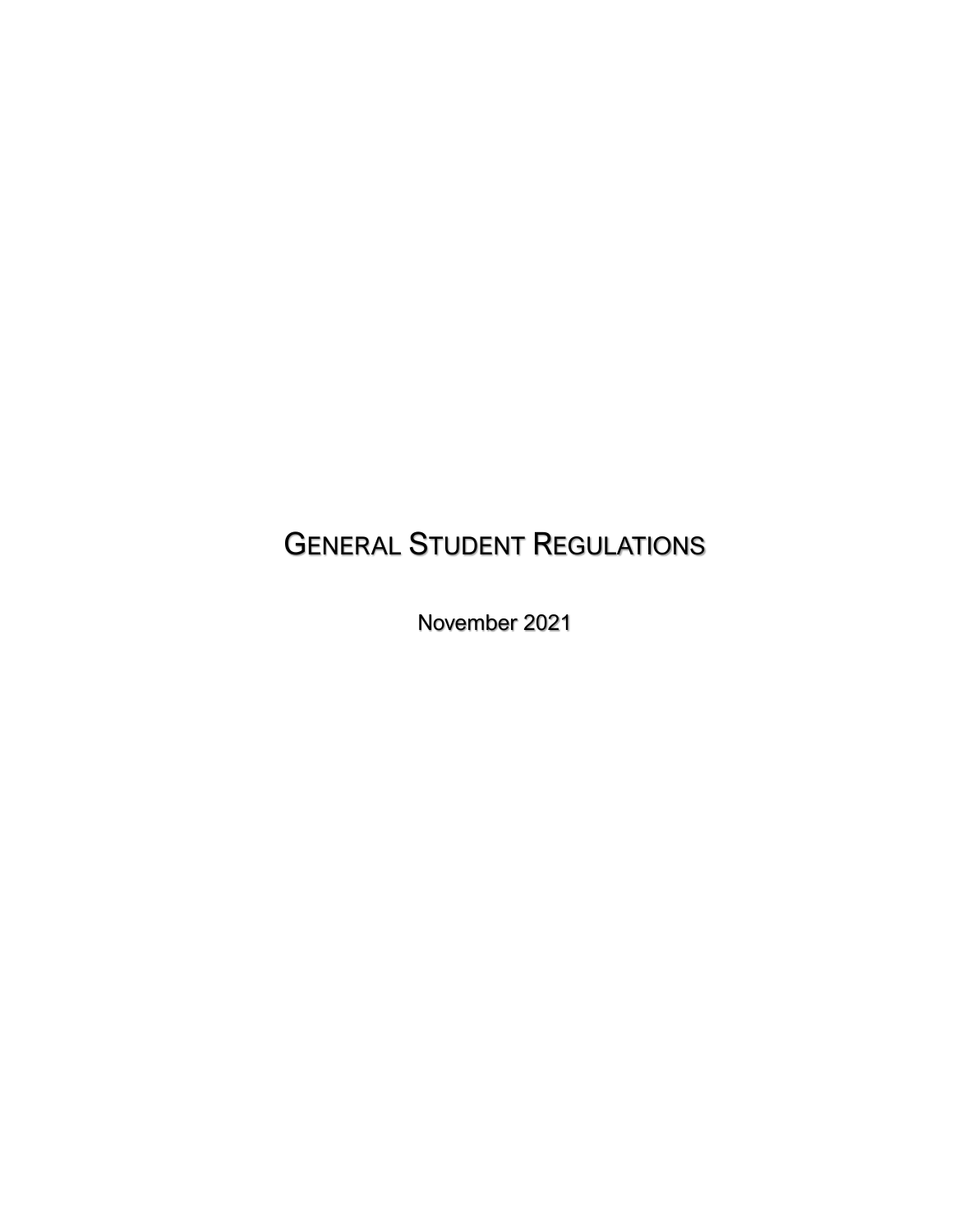These Regulations include the amendments approved by the Board of Trustees up to October 27, 2021**.**

These Regulations are published in Spanish and English. In the event of a conflict as to their interpretation, the Spanish version will prevail.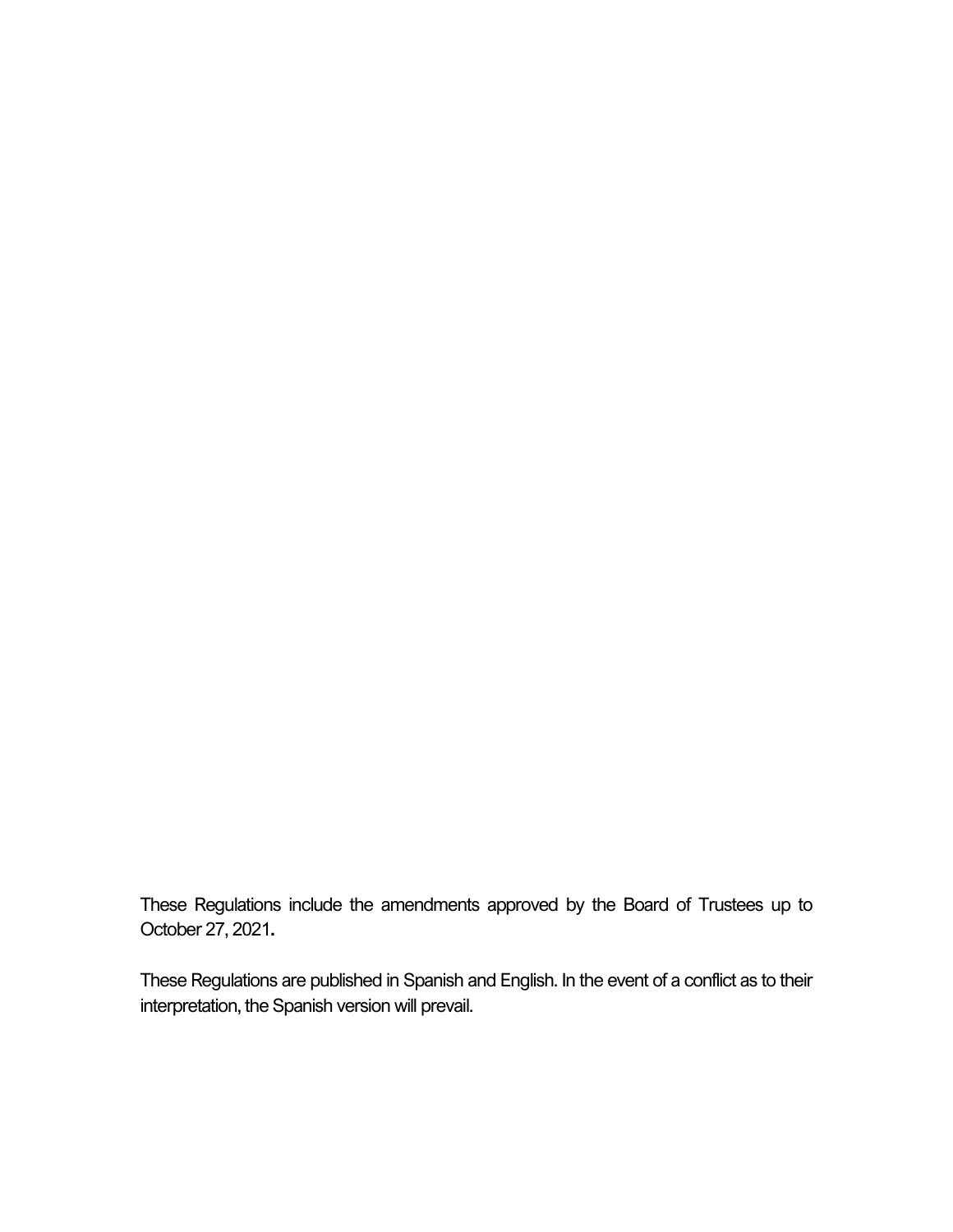# TABLE OF CONTENTS

| CHAPTER I                                                                     |                                                                                       |  |
|-------------------------------------------------------------------------------|---------------------------------------------------------------------------------------|--|
| <b>CHAPTER II</b>                                                             |                                                                                       |  |
| Article 1                                                                     |                                                                                       |  |
|                                                                               | Article 2 - Relations between Students and other Members of the University Community2 |  |
|                                                                               |                                                                                       |  |
|                                                                               |                                                                                       |  |
|                                                                               |                                                                                       |  |
|                                                                               |                                                                                       |  |
| CHAPTER III                                                                   |                                                                                       |  |
| Article 1                                                                     | - Student Council <b>Entrarrow Council 2016</b> - 11                                  |  |
|                                                                               |                                                                                       |  |
|                                                                               |                                                                                       |  |
|                                                                               |                                                                                       |  |
| <b>CHAPTER V</b>                                                              |                                                                                       |  |
| Article 1                                                                     |                                                                                       |  |
|                                                                               |                                                                                       |  |
|                                                                               |                                                                                       |  |
|                                                                               |                                                                                       |  |
| Article 1                                                                     |                                                                                       |  |
|                                                                               |                                                                                       |  |
|                                                                               |                                                                                       |  |
|                                                                               |                                                                                       |  |
|                                                                               |                                                                                       |  |
| <b>APPENDIXES</b>                                                             |                                                                                       |  |
|                                                                               |                                                                                       |  |
| Appendix B: Other Normative Documents that Concern Students, Available on the |                                                                                       |  |
|                                                                               |                                                                                       |  |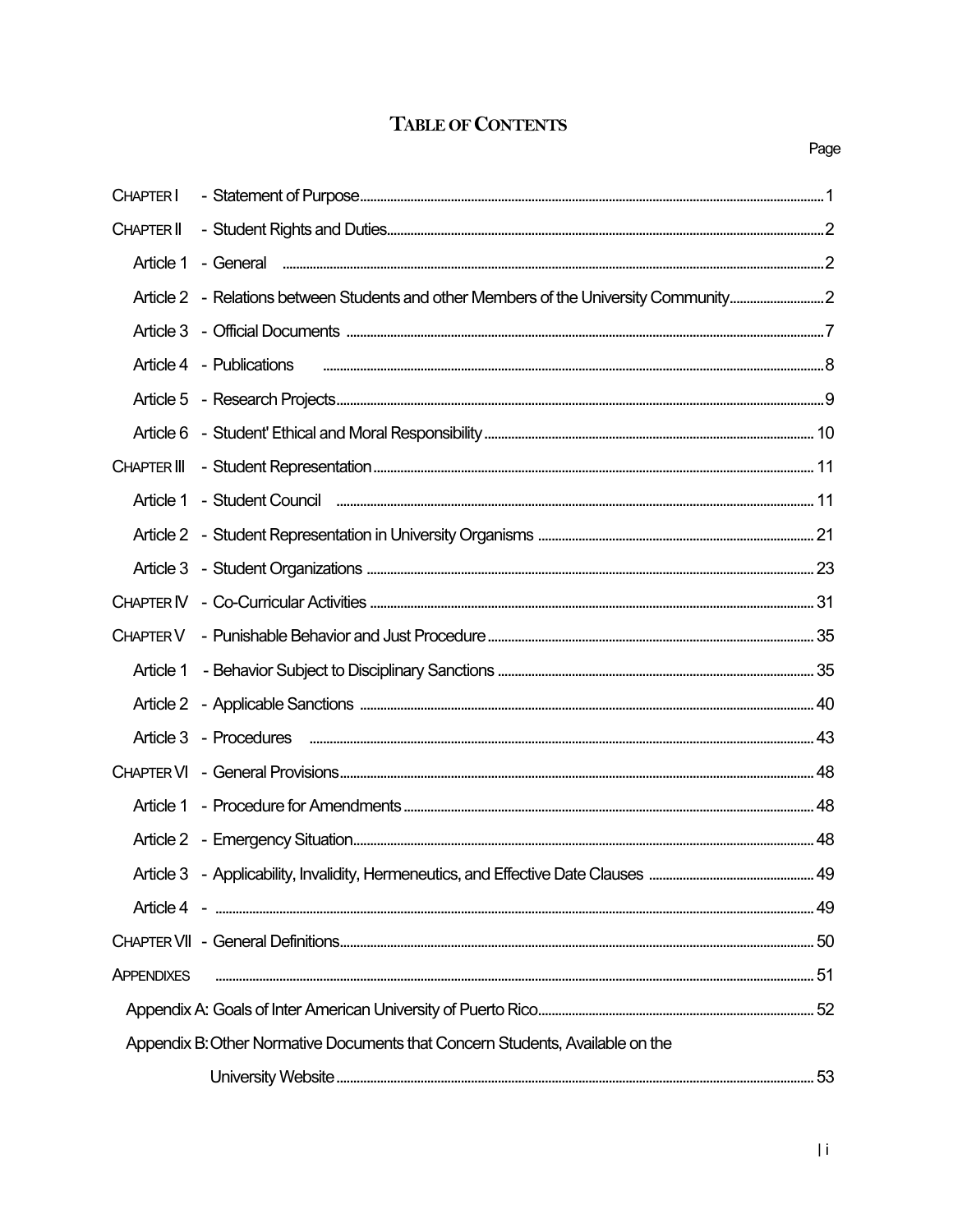# **CHAPTER I**

Statement of Purpose

The General Student Regulations of Inter American University of Puerto Rico are in harmony with the institutional and specific goals of each academic unit, the Christian values that guide the Institution and with the objectives, purposes, needs and educational processes of the University. These Regulations, as well as all provisions, circulars and policies of the University currently in effect, are part of the Institution's study contract with its students. The purposes of these Regulations are:

- 1. to indicate the rights, duties and responsibilities of students as members of the university community;
- 2. to establish organisms that assure a democratic participation and representation of students in university life and to foster responsible leadership;
- 3. to outline the norms of coexistence that help create and maintain a healthy and safe environment that stimulates learning, comradeship, service and work among students, faculty, administration, and the community in general;
- 4. to establish guidelines on proper behavior for university coexistence, and to formulate disciplinary sanctions corresponding to the transgressions of such guidelines through fair, fast and effective procedures;
- 5. to maintain an adequate institutional climate for the best development of the teaching-learning process.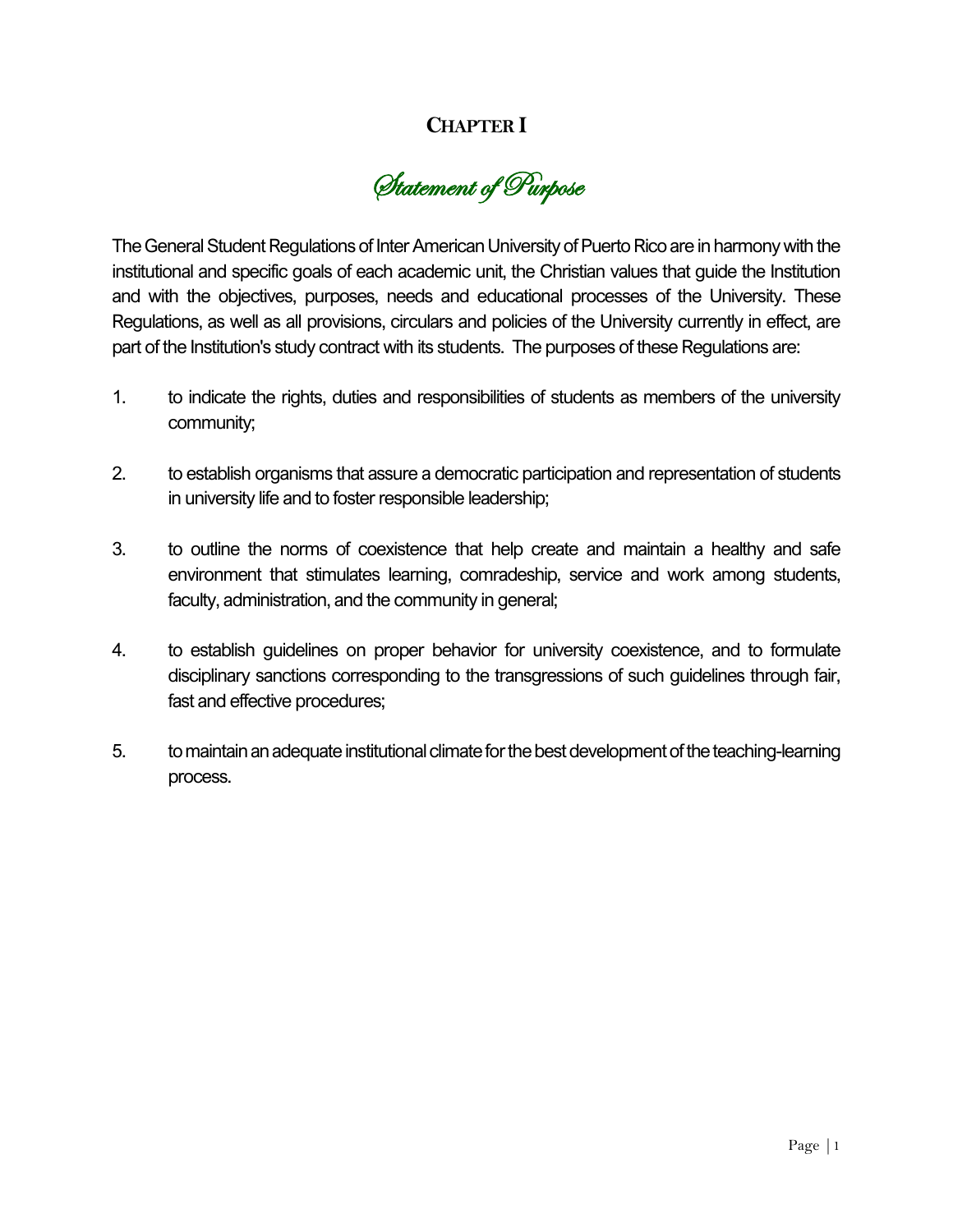# **CHAPTERII**

Student Rights and Duties

**Article 1 - General**

The fundamental right of the university student in the academic community is to be integrally educated.

Students are entitled to all rights established by institutional policies. The University will maintain a prejudice free environment that respects the student's self-value and human dignity. It is University policy not to discriminate against anyone because of race, color, age, gender, sexual preference, religion, nationality, marital status, physical appearance, political affiliation, physical handicap, origin or social condition.

To this end it is essential that there is freedom to examine matters and freedom to express ideas, criteria, and opinions, subject only to the limitations established by necessary regulations for the protection of the harmonic coexistence of the University community components.

The nature of university life requires that all members of the community be united in the achievement of common goals and purposes. All members are important and their contribution is crucial for attaining the general mission of the University as a whole as well as the mission of its individual academic units.

#### **Article 2 - Relations between Students and other members of the University Community**

- A. Academic Relations with Faculty
	- 1. This relationship is founded on good faith and mutual respect between professor and student, and is part of the educational process.
	- 2. Professors will encourage creative dialog, and an environment of freedom of discussion, speech and research.
	- 3. Students will receive or have a syllabus in printed or digital format available as presented by the professor of the course at or before the first two meetings of each academic term.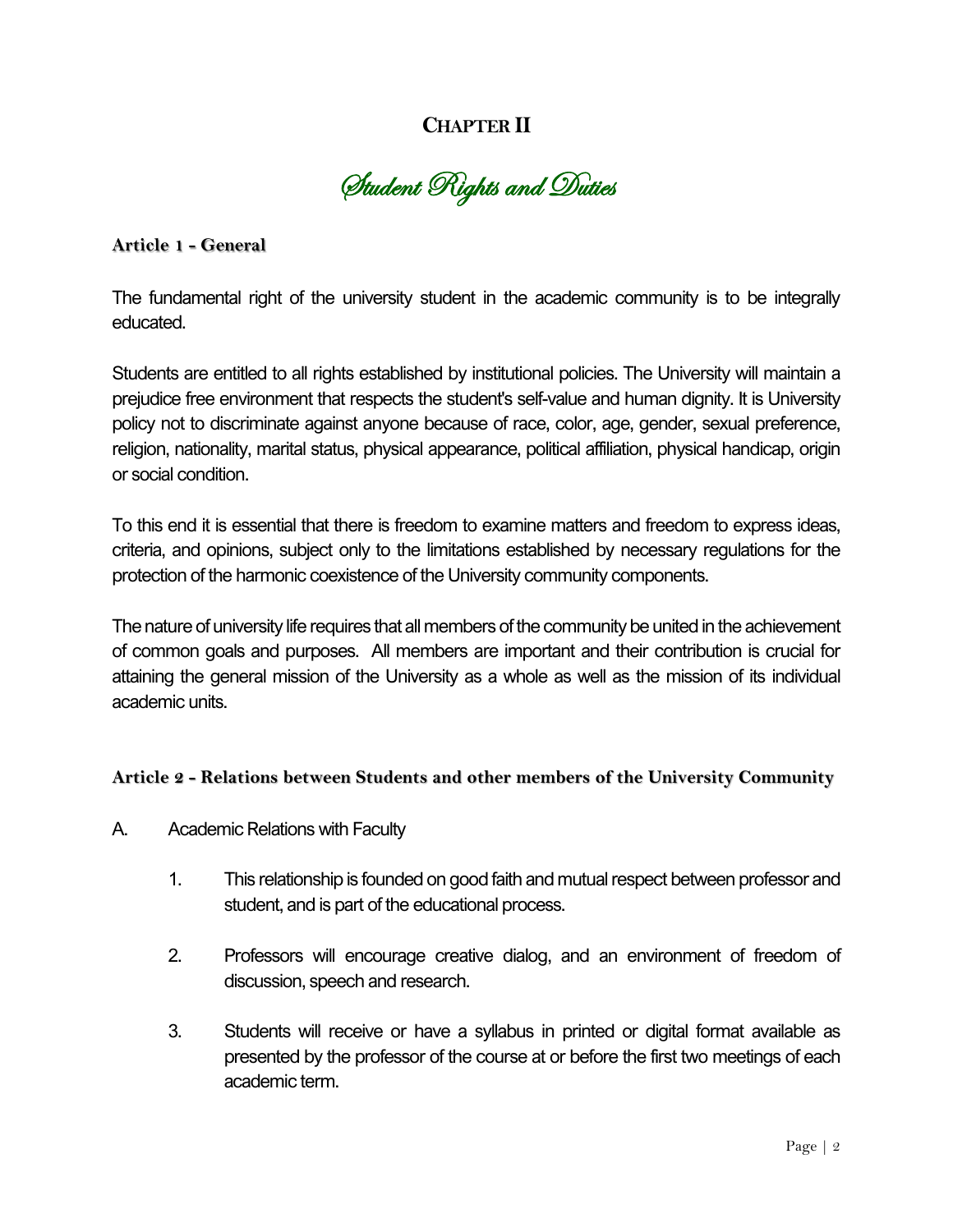- 4. At the beginning of each academic term, faculty members will make available to the students, the course syllabus containing the following information:
	- a. General course Information: course title, code and number, credits, academic term, professor, office hours, office telephone and e-mail.
	- b. Course description according to the current catalogs.
	- c. Objectives of the course.
	- d. Thematic content.
	- e. Learning activities for achieving the objectives.
	- f. Evaluation criteria, including the score and the weight of each criterion.
	- g. Special notes: (1) Support services or special needs, (2) Honesty, fraud and plagiarism, as stated in Chapter V, Article 1 of these Regulations, (3) Use of electronic devices, and (4) Compliance with Title IX.
	- h. Educational resources to be used for the activities and the attainment of the course objectives, such as text book(s), additional readings, audio-visual resources and electronic resources.
	- i. Bibliography with support and the reference materials to the course, such as magazines, books of reference, newspaper, among others.
	- j. Norm of honesty, fraud and plagiarism, whose violation entails sanctions as stated in Chapter V, Article 1 of these Regulations.
- 5. If a student comes to a course after the course syllabus has been provided or discussed, it is the student's responsibility to obtain a copy of the syllabus as indicated by the professor and to communicate with the professor in order to discuss it.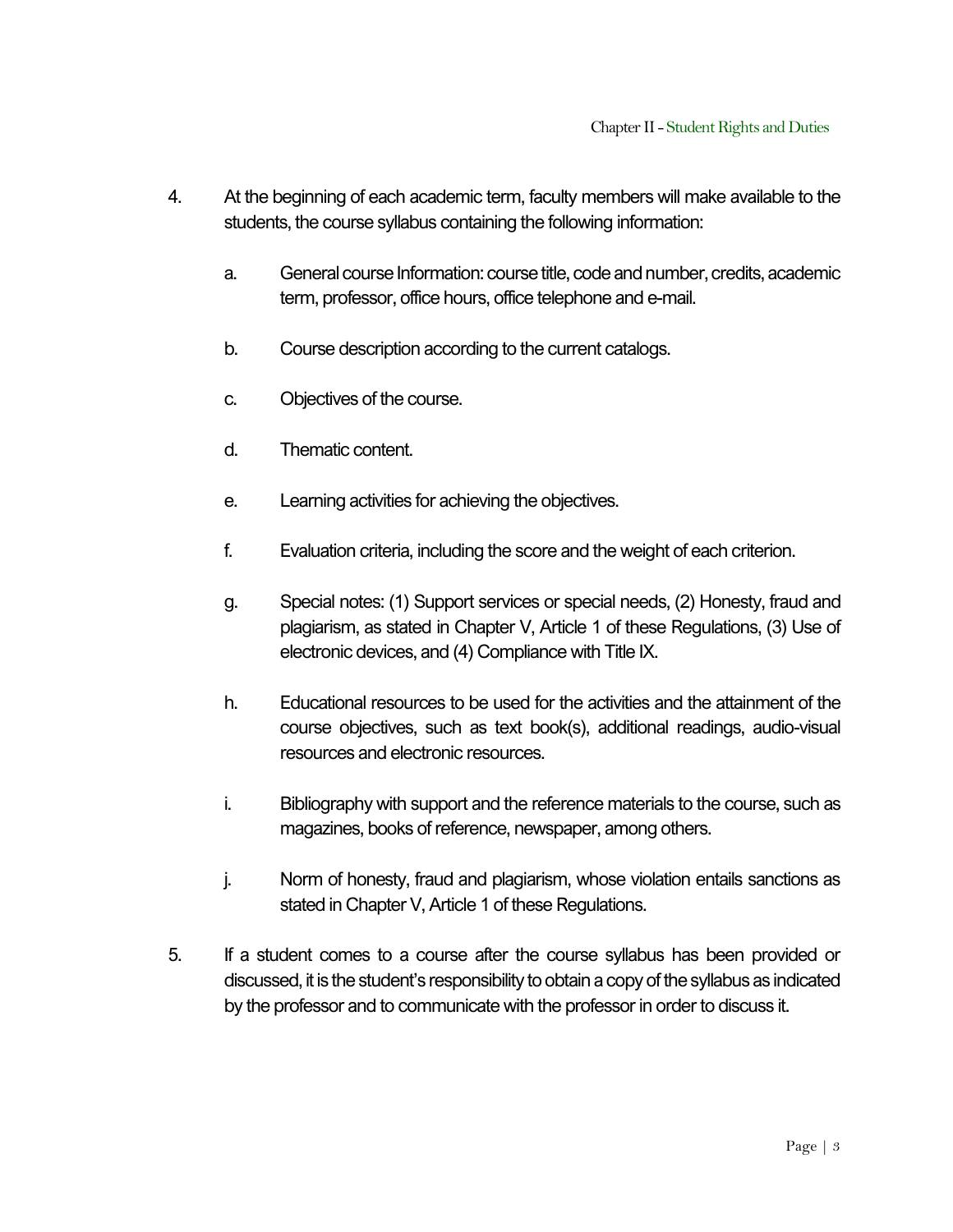- 6. Inter American University requires that a final exam or an equivalent evaluation be administered to all students enrolled in courses that award academic credit. The University also requires that other tests or evaluations be administered at midterm so students may know their academic progress.
- 7. Students have the duty and responsibility to obtain all the required materials in the course, or other comparable materials approved by the professor with the aim of achieving the course objectives.
- 8. Students may present well-reasoned objections to the facts and points of view of the professor when deemed necessary.
- 9. The right to disagree with the professor's opinion does not exempt students from their responsibility of meeting the requirements of the course.
- 10. The right to dissent should be practiced with the proper consideration and mutual respect needed for university coexistence
- 11. The both student and the professor will examine any aspect of the academic matter under study with the intellectual honesty that characterizes all academic work.
- 12. Neither student nor professors will use the classroom to proselytize on matters extraneous to the teaching-learning process.
- 13. The student's grade will be based on the evaluation criteria established in the syllabus.
- 14. Students may participate in faculty evaluation, according to the norms and procedures established for this purpose.
- 15. Students are entitled to receive academic counseling at times especially indicated by the member of the Faculty in the following three ways:
	- a. They will be oriented with respect to their performance in the courses they are taking with the faculty member.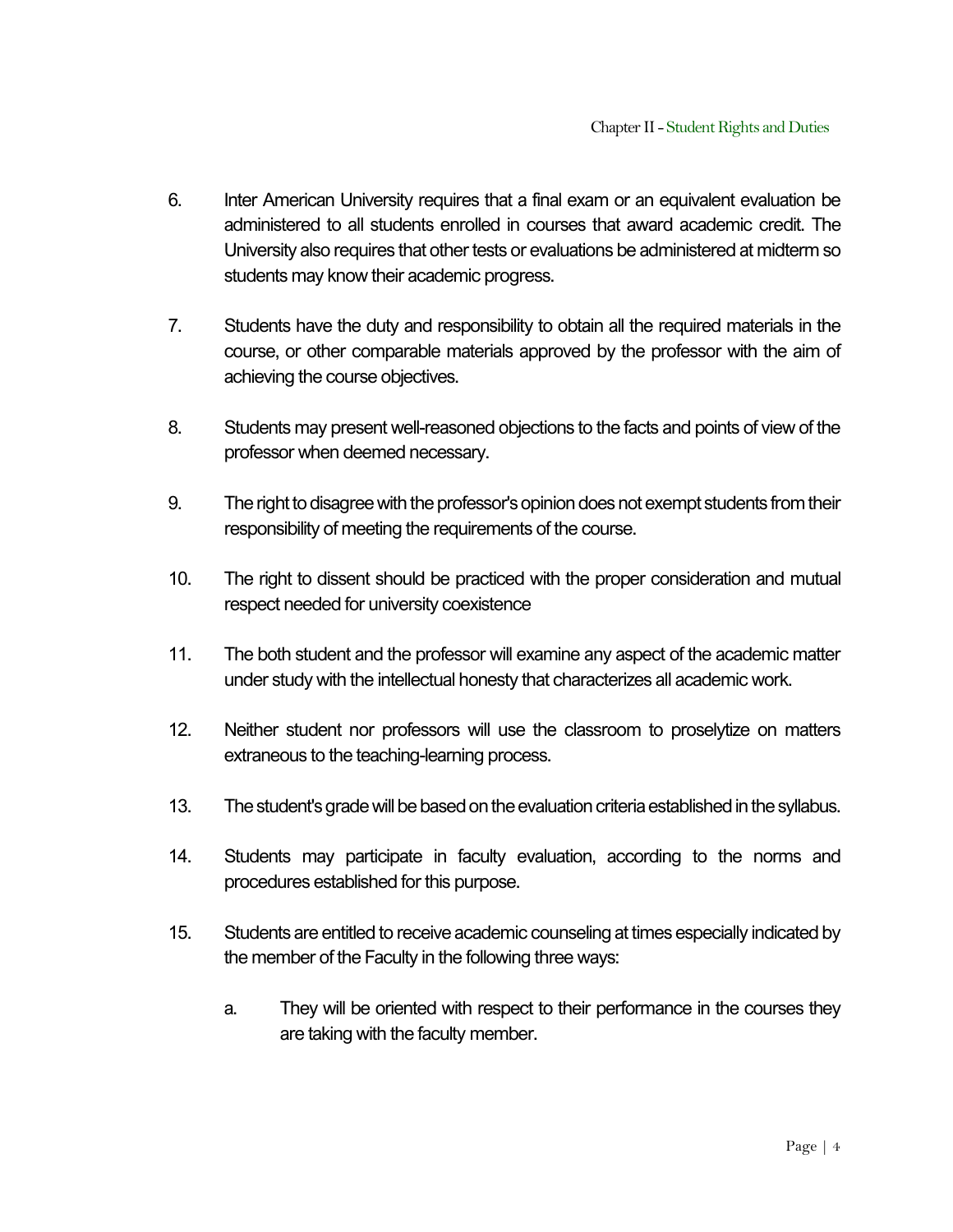- b. They will be oriented in the discipline they formally declared as their major. The purpose of this is so the Faculty member can help them set their academic and professional goals, as well as understand and fulfill the graduation requirements of the University and those of their major. It is students' responsibility to seek the assistance of Faculty members for planning their course of studies at least once during each academic term.
- c. Theywill be referred to the corresponding office or person, in agreement with their needs of professional aid on problems of a personal nature or of those resulting from deficiencies in academic skills, if necessary.
- 16. Students are entitled to receive academic counseling at least once during each academic term in which they are enrolled. It will be the students' responsibility to visit the Academic Department to which their study program or their officially declared major belongs, to request a course sequence and receive academic counseling on planning their university studies.
- 17. In case students consider that their rights have been infringed upon by a member of the faculty or they have a claim of an academic nature, they may channel their complaint through the Director of the Academic Department to which such faculty member belongs. If a student does not agree with the decision, such student may appeal through the following channels, as appropriate, following this order: Dean of Division, Dean for Academic Affairs, Chief Executive Officer of the academic unit, President of the University.
- B. Evaluation of Academic Work
	- 1. Inter American University requires that all students enrolled for credit in courses for which academic credit is awarded be administered a final exam or an equivalent evaluation. The University also requires that other tests or evaluations be administered at midterm so students may know their academic progress. Other tests or evaluation instruments should also be administered before midterm so students may know their academic progress in each course.
	- 2. Students are entitled to know the grades of their exams, tests, term papers, homework and other instruments of academic evaluation, within a reasonable time, preferably no later than two weeks after handing them in.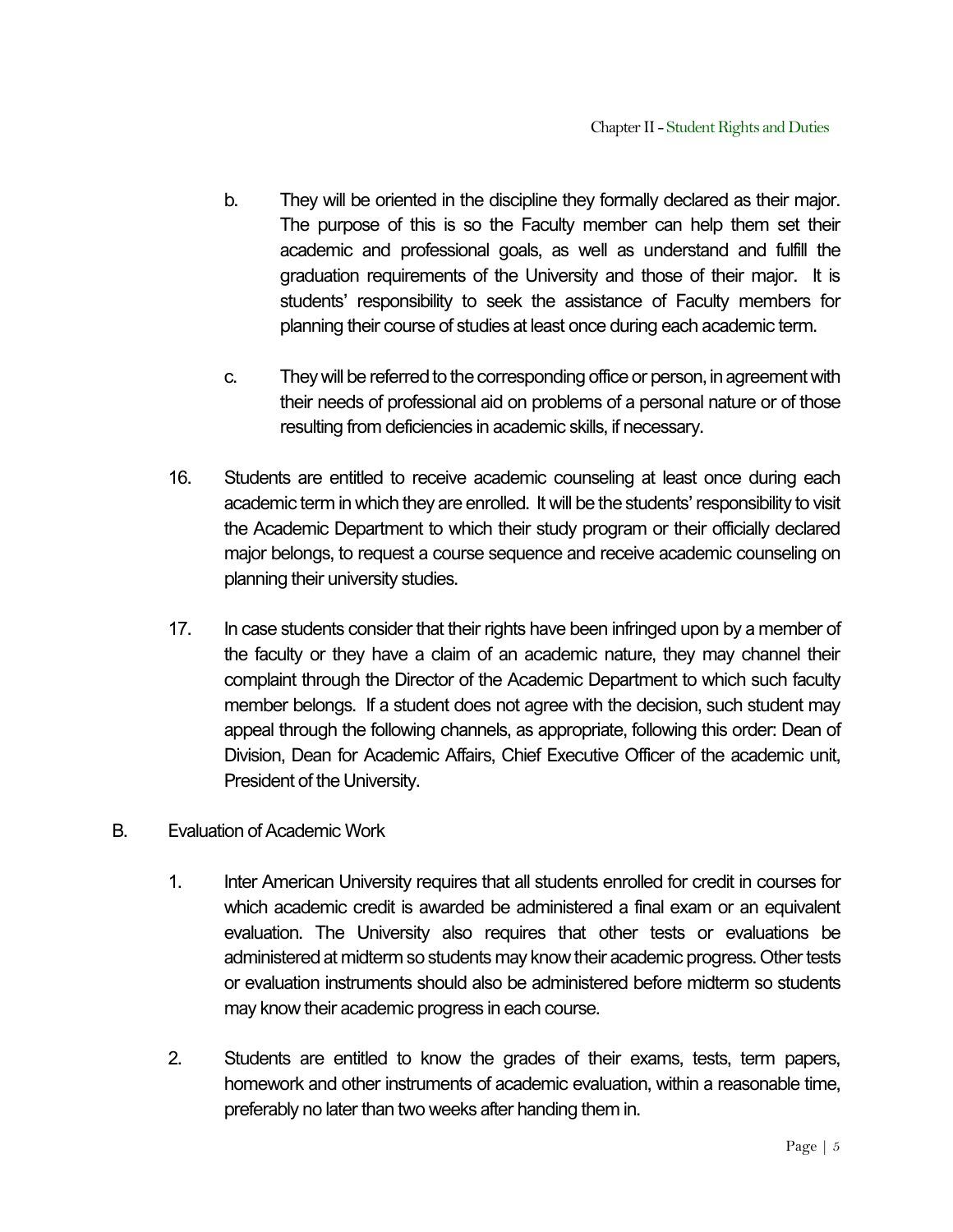- 3. Students are also entitled to examine their work within a period no greater than six months after the term in which they took the course.
- C. Nonacademic Relations with University Personnel
	- 1. In case a student considers that his or her rights have been infringed upon or that an inappropriate action has been committed against him or her by a member of the University personnel in a non-academic relation, the student may file a complaint to the Dean of Students of the academic unit. This officer must investigate the allegations of the complaint, and if there is a possible violation of institutional norms, will refer the case to the attention of the Director of Human Resources of the academic unit to process the case under the corresponding regulations: Faculty Handbooks, if it has to do with teaching personnel, or Handbook of Norms for Non-teaching Personnel, if it involves administrative personnel.
	- 2. If the complaint is related to alcohol or drug use, sexual harassment, discrimination because of race, color, age, gender, sexual preference, religion, nationality, marital status, physical appearance, political affiliation, physical handicap, origin, or social condition, it will be attended to and processed according to the stipulations of the regulations, guidelines and the provisions of laws applicable to these matters.
- D. Use of Cellular (Mobile) Telephones and Other Electronic Devices
	- 1. Cellular (mobile) telephones and any other electronic device that could interrupt the teaching-learning process or disrupt a milieu favorable for academic excellence must be deactivated. Critical situations will be dealt with in an appropriate manner.
	- 2. The professor has the discretion to authorize the use of such devices for academic purposes or urgent situations if necessary. Students that require the use of electronic devices for the learning process must present certified evidence to the professor of their need for reasonable accommodation and pledge to use the devices responsibly.
	- 3. The use of electronic devices that permit the accessing, storing, or sending of data will not be allowed during tests or examinations, unless the professor authorizes their use.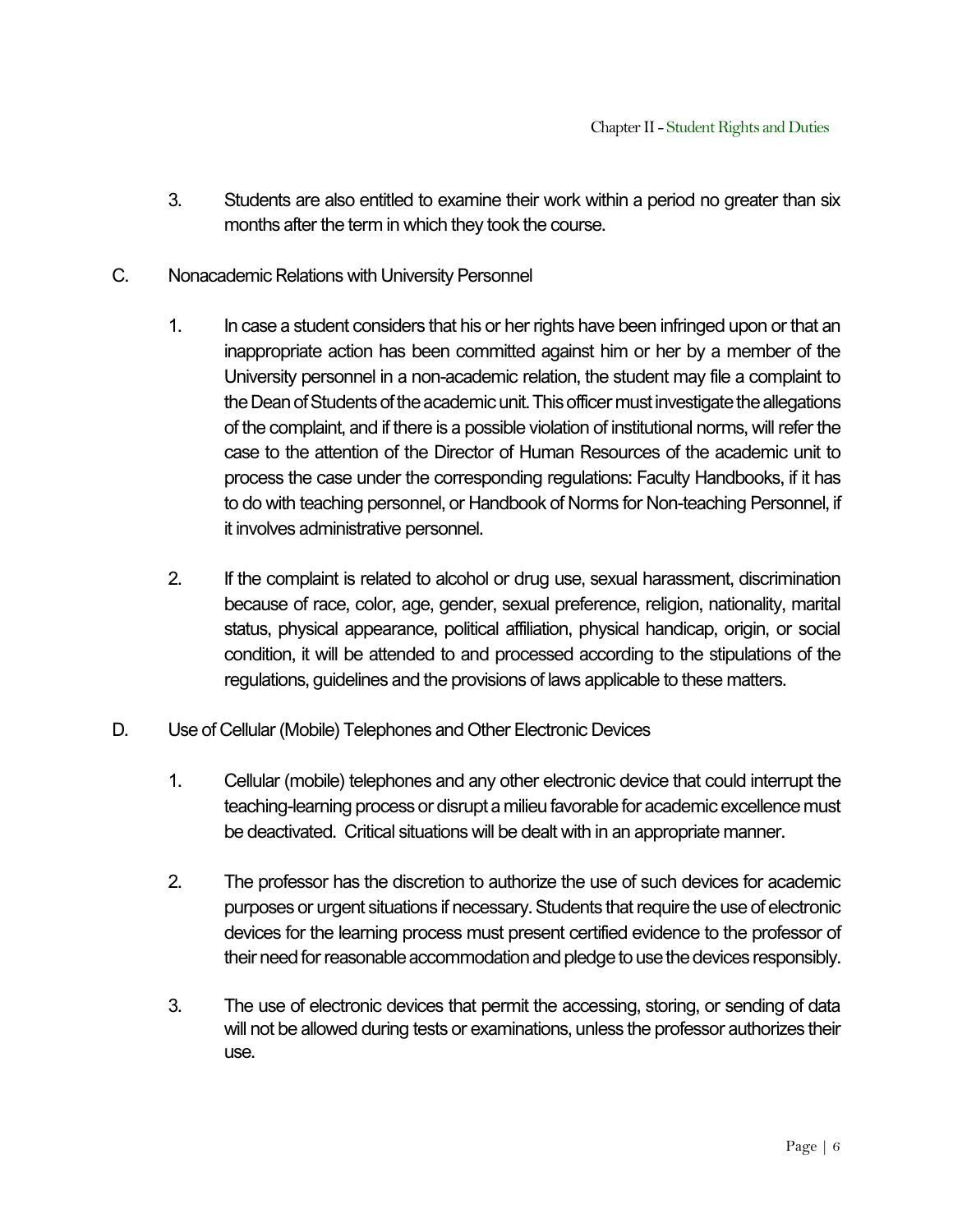- 4. The unauthorized use of cell phones or other electronic devices is considered punishable behavior (refer to Chapter V of the *General Student Regulations*).
- E. Third persons in the classrooms

According to institutional norms, third persons will not be allowed in the classrooms, except for persons authorized by the professor or by the Institution.

#### **Article 3 - Official Documents**

The University administration will make available for consultation of the internal and external community, copies of the regulations, norms, catalogs, and other documents related to university life, in the Information Access Centers and in the University Web page.

It is the students' responsibility to know the content of these documents in order to comply with their provisions. Ignorance of the rules does not exempt students from complying with them.

- A. Student Files
	- 1. Student files are confidential documents, and will be kept separately and properly protected according to their nature.
	- 2. Any person who requests to examine them must get a written consent from the student, or it will be conducted under the provisions of the Family Educational Rights Act of 1974 and its regulations.
	- 3. Student files will contain information related to the academic status of the student and any other appropriate information. These will be maintained by the Office of the Registrar.
	- 4. Files of financial aid, admissions, medical services and other student services, if any, will be maintained in the custody of the concerned office. The Counseling Office will keep files of professional and personal counseling and of any other kind related to the service offered to the student.
	- 5. Disciplinary files will be maintained in the Office of the Dean of Students.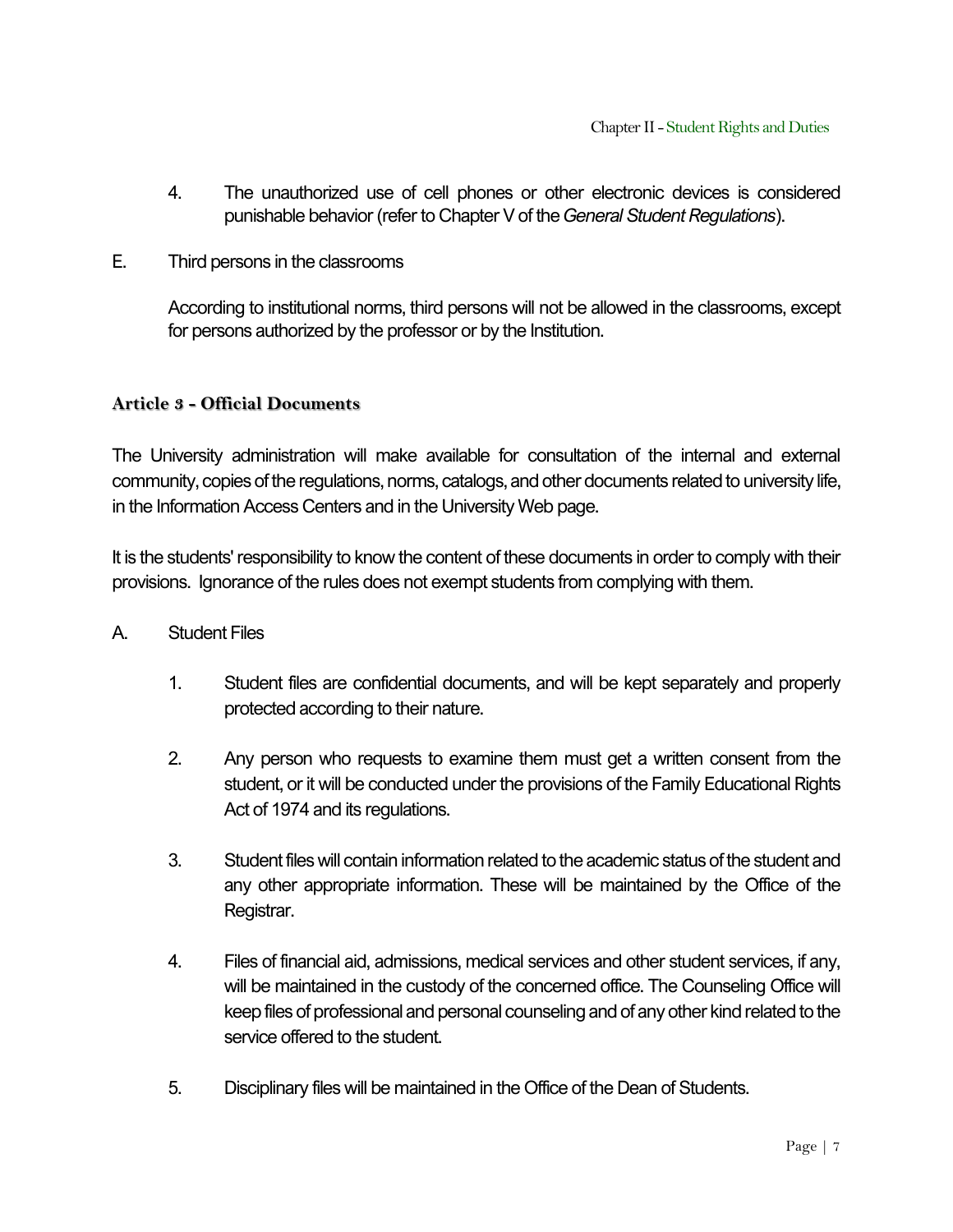- 6. Students have the right to review their files in the presence of a University officer with a previous written request, presented at least five workdays in advance to the corresponding office.
- 7. The University maintains student information in the data base system. It will be the student's responsibility to notify any change of mailing or home address in order to keep the file updated. Students may also update their personal information by using the online services of Inter Web.
- 8. Students may see their grades in the University information system. Access to this information will be protected and controlled.
- B. Emergency Management Plan

Students will have access to an emergency management plan of their academic unit that establishes the instructions that should be followed in a situation that could threaten their safety or that of the rest of the University community.

#### **Article 4 - Publications**

- 1. Students have the right to produce publications through student organizations properly recognized by the Institution. The University will promote the production of these publications.
- 2. All publications will identify the student organization that produces it and the names of the publishing board of the publication. Each article should be signed by its author, except editorial comments for which the corresponding publishing board will be responsible.
- 3. Printed material distributed in the academic units may not contain advertisements for alcoholic drinks, tobacco, controlled substances, pornographic or obscene material, or libelous information.
- 4. Newspapers ormagazines of general or regional circulation inPuerto Rico may be distributed in the academic units by previous authorization of the Dean of Students or the designated person.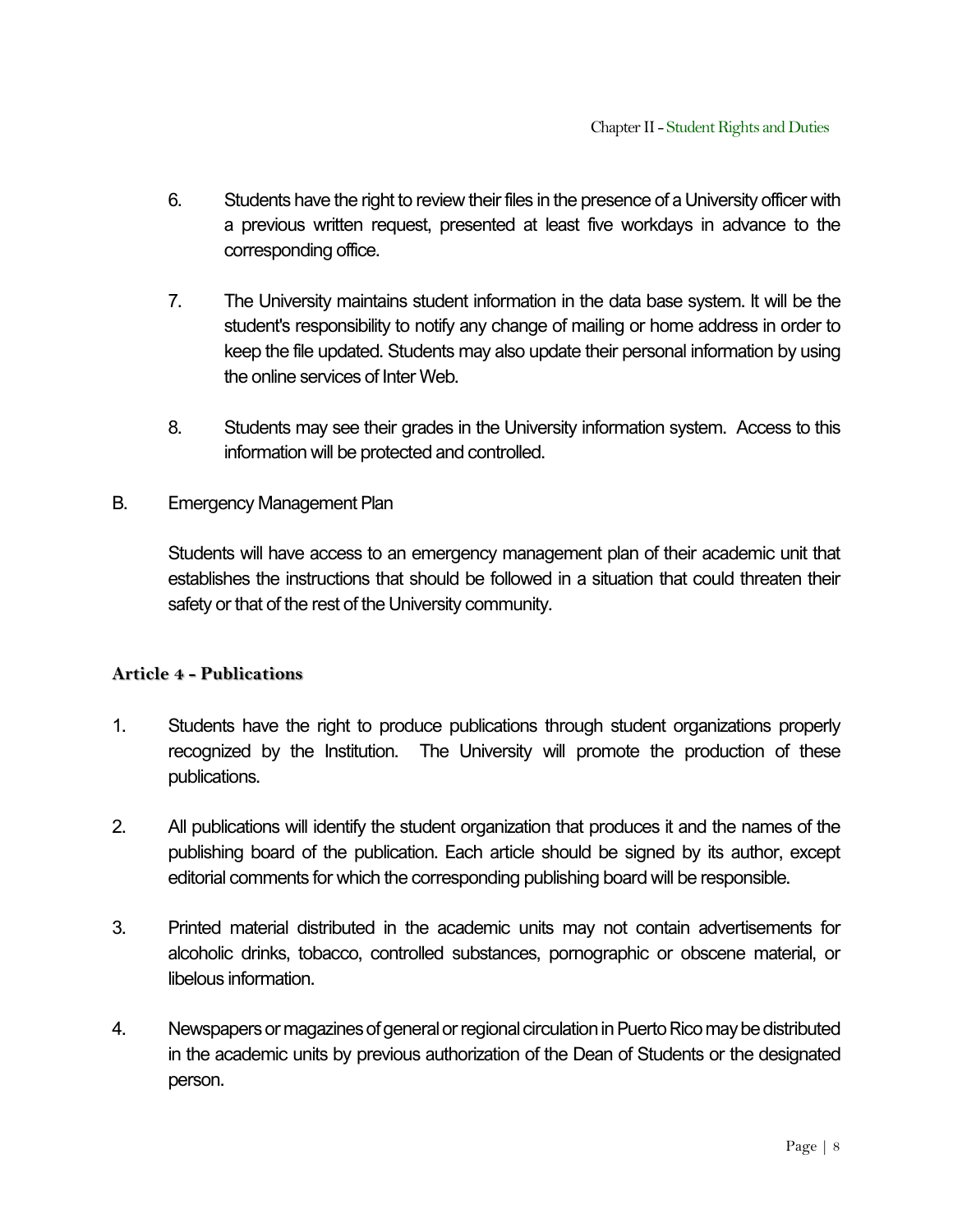- 5. Other circulars may be distributed in the units or placed on public bulletin boards with previous authorization of the Dean of Students or the person designated by the concerned academic unit. If such authorization is denied, petitioners may appeal to the Chief Executive Officer of the unit within a period of no more than three workdays. The Chief Executive Officer's decision will be final and binding.
- 6. In their publications, students must observe the canons and rules of proper expression of our Institution at the university level.

#### **Article 5 - Research Projects**

A. Duties of Students Doing Research

All students enrolled in courses requiring the preparation of research projects in which human subject participate, must obtain the approval of the Institutional Review Board (IRB) of IAUPR before beginning their research. The IRB is responsible for seeing that the Institution complies with state and federal laws and regulations, and with institutional policies and the applicable internal norms and procedures in all matters related to the protection of human rights of research subjects.

B. Rights of Students Who are Subjects in Research Projects

All students who participate as subjects in a research project are entitled to:

- 1. Be informed of the study before participating.
- 2. Know the purpose of the study.
- 3. Consent voluntarily to participate.
- 4. Refuse to participate.
- 5. Withdraw at any time from the research project.
- 6. Not be the object of retaliation for refusing to participate in or for withdrawing from the study.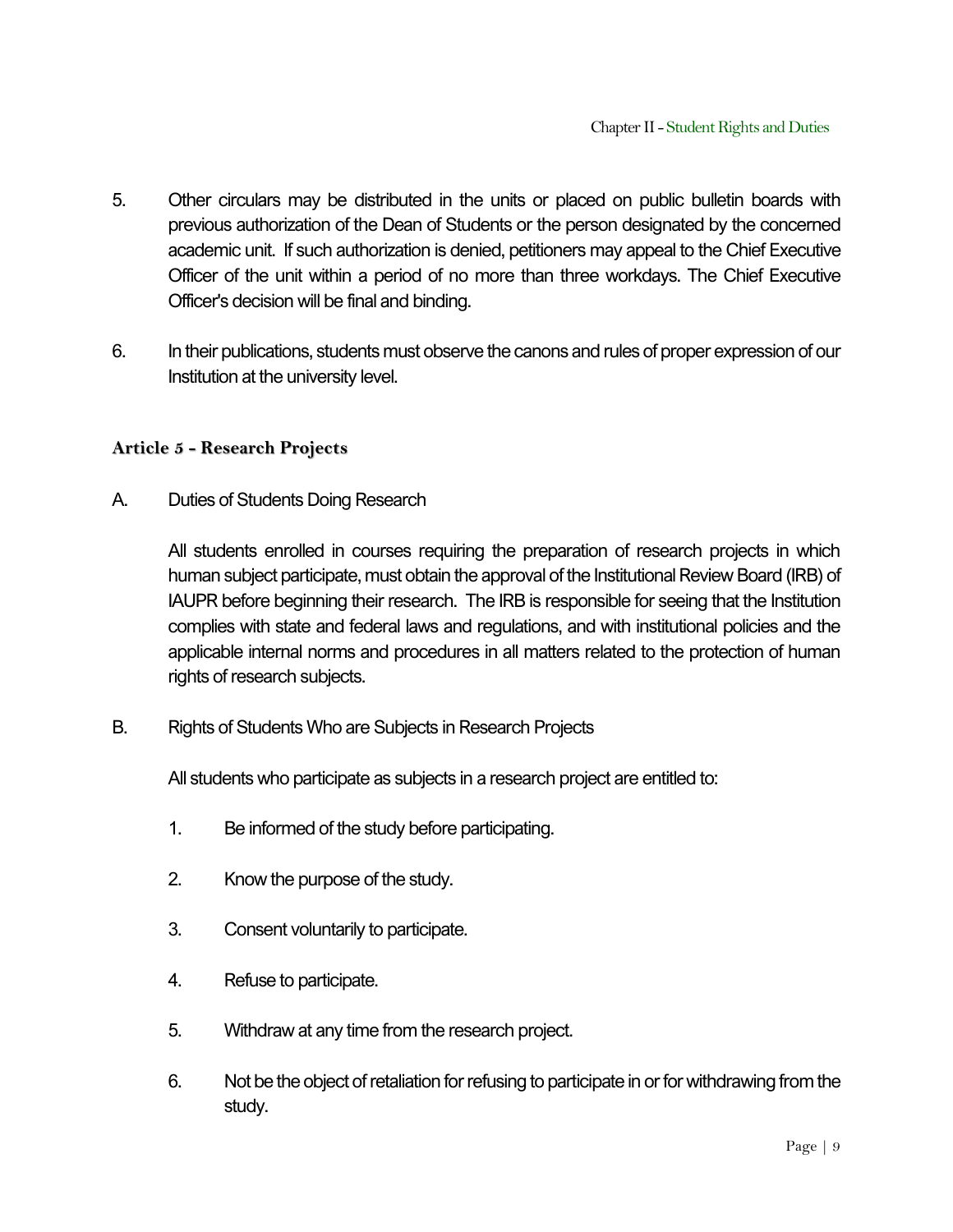#### C. Duties of All Students

- 1. To comply with the particular protocol for research projects.
- 2. To inform University authorities of any negligent conduct or act occurring during the conduct of the research project.

#### **Article 6 – Students' Ethical and Moral Responsibility**

The ethics of university students is based on values and principles that obligate them in the University and in the community, in general. Plagiarism, the lack of honesty, fraud and the manipulation or falsification of information are contrary to institutional principles and norms and are subject to disciplinary sanctions, as established in Chapter V, Article 1, of these Regulations.

All students, in their university performance, will:

- 1. Show the highest principles of personal and academic integrity.
- 2. Show, by their conduct, respect for the rights, dignity and property, including intellectual property.
- 3. Complywith the principles, norms and legal statutes compatible with their academic program and their future profession.
- 4. Exercise their role in a prudent, responsible and safe manner, individually as well as collectively.
- 5. Be aware of their decisions and actions, so that the risks of damage towards others and towards themselves will be reduced to the minimum.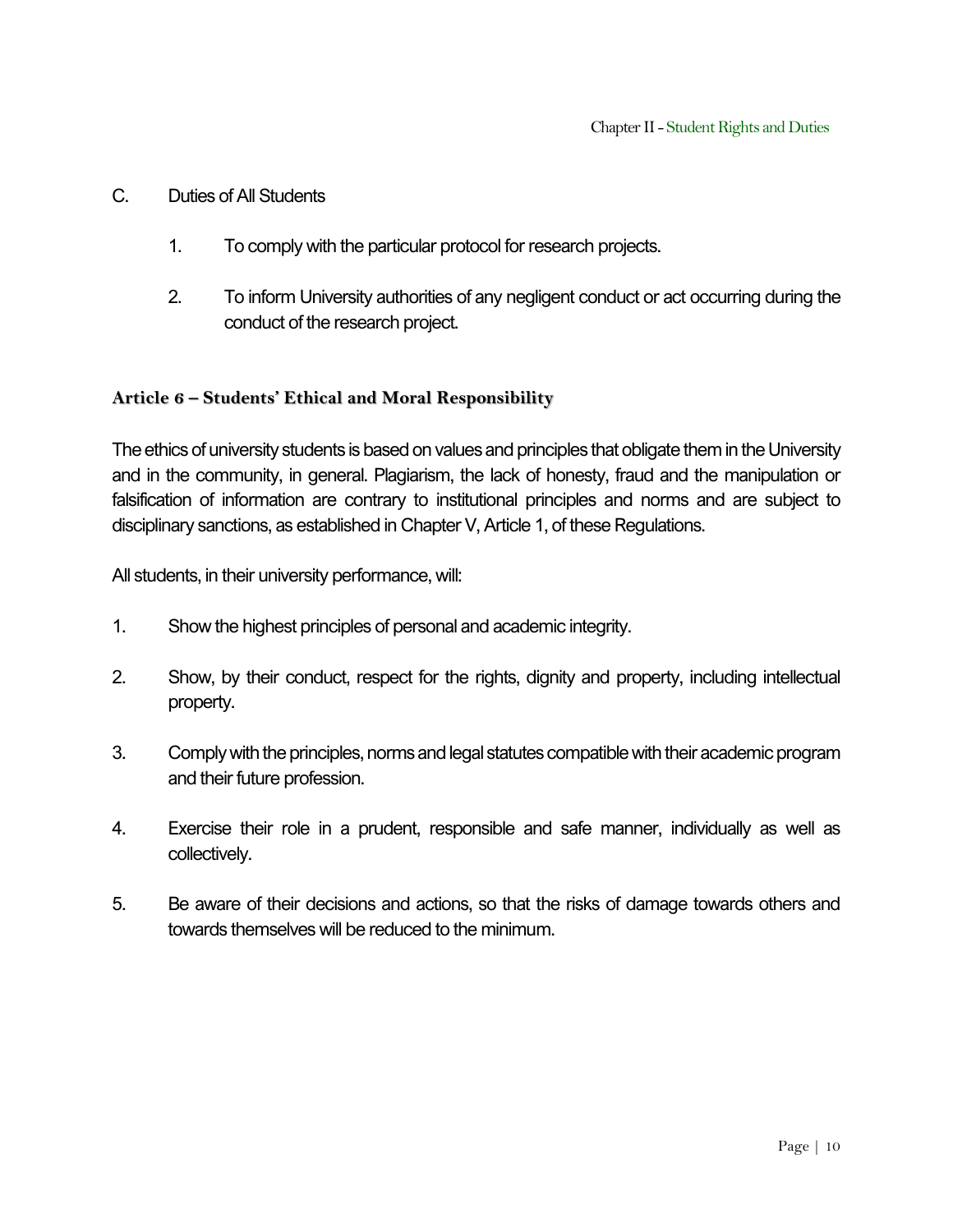# **CHAPTER III**

Student Representation

#### **Article 1 - Student Council**

The Student Council is the main student organization that officially represents all students in each of the academic units of Inter American University of Puerto Rico. In this forum student needs and wishes are analyzed, discussed and carefully studied, and the problems of the university community are respectfully discussed through dialog. The Council has as its fundamental purpose to contribute to the fulfillment of the educational function of the University. In addition, it freely and responsibly, promotes the full exercise of the rights and duties of all students in harmony with the institutional mission and goals.

Through the responsible exercise of the right to vote in free elections, students will elect their own representatives between March 15 and April 30 of each academic year. The exercise of this right is based on the active participation of students to elect the members of the Student Council, and in the acceptance of their responsibility to perform the tasks that go with the distinction of being chosen by their peers to represent them and to serve in the Council of their academic unit.

- A. Composition and Eligibility
	- 1. The Student Council will be made up of a president, vice-president, secretary, treasurer, and no fewer than three and no more than five directors.
		- 1.1 Students eligible to be part of the Council will be those that at the time of certification for the elections comply with the following requirements:
			- a. Have passed a minimum of twelve credits in their study program at Inter American University of Puerto Rico.
			- b. Be enrolled full-time as established in the General Catalog of Inter American University of Puerto Rico.
			- c. Be in compliance with the current Inter American University of Puerto Rico Satisfactory Academic Progress Norm for their study program. Candidates for these positions must have the academic progress norm index that applies to them.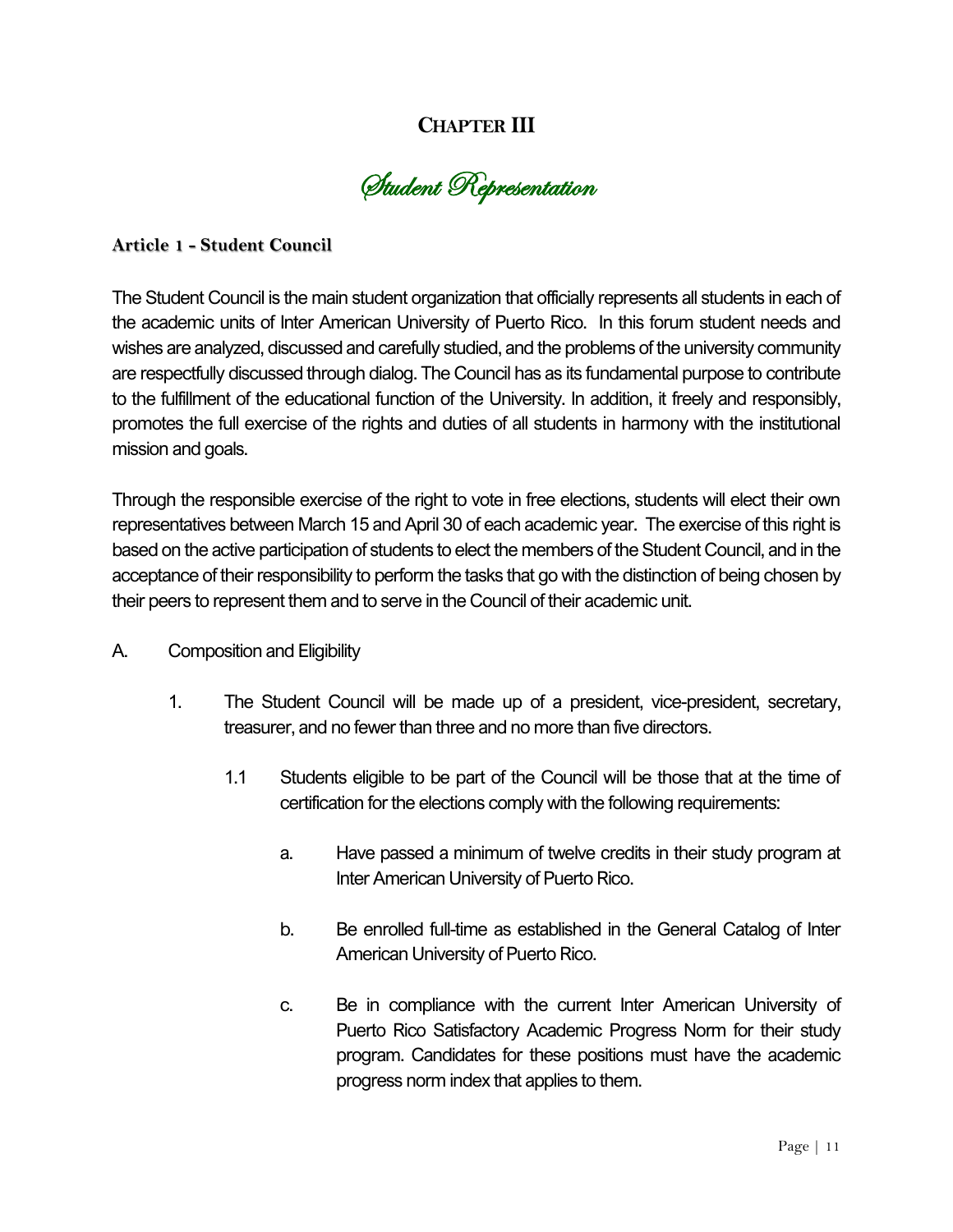- d. Be in compliance with their payment commitments to the institution.
- 1.2 Students at the graduate level and at the professional schools must comply with the following requirements at the time of certification for the elections:
	- a. Have passed a minimum of nine graduate credits in their study program at Inter American University of Puerto Rico.
	- b. Be enrolled full-time as established in the Graduate Catalog of Inter American University of Puerto Rico.
	- c. Be in compliance with the current Satisfactory Academic Progress Norm that applies to their study program.
	- d. Have no debts with the institution.
- 1.3 Students seeking the positions of officers of the board of directors of the Student Council may not be candidates for graduation in December of the electoral year, unless they have been admitted to another program at the same academic unit.
- 1.4 Students who graduated from the Technical Certificate Program of Inter American University of Puerto Rico who enter an undergraduate program with an index not lower than 2.50 are also eligible.
- 2. Undergraduate students must be registered in twelve credits or more per academic term, of which three fourth parts must be in the academic units. Of these three fourth parts, six credits must be in-person classes. Students at the graduate level and at the Professional Schools must be registered in a minimum of six credits.
	- a. In case of an active student enrolled at the undergraduate level, who has applied for admission to a graduate program, such student will be required to present evidence of a provisional admission according to the current institutional requirements. In addition, he must meet the required minimum of credits as established in the General Student Regulations.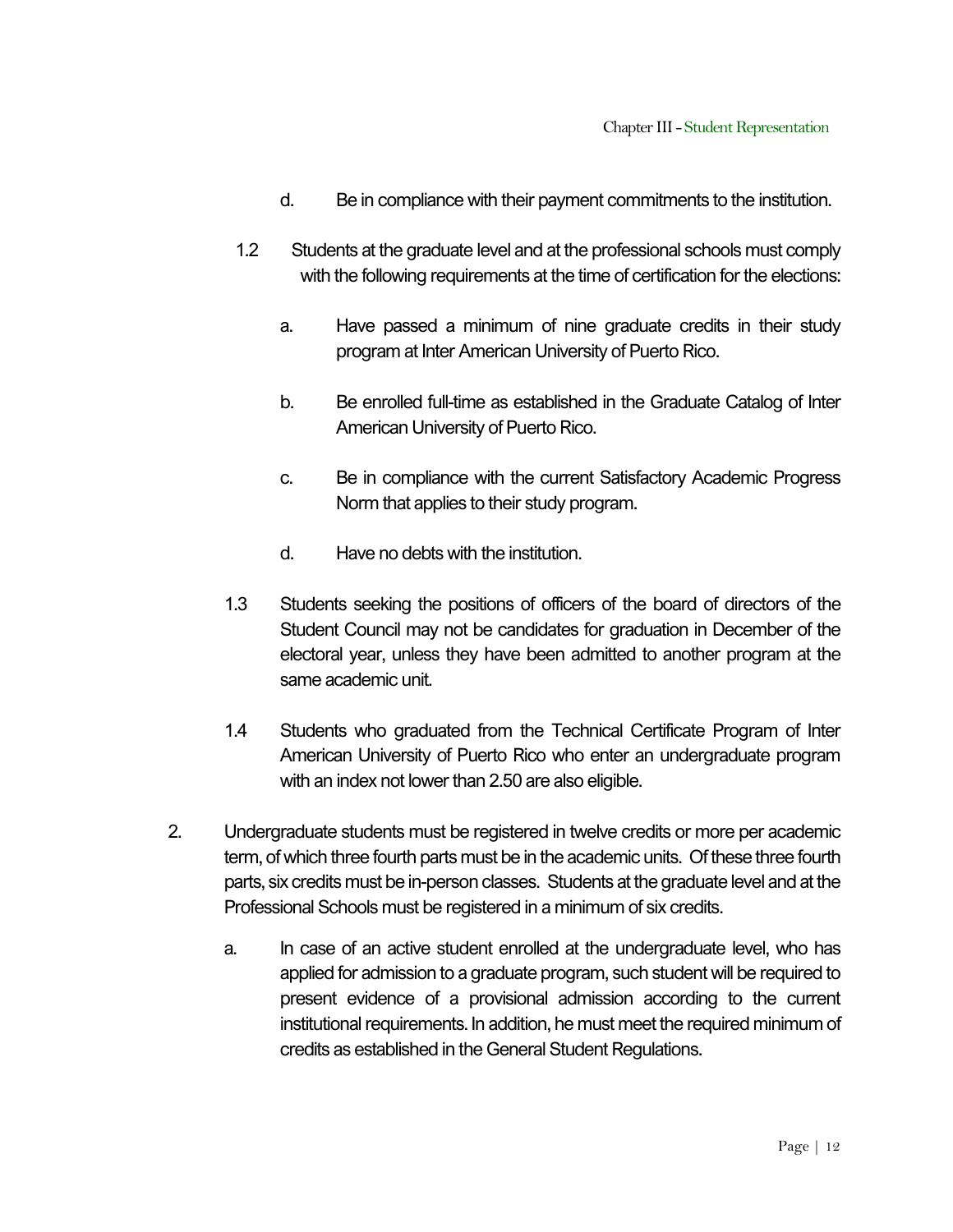- b. In case of an active student enrolled at the technical certificate or associate degree level who has applied for admission to an undergraduate program at the next level, and has received a provisional admission, such student can aspire to belong to the Student Council. The student must present evidence of the provisional admission according to the current institutional requirements. Likewise, the student must meet the required minimum of credits as established in the General Student Regulations.
- c. In those cases, in which the student is a candidate for graduation, he will only be required to enroll in the credits he needs to complete his academic degree.
- 3. Students on academic or disciplinary probation, on summary suspension, temporary separation from the University, or who have committed an action that requires a major disciplinary sanction, or who have a pending disciplinary charge, cannot run for or occupy a position in the Council.
- 4. To be eligible to occupy a position in the Student Council, all candidates must be in compliance with the current academic progress norm, as well as not have a debt with the Institution. In the case of students who have an agreement of debt payment, they will be eligible while they fulfill the terms and conditions of the agreement. If they do not do this, their position will automatically be declared vacant and they will be substituted as provided in Chapter III, Article 1-C of these Regulations.
- 5. Any member of the Student Council, Academic Senate or other university organization, who ceases to satisfy the minimum requirements for eligibility, as stipulated previously for each position, will resign from his duties immediately. Such position will be automatically declared vacant, and will be filled as stipulated in Chapter III, Article 1-C of these Regulations.
- 6. Members of the Student Council who do not comply with their responsibility of attending meetings or participating in Council activities, will be referred by the body to the Dean of Student Affairs or equivalent for due counsel. If such behavior continues, the Council member may be dismissed by a two-thirds vote of its members. The dismissed student may appeal the decision to the Dean of Students within five workdays. The decision of the Dean of Students will be final and binding.
- 7. The Council elected in these elections will exercise its duties beginning on the subsequent July 1 $st$  until June 30 $th$  of that academic year.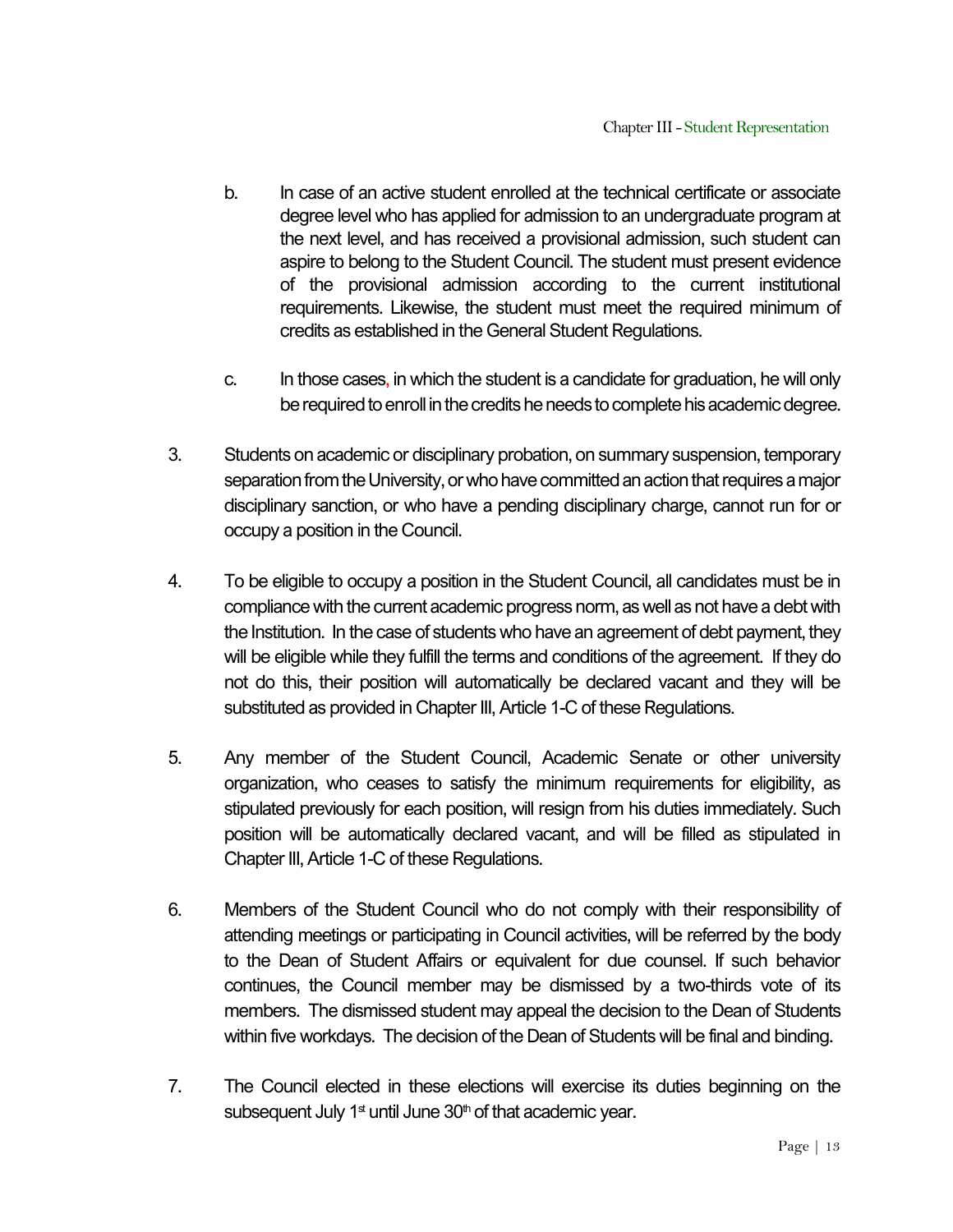- 8. The installation of the Student Council will be held in a ceremony agreed upon by the Council with the Dean of Students.
- 9. To pass Council decisions a quorum of more than half of the members of the Council will be needed, and decisions will be made by a majority vote of the members present. The board of the Student Council, (president, vice president, secretary and treasurer), will act on behalf of the Council at times when given the urgency of the situation, it would be impossible to convene the whole Student Council.
- 10. Student Councils will have the following responsibilities and functions:
	- a. Officially represent the student body in the academic unit before the administration and in all official events held within and outside the University.
	- b. Freely present to the corresponding University authorities, through the established channels of communications, their opinions and recommendations relating to the academic, administrative, counseling, and university life problems related to students and the Institution in general.
	- c. Facilitate effective communication between the students and the rest of the university community, with the purpose of creating an academic environment that will stimulate the maximum development of student talent.
	- d. Collaborate, in coordination with the other sectors that compose the university community, for the improvement and well-being of the academic unit.
	- e. Promote an intellectual, cultural and social environment that stimulates the integral development of students.
	- f. Promote an environment that will allow the best daily coexistence and the closest relations possible among the components of the university community.
	- g. Promote and encourage academic, cultural, sport, social, recreational, and other types of activities that complement the university education. These activities will be conducted in agreement with the approved work plan.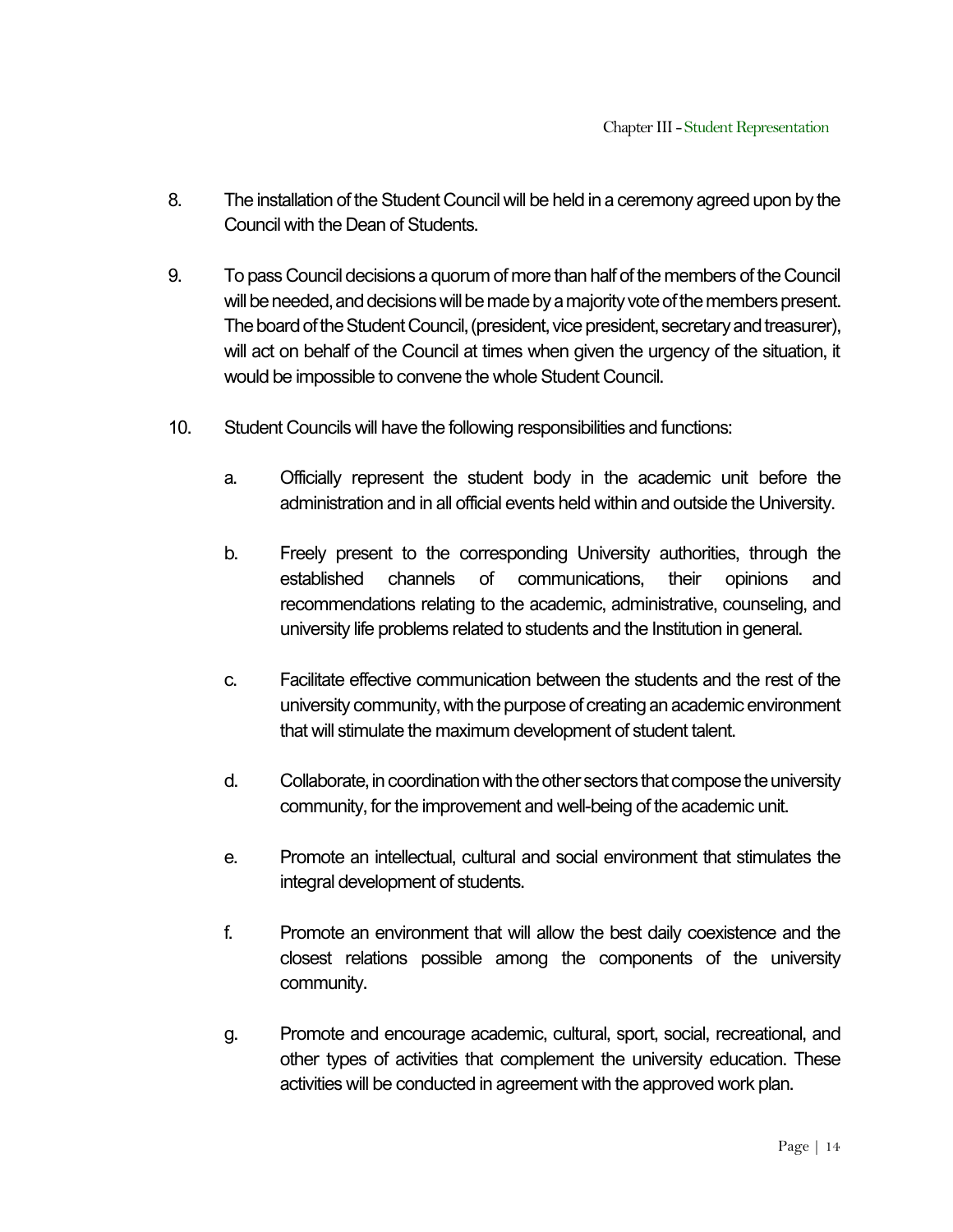- h. Recommend student representation for committees or other organisms in which students participate, when other means of selection are not specifically provided.
- i. Submit to the Dean of Students within twenty calendar days from the beginning of classes, a work plan and operational budget for that academic term. The work plan and budget will not be in force until they are approved by the Dean of Students and by the Chief Executive of the unit.
- j. Prepare a detailed monthly report of all incurred expenses, as well as all income received during that term. A copy of that report must be sent to the Dean of Students within the first five workdays of each month.
- k. Commit or disburse funds of the Student Council for which the signatures of the President, Treasurer, and the Dean of Students or the person designated by the Dean, will be required. In extraordinary situations, funds may be disbursed with the signatures of the President and the Dean of Students.
- l. Submit a resolution of agreement with the documents for the commitment or disbursement of funds. This resolution should include the date, expression of the body, and votes cast on such petition.
- m. Prepare a detailed report of the Council's fiscal transactions during its term of office. This report will be prepared by the Council's outgoing treasurer. A copy of the report, duly certified by the President of the Council, will be sent to the Dean of Students. This report should be submitted at least fifteen workdays prior to the last day of classes of the current academic term.
- n. Meet with representatives of the student organizations at least once each academic term to gather students' concerns, needs, and suggestions. This information will be sent to the Dean of Students who will forward it to the Chief Executive Officer through the corresponding office or personnel.

#### B. Elections

1. The election process will take place every year between the  $15<sup>th</sup>$  of March and the 30<sup>th</sup> of April at each academic unit.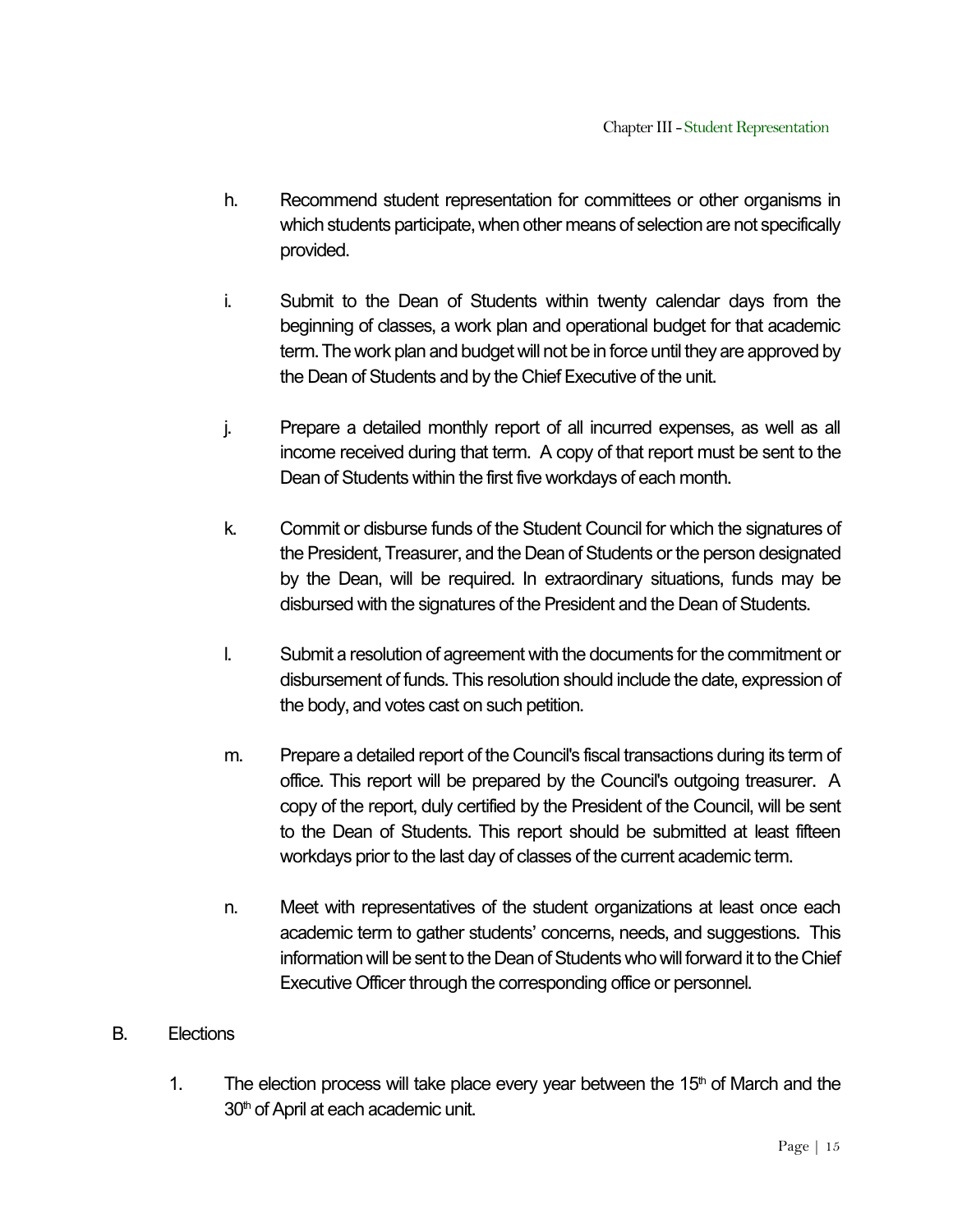- 2. Elections will be secret, and conducted either by ballot or some electronic means in which the candidates' names, the positions they seek, their photographs as well as the academic department they are from are presented. Voting will be for the positions described in the composition of the Student Council (Article 1, Section A-1) namely: President, Vice President, Secretary, Treasurer and no fewer than three and no more than five directors.
- 3. All students enrolled in six or more credits will have the right to vote to elect the Student Council representatives for each academic unit and the representatives to University organisms.
- 4. The Chief Executive Officer of the academic unit will establish the Board of Elections in or before October, and the Board will carry out its duties for two academic years from the date on which it is appointed. The Board shall consist of five members.
	- a. The Chief Executive Officer of the academic unit will appoint the following three members: a president, member of the faculty or administration; a faculty member and a student who does not occupy an elective position and is not a candidate for one.
	- b. The Student Council will appoint the remaining two members, which shall include a faculty member and a student who does not occupy an elective position and is not a candidate for one.
	- c. The Dean of Students will name a member of this Office who will act as Executive Secretary of the Board with voice but no vote.
- 5. The Board of Elections will be responsible for organizing and supervising the elections and for certifying the new Student Council and other student elective positions. The Board will have the following responsibilities:
	- a. Develop or verify the documents and the rules to be used for the campaign and the election.
	- b. Decide the dates for filing and certifying candidacies or nominations and the campaign and election period, as established in these Regulations.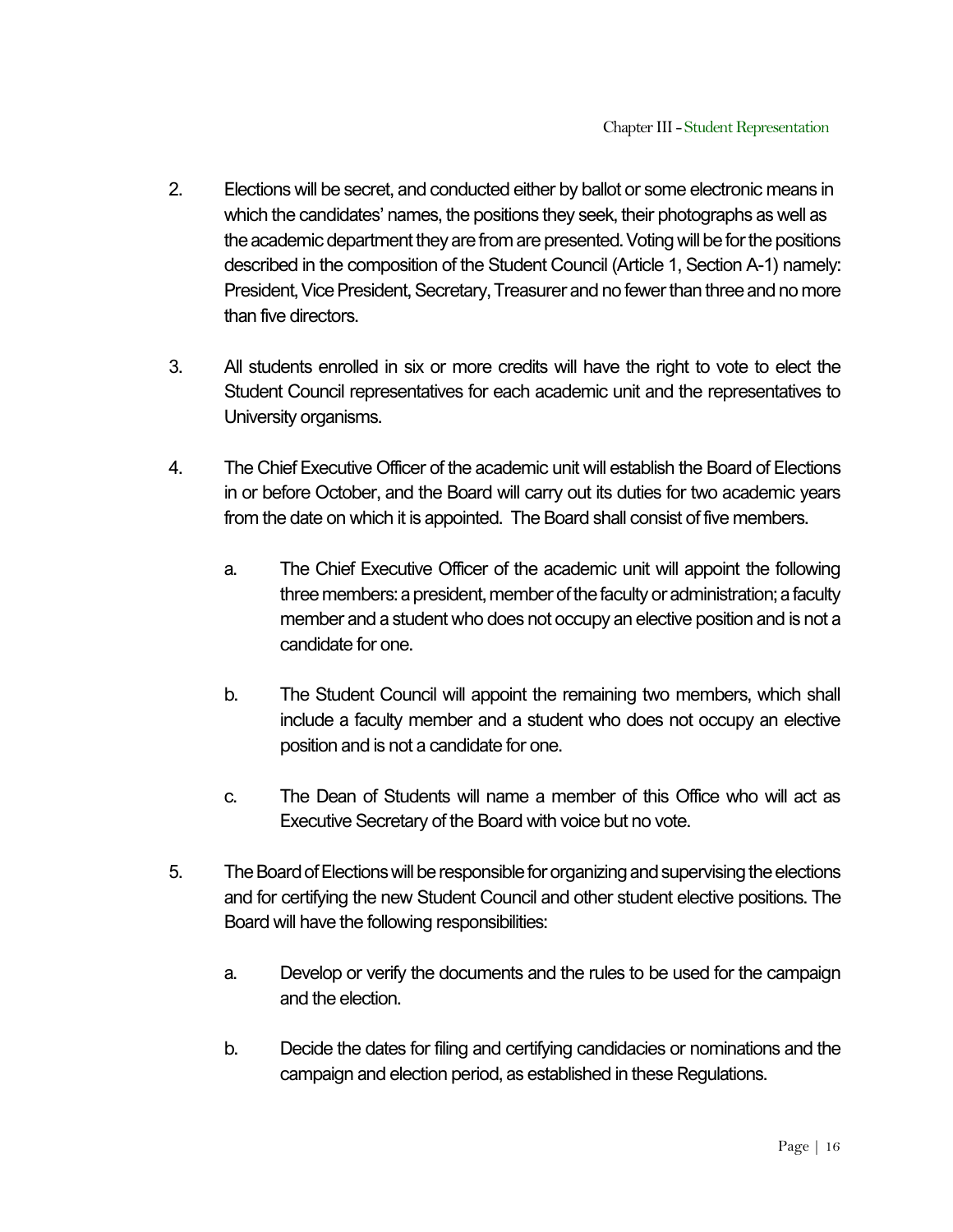- c. Develop promotional and educational strategies so that students participate in this process.
- d. Advise student candidates of the processes to follow during the elections and all institutional rules that apply.
- e. Coordinate the electoral process with the University offices that arenecessary to carry out this process.
- f. Address or channel situations involving candidates that adversely affect the fair and democratic election process.
- g. After the electoral process, render a report to the academic unit's chief executive on the final result of the elections.
- 6. For a student to be nominated as a candidate for election, he or she must submit interest of being a candidate to the Board of Elections along with the on-paper signatures or electronic signatures of at least three percent of the students of the unit.
- 7. In no case may a student be part of the Student Council and occupy an elective post or position in another University organism, except to occupy the representative position of the Council in the Academic Senate of the unit.
- 8. For the elections to be considered valid, at least 20 % of the student population with the right to vote in the academic unit must vote in accordance with Chapter III, Article 1, B-1.
- 9. If the minimum votes required by the previous paragraph are not achieved, Student Councils and representatives for university organisms will be elected according to the alternate method described below:
	- a. The Dean of Students will schedule an assembly or election process that will be held no later than the first week of May with the participation of:
		- 1) The president of each recognized student organization of the unit. If the president does not qualify, or is not interested in any elective position, he or she will be represented by the next qualified member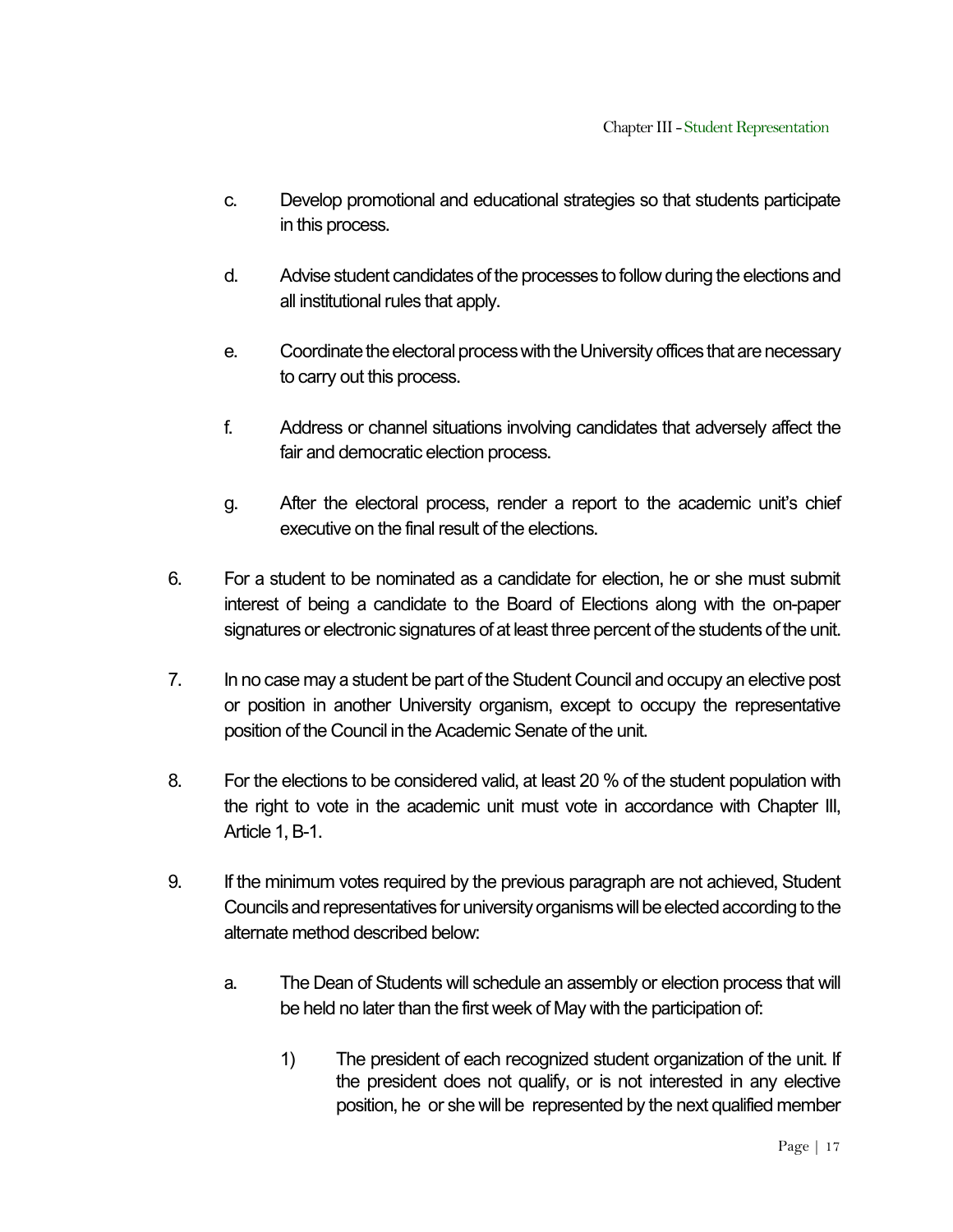of the board of directors in hierarchical order. This delegation will include the responsibility of voice, vote, candidacy and election as determined by the assembly.

- 2) Four representatives of each class, freshman (1 to 29 credits), sophomore (30 to 59 credits), junior (60 to 89 credits), senior (90 credits or more) and of the Graduate Program, as well as two representatives from each student residence hall, if any. To be a representative of the corresponding group, the student must present his or her interest in being a candidate to the Dean of Students at least five workdays prior to the assembly for elections, or to the election process to select the representatives of each group.
- 3) A quorum will be established for the election of the representatives described above with the students of each group present in assembly, or with the votes cast during a determined period. The election will be scheduled with at least five workdays in advance.
- b. Once the assembly of presidents of organizations and representatives of each group is constituted with a quorum of over 50 % of its members, the Student Council will be elected.
- C. Vacancies
	- 1. Members of the Student Council who decide to leave their position will submit their resignation in writing to the President of the Student Council, with a copy to the Dean of Students, who will have the authority to investigate the facts concerning the resignations.
	- 2. Any position whose incumbent is absent from three meetings without reasonable excuse will also be declared vacant. In this case, the president of the Student Council will notify the affected person in writing of the intention of the Council, with a copy to the Dean of Students. This decision may be reviewed by the chief executive officer of the unit with respect to the correctness of the procedure. If the affected person is the president, the vice-president will take the initiative in this process.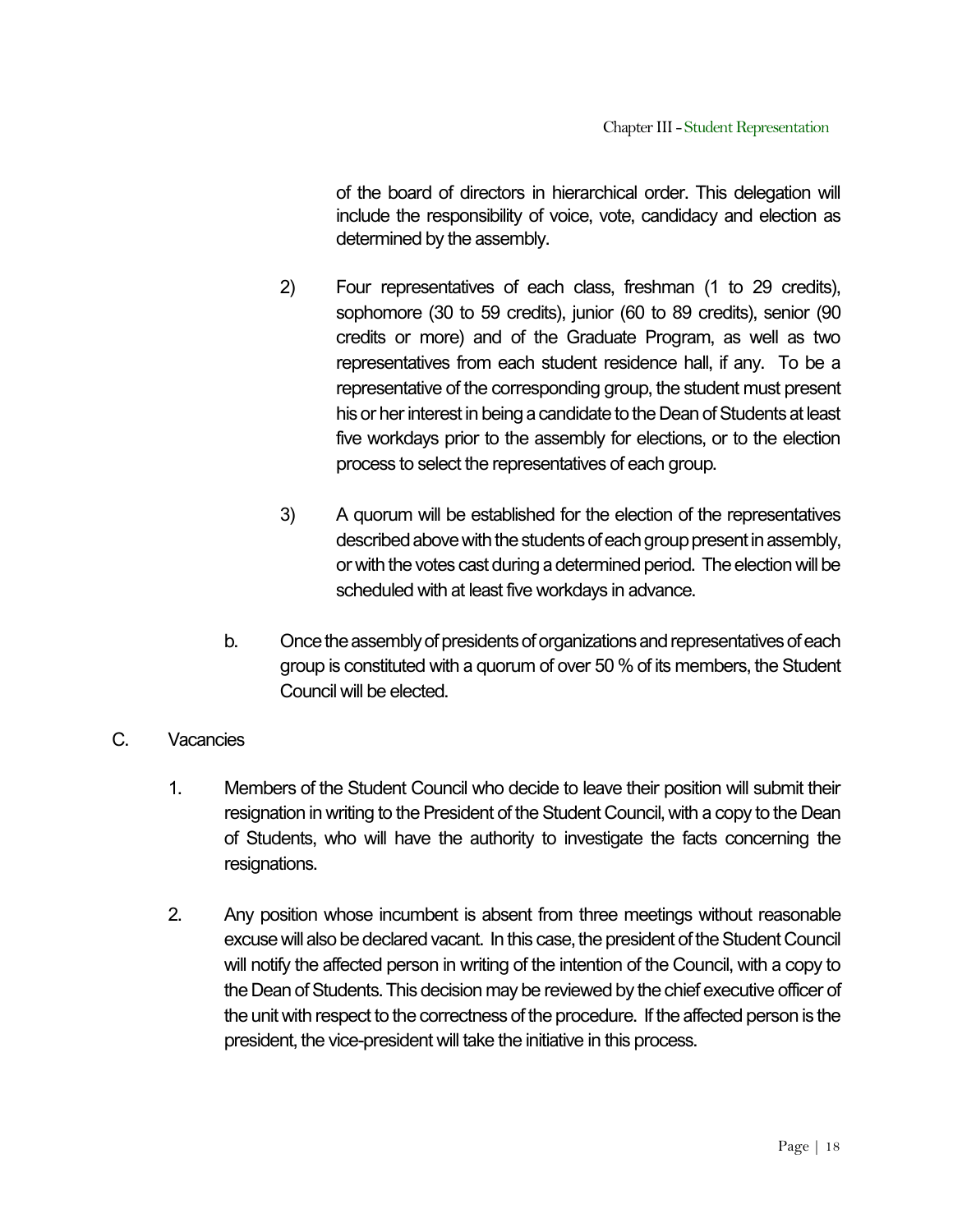- 3. If the position of president of the Student Council becomes vacant, the vice president will succeed him for the remainder of the term for which he was elected, except when the vice president occupied the presidency during the previous two terms.
- 4. To fill the vacancy of any other position on the Student Council, the following process will be followed:
	- a. An election will be held among the elected Student Council directors interested in occupying the vacancy of the position of vice president, treasurer or secretary, and who meet the requirements for the position as described in these Regulations.The process will be supervised by the Dean of Students or the person he designates.
- 5. After the vacant positions have been filled by the elected directors, the remaining vacancies will be filled by the candidates who received the highest number of votes in the general elections for the Student Council, regardless of the position for which they ran. The Dean of Students, or the person he designates, will be in charge of this process.
- 6. After the process to fill any vacancies on the Student Council has been completed, the academic unit's chief executive will be apprised of the process and its outcome. The chief executive will, in turn, inform the university community of this outcome.
- D. Terms of Office
	- 1. The members of the Student Council will serve exclusively for the term for which they were elected.
	- 2. The positions of president, vice-president, secretary, treasurer, and directors of the Student Council may not be occupied for more than two terms.
	- 3. When a student occupies a vacancy in the positions of president, vice president, secretary, treasurer, directors of the Student Council and student senators, the total time served in substitution of the previous occupant of the position will count as part of the student's term of office.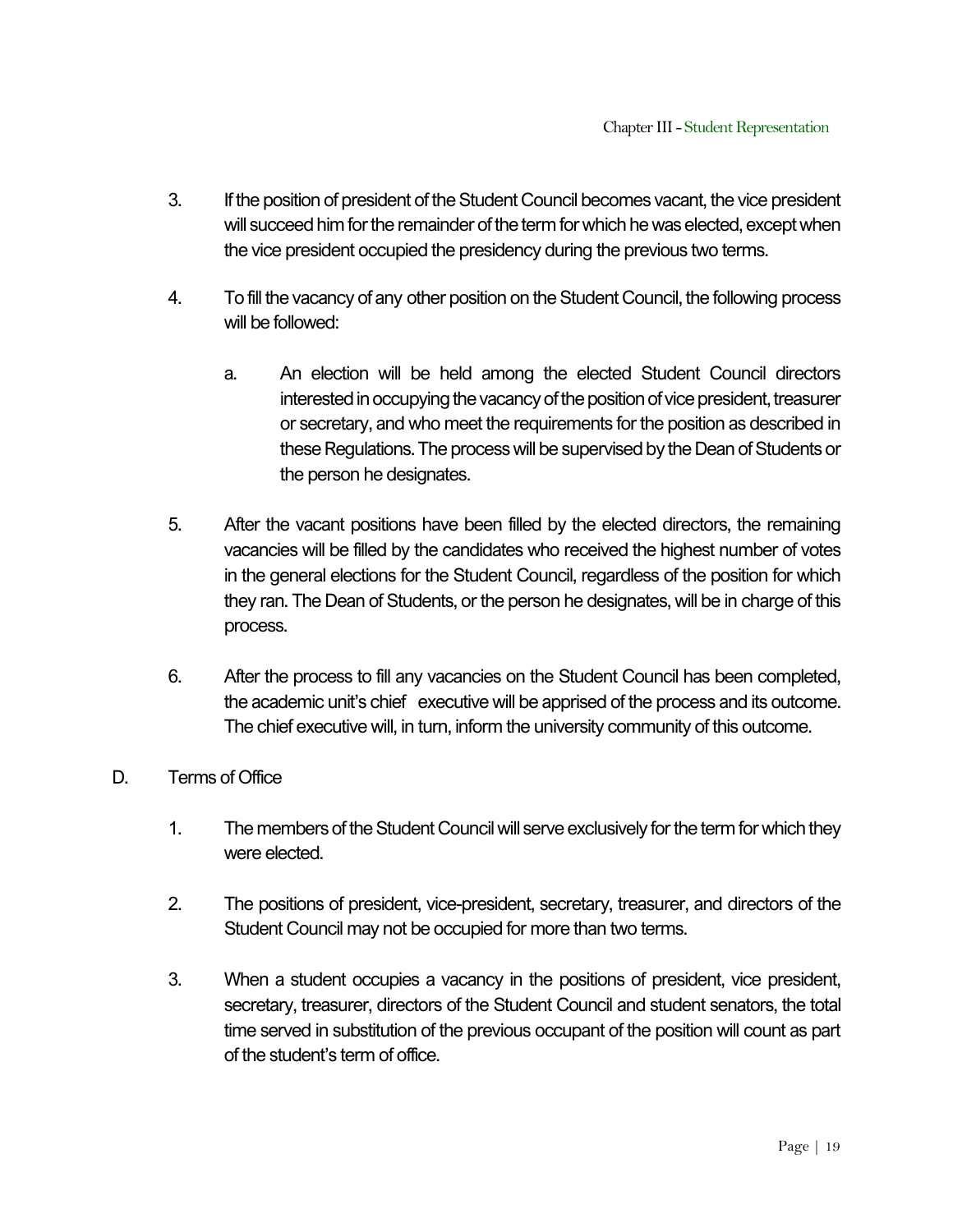- E. Utilization of the Funds from the Student Activities and Student Council Fees
	- 1. The Student Council, under the supervision of the Dean of Students, will administer 50 % of the student activity funds, derived from the Student Activities and Student Council fees paid by students. To use these funds, the Student Council will present a plan of activities in accordance with the provisions of Chapter III, Article 1, Section A, item 10, subitem g of these Regulations. This plan will break down into an adequately balanced number of activities among academic, religious, cultural, service, sports, social and, recreational activities that respond to the diversity and needs of the student body of each academic unit. The Student Council may also sponsor activities of student organizations and will foster student leadership by supporting educational projects that encourage intellectual enrichment and promote a culture of peace from multidisciplinary and multicultural perspectives.
		- a. A resolution will be required to disburse or commit Student Council funds. The resolution must include the date, the group's determination, the results of the vote on the petition, and the signatures of the president, treasurer and Dean of Students or person the Dean designates.
		- b. In extraordinary situations, funds may be disbursed with the signatures of the president or vice-president and the Dean of Students.
	- 2. The other 50 % of the funds from the Student Activities and Student Council fees will be used by the Dean of Students, or by the person designated for this purpose. This person will elaborate a plan of the academic, religious, cultural, service, sports, social, recreational, and student leadership development activities, broken down into order of priority and a reasonable balance. This plan of activities will be submitted by the Dean of Students for approval by the Chief Executive Officer of the unit.
	- 3. Funds generated by fees of any type of student activity held by the Student Council according to the authorized plans of these Regulations will be deposited under University custody. Their use will be conditioned by the decisions of the Student Council and the Dean of Students and will be carried out according to the administrative procedures stipulated in this Chapter.
	- 4. The use of funds will be bound by the administrative procedures established by the University. To avoid incurring in expenses in excess of available funds, all of the Student Council's financial commitments must be approved by the Dean of Students.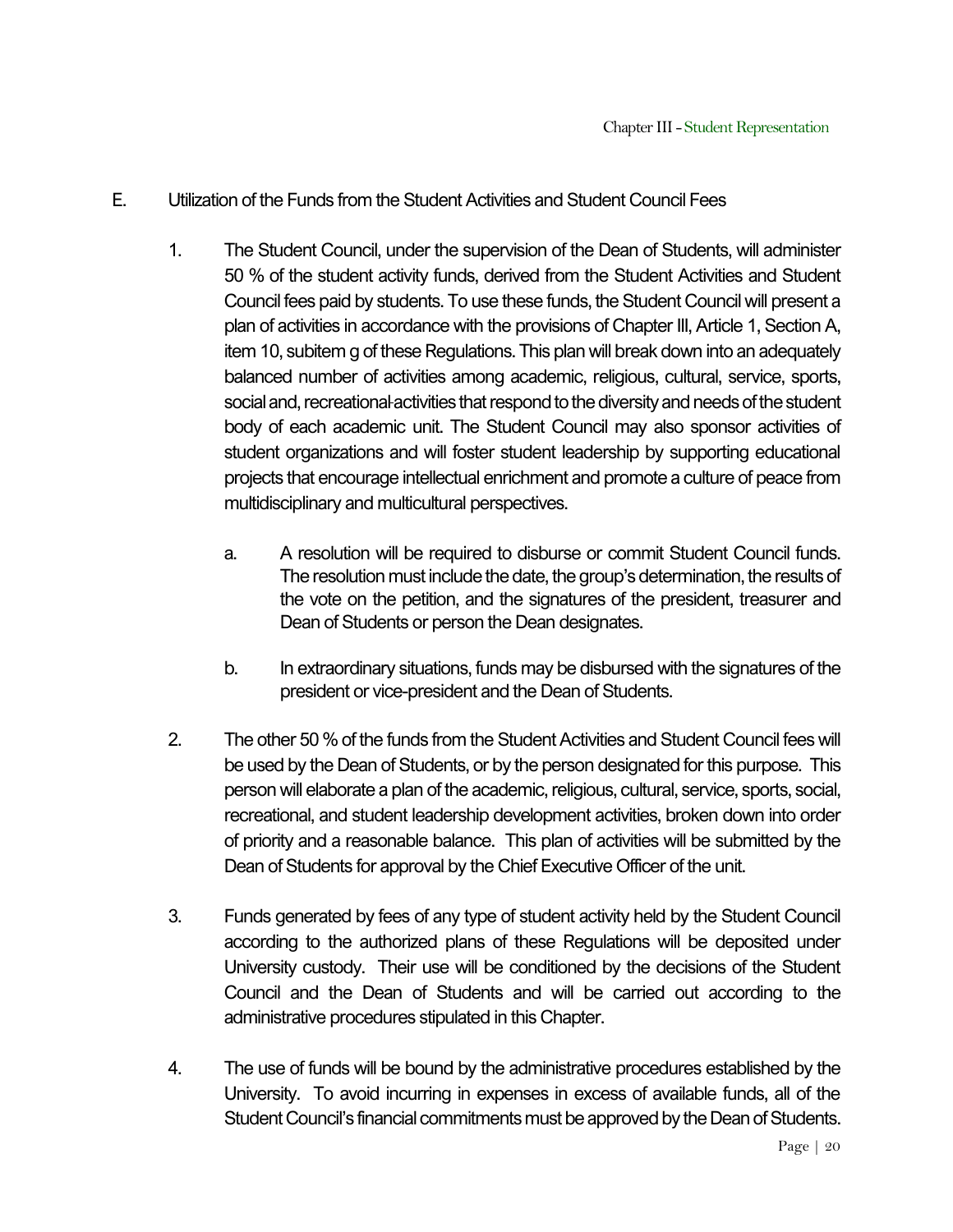- 5. All discrepancies regarding the use of the Student Activities and Student Council Fund in the academic units may be brought before the chief executive officer, whose decision will be final and unappealable.
- 6. At the end of the academic year, the uncommitted available balance of the Student Activities and Student Council Fund will go to the academic unit's Institutional Scholarship Fund. The students to benefit from this distribution of funds will be selected by the administration of the concerned unit. The amount of aid will be determined according to the current regulations of the Financial Aid Office.
- F. Annual Report of Achievements to the Chief Executive of the Unit
	- 1. Upon the closing of the academic year, the Student Council will prepare a written report on priorities, achievements, pending matters and recommendations for the students of its academic unit.

#### **Article 2 - Student Representation in University Organisms**

- A. Student participation in the University Senate and the University Council will be governed by the provisions of the constitutions and regulations of these university organisms, as follows:
	- 1. Undergraduate representatives or candidates for representatives on the Academic Senate and the University Council must:
		- a. have earned at least twenty-four credits at Inter American University of Puerto Rico,
		- b. be enrolled in at least twelve credits,
		- c. have a cumulative grade point average of no less than 2.50,
		- d. be in compliance with the current satisfactory academic progress policy.

Students who are participating in exchange programs, Cooperative Education, and internships in Puerto Rico or abroad are exempted from the requirement of being enrolled in twelve credits at the time of their candidacy, as stipulated in subsection 1b.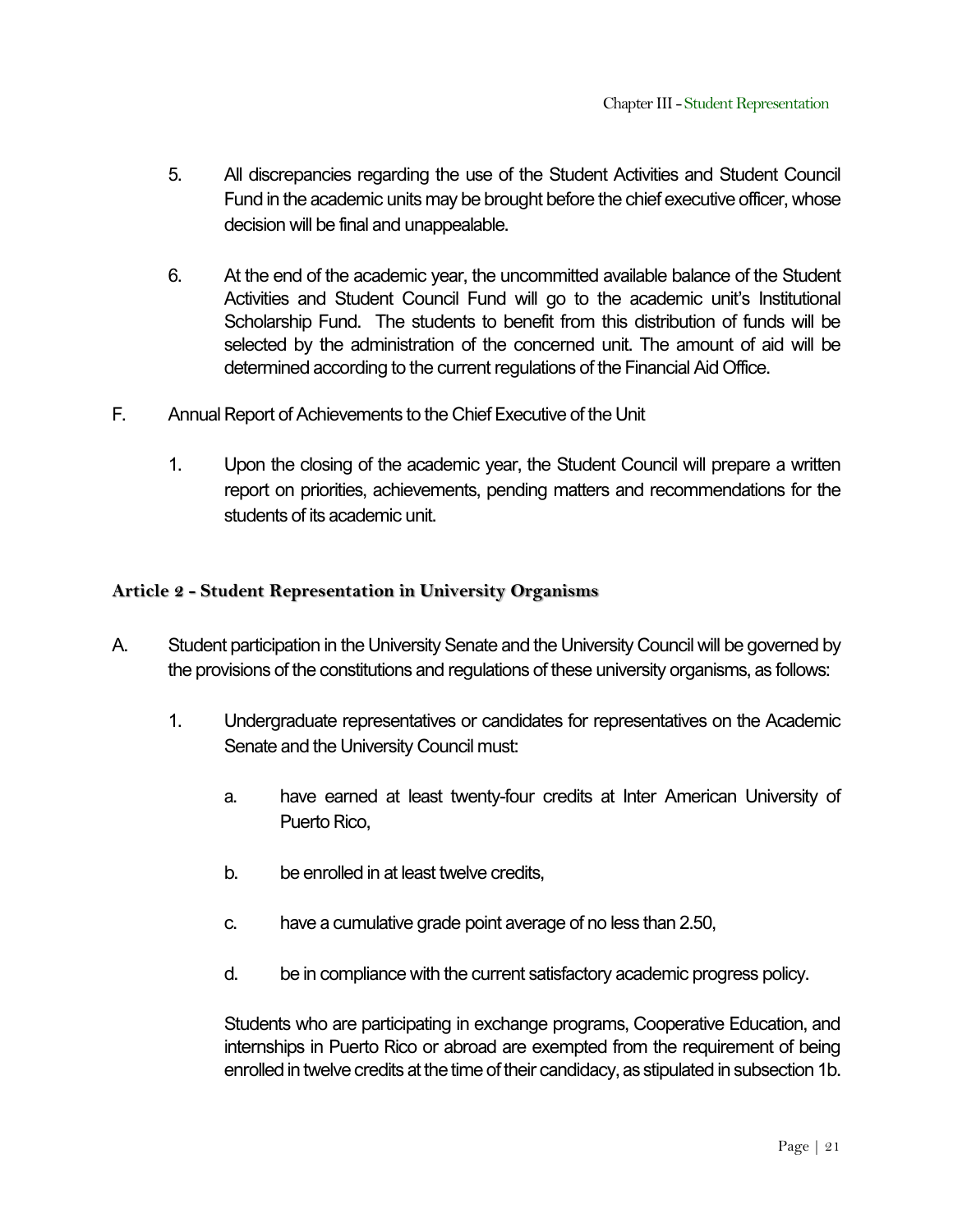- 2. Graduate level and professional school students must:
	- a. have earned at least twelve credits,
	- b. be enrolled in a minimum of six credits,
	- c. have a cumulative grade point index of no less than 3.00
	- d. be in compliance with the current Satisfactory Academic Progress Policy.
- 3. Students of the School of Law and the School of Optometry must comply with the academic progress requirements established in their respective catalogs.
- 4. If the student expects to graduate no later than February of the current academic year, he may not seek positions in the Academic Senate or Student Council.
- 5. In those cases where the student is a candidate for graduation, he will only be required to enroll in the credits needed to complete his academic degree.
- 6. Students who are full-time employees of the University, or have a contract with the University, may not seek, or occupy, any position as student representatives.
- 7. Students in any of the following situations may not run for, or occupy, any position in university organisms.
	- a. disciplinary probation,
	- b. summarily suspended,
	- c. temporarily suspended from the University,
	- d. have a pending disciplinary case.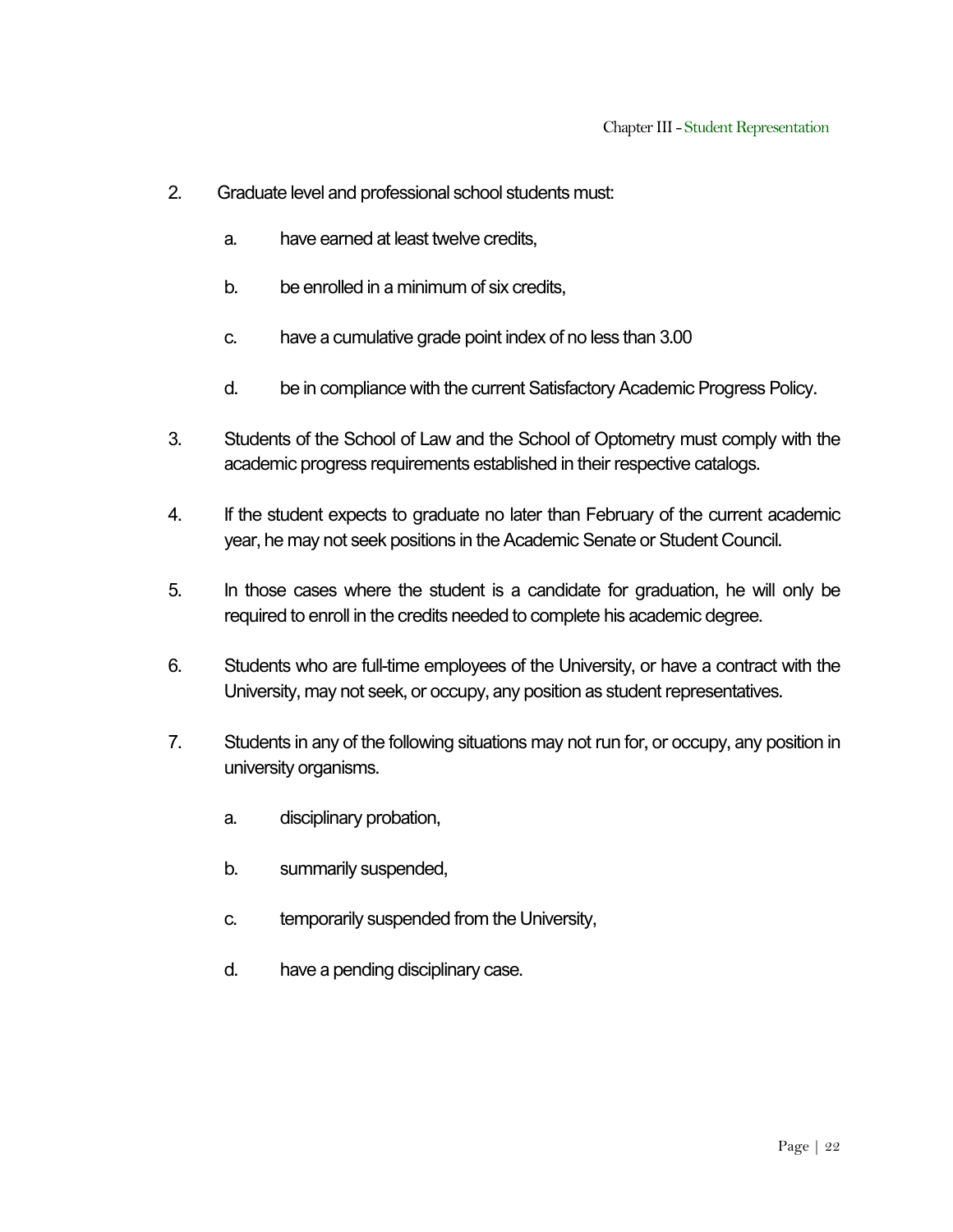- 8. The election of student representatives to these University organisms will take place at the same time as the election of the Student Council members, and will follow the procedures provided by these Regulations. Students may seek an elective position in more than one University organism. If students are selected in more than one of these, they must choose in which one they wish to serve, because they may only serve in one.
- 9. The elected representatives will occupy their positions as provided by the regulations of the corresponding body.
- 10. Any vacancy of student representation in University organisms will be filled as provided by the regulations or guidelines of these organisms. In the case of the Academic Senate, a student who occupies a vacant student senator seat will serve for the remainder of the term. If there are no provisions regarding this, in exceptional cases, the Chief Executive Officer of the unit will name the students after making the necessary consultation. Chapter III, Article 2-A-1 will apply to such students.
- 11. Each academic unit will present a certificate to the students that have completed their term in the institutional university organisms, such as the Academic Senate and Student Council. The Office of the Dean of Students will issue the certificate.

#### **Article 3 - Student Organizations**

A. Any group of students may constitute a student organization and apply for official recognition from the Accreditation Committee of the corresponding academic unit. The organization may be of an academic, professional, cultural, recreational, social, sports, religious, or service nature. To be officially recognized by the Accreditation Committee, the organization's objectives must be aligned (in harmony) with the University's vision, mission and goals. Student organizations of a political-partisan nature or with proselytism purposes are not permitted, but those that have the purpose of studying political processes are allowed.

Student organizations of any kind, that promote, stimulate or in any way sponsor discrimination because of race, color, age, gender, sexual preference, religion, nationality, marital status, physical appearance, political affiliation, physical handicap, origin, or social condition of the student will not be recognized.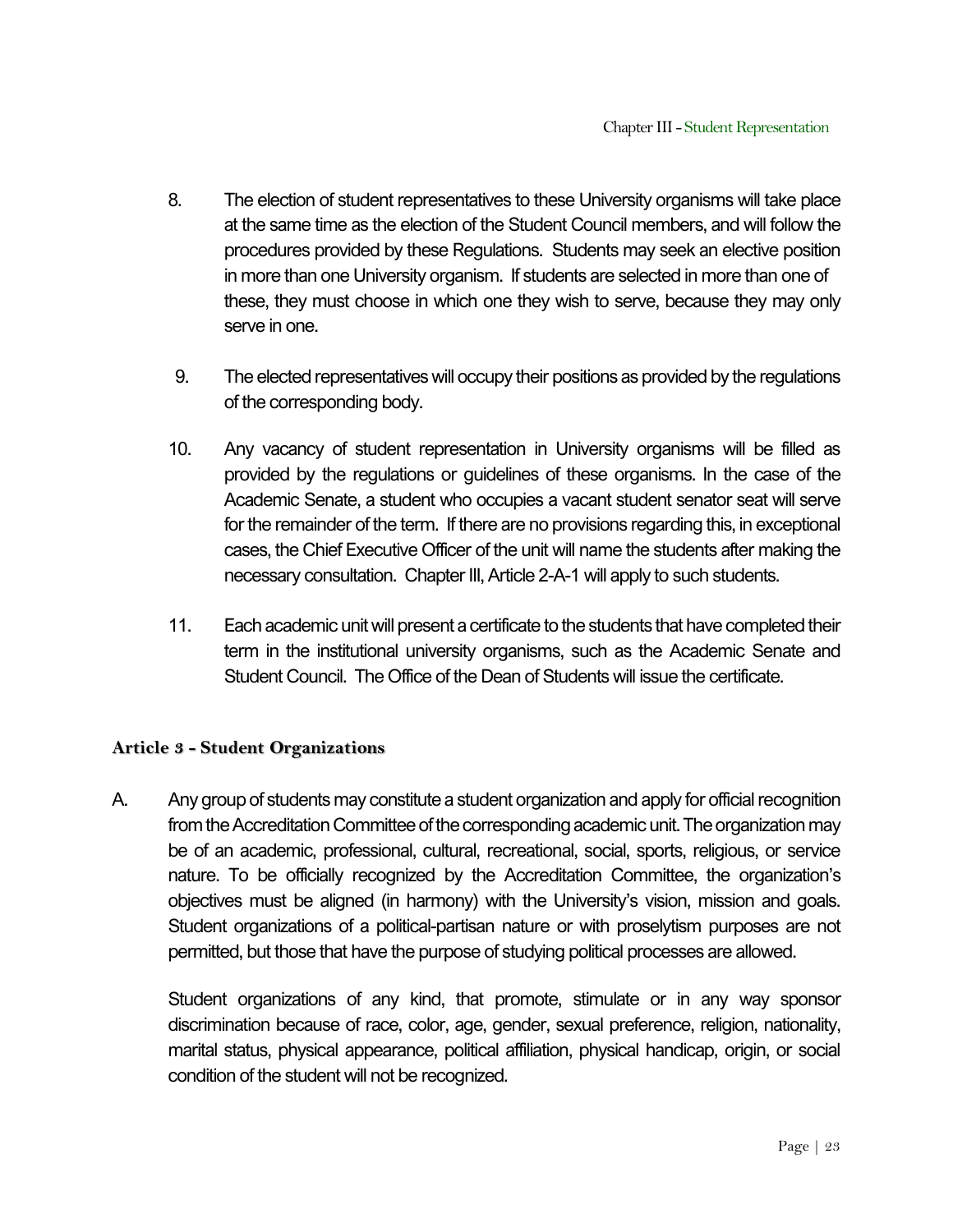- B. An Accreditation Committee for organizations will be created in each academic unit and will carry out its duties during the academic year for which it has been appointed. This Committee must be constituted not later than September 30. The members of the Accreditation Committee will be named in the following way:
	- 1. The Chief Executive Officer of the unit will name a member of the faculty or the administration, who will serve as President; a faculty member and a student.
	- 2. The Student Council will designate a faculty member and a student.
	- 3. The Dean of Students will designate a representative of this office who will serve as Executive Secretary of the Committee.
	- 4. The Chaplain may be part of this Committee.
- C. The Accreditation Committee will grant its recognition annually to any student organization that requests it, as long as it meets the norms established in Chapter III, Article 3, D and E of these Regulations.
- D. Procedure to Request Accreditation
	- 1. Student organizations that wish to be accredited by the University must submit the following information to the Dean of Students:
		- a. A copy of the regulations or constitution of the organization. The constitution or regulations must contain a statement of purpose, the categories of members, the requirements for membership, the rules and the internal procedures of the organization. The regulations or constitution must be consistent with the vision, mission and goals of the University.
		- b. List of members of the board of directors with their student numbers, telephone numbers, and emails.
		- c. List of potential members with their student numbers, telephone numbers, and emails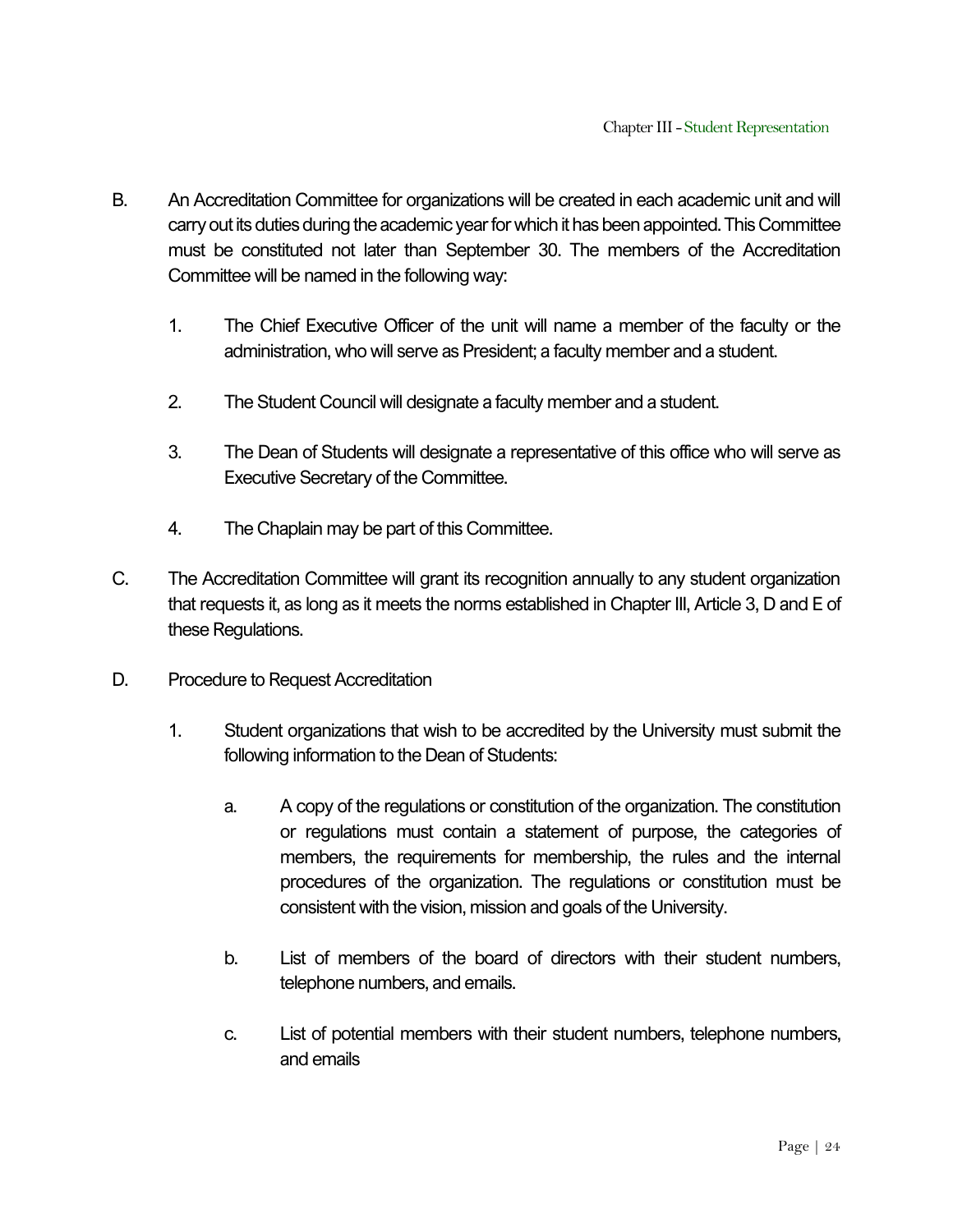- d. Plan of activities for the academic year, duly signed by the president and counselor, which includes community service and reflects the Christianecumenical values and principles of the University.
- e. The Registrar will certify to the Accreditation Committee that all of the members of the student organization's board of directors have a cumulative grade point average of 2.50 or more, in the case of undergraduate students, and 3.00 in the case of graduate students. Moreover, they must be in compliance with the current Satisfactory Academic Progress Policy and must not have any disciplinary cases against them in process. The students must not be candidates for graduation before the end of the current academic year. The students of the School of Law and the School of Optometry must comply with the academic progress requirements established in their respective catalogs.

The other members of the organization must have a grade point average of 2.00 or more, in the case of students at the undergraduate level, and 3.00 in the case of students at the graduate or professional levels, as established in their respective catalogs.

- f. In the case of candidates who are transfer students and do not have an cumulative grade point average at this Institution, the grade point average they obtained at their university of origin will be considered their cumulative grade point average.
- g. In the case of undergraduate level students in their first year, the academic average with which they were admitted to the University will be considered as their cumulative academic index.
- h. In the case of first-year graduate and professional school students, the bachelor's level academic grade point average with which they were admitted to the program will be considered their cumulative grade point average.
- i. In the case of students of the Technical Certificate Program, the academic grade point index with which they were admitted to the program will be considered as the accumulated academic index.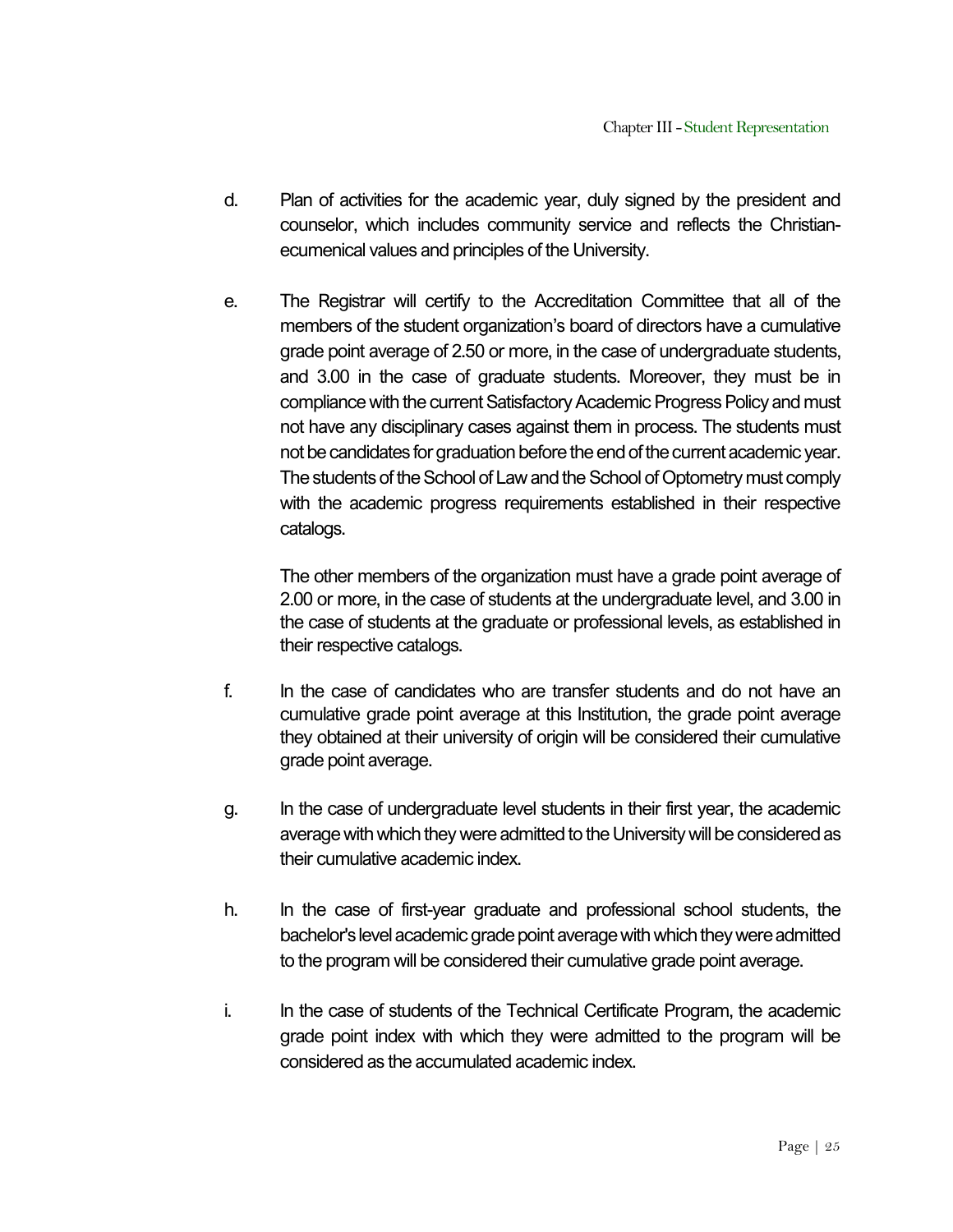- j. Submit and agreement or contract, signed by the organization's president and counselor, affirming their commitment to observe the rules set forth herein.
- E. Accreditation Process

The organization will submit the accreditation or reaccreditation request during the thirdweek of September or February.

- 1. The Accreditation Committee will evaluate the request and will give a written answer to the representative of the group and to its advisor within fifteen workdays starting from the delivery date, indicating acceptance, denial, or recommendations regarding the request, duly certified by the Dean of Students. A copy of the Committee's communication should be sent to the Dean of Students.
- 2. The determination of the Accreditation Committee may be reviewed within a term of fifteen workdays by the Dean of Students, who will resolve within fifteen workdays if the Committee's decision is confirmed or revoked.
- 3. In case the decision of the Committee is sustained, the requesting organization may, within a period of fifteenworkdays, present the issue for the consideration of the Chief Executive Officer of the concerned academic unit, who will have fifteen workdays to reverse or confirm the decision of the Dean of Students. The decision of the Chief Executive Officer of the unit will be final and binding.
- F. Procedure to Request Accreditation
	- 1. Any student organization that was accredited the previous academic year and has complied with all of its responsibilities as described in these Regulations, can apply for automatic reaccreditation by submitted the following documents:
		- a. List of the members of the board of directors with their student numbers, telephone numbers, and e-mails.
		- b. List of potential members with their student numbers, telephone numbers, and e-mails.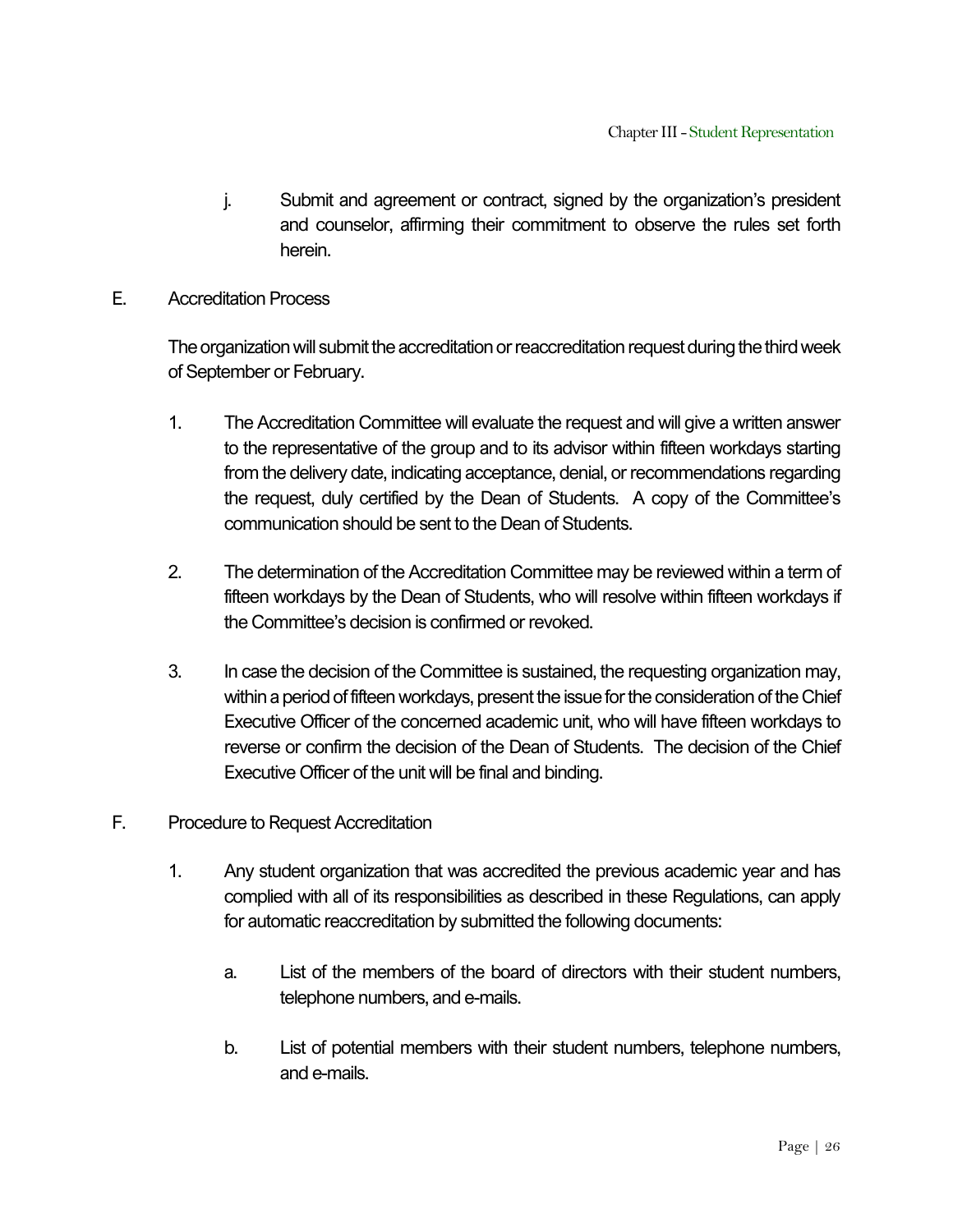- c. Work plan for the academic year, signed by its president and advisor. It must include community service and reflect the Christian-ecumenical values and principles of the University.
- d. Agreement or contract, signed by the organization's president and advisor, affirming their commitment to follow the rules herein established.
- 2. If there are any changes to the mission, vision, objectives, admission requirements, amendments to the constitution or a change in the organization's name, the regular accreditation process, described in subsection D, must be followed.
- G. Norms that Govern the Operation of Accredited Organizations
	- 1. Organizations will be accredited for the period of the current academic year.
	- 2. Admission to a student organization is subject to the candidate's fulfillment of the requirements established in the constitution of the student organization. All students may belong to a student organization:
		- a. If they fulfill the admission requirements indicated in the constitution of the organization they wish to belong to.
		- b. Admission to the organizations will not be denied for reasons of race, color, age, gender, sexual preference, religion, nationality, marital status, physical appearance, political affiliation, physical handicap, origin or social condition of the student.
		- c. Any student who feels his right to enter a student organization has been violated may file a complaint with the Dean of Students of the academic unit, who will examine the case and take the appropriate measures.
	- 3. Accredited student organizations will be entitled to:
		- a. Use University facilities in accordance with the norms that regulate them. The board of directors of the student organization will be responsible for the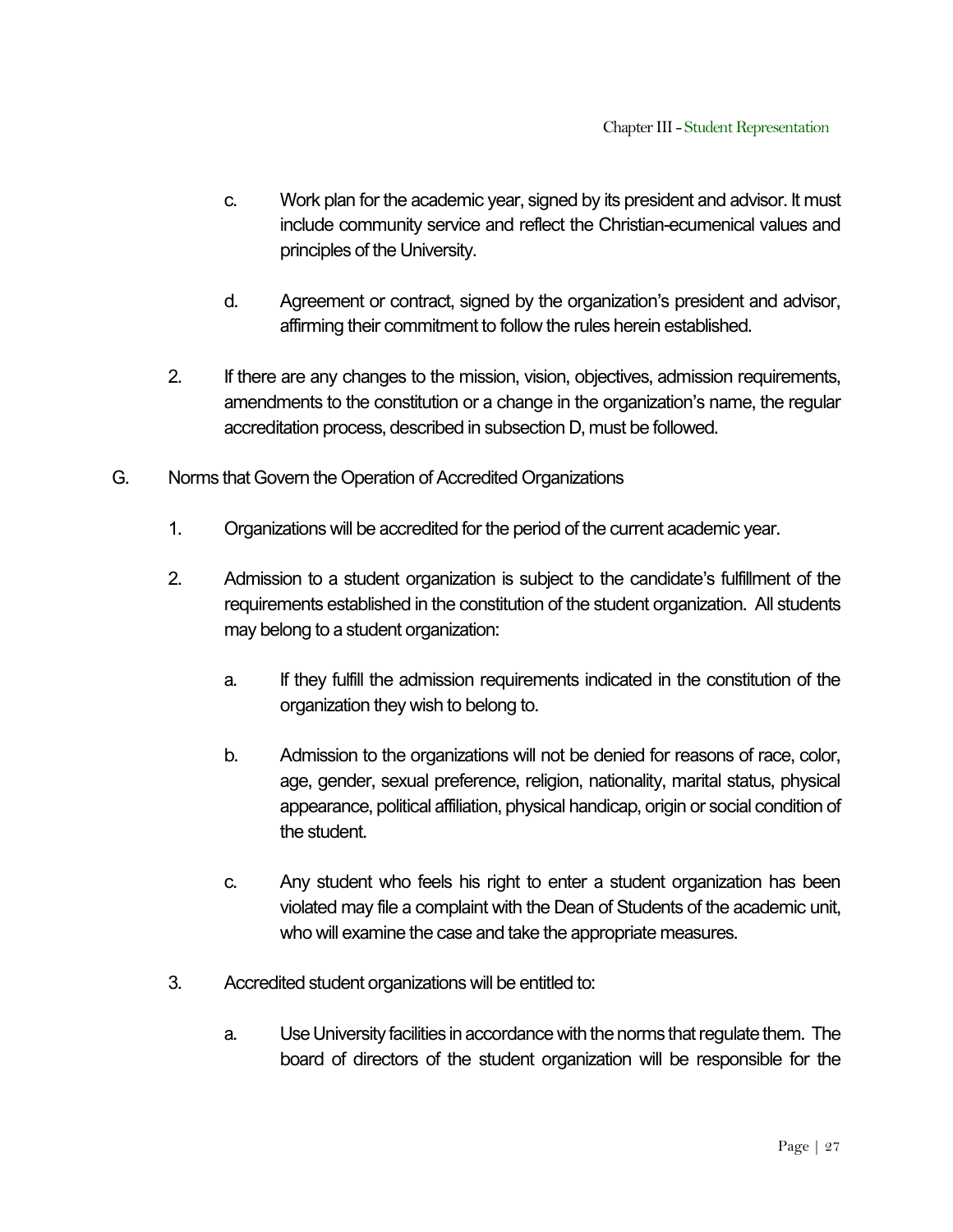actions or damages caused by its members in those acts held under its sponsorship, independently of the responsibility that may fall upon the members in their individual capacity.

- b. Participate in periodic meetings and training workshops offered by the Dean of Student Affairs.
- c. Select, according to the organization's regulations, anadvisor that is a full-time professor of the University or a full-time non-teaching employee of the academic unit. In case of a temporary absence of the advisor, the Director of the Department or Office will assume the functions of the advisor. In case of a prolonged absence, the association will select a new advisor, as stipulated in the regulations.
- 4. The accredited student organizations will have the following duties:
	- a. To submit the plan of activities for the academic year, duly signed by the advisor, for approval of the Accreditation Committee no later than the third week of September or February, as the case may be.
	- b. To present to the Dean of Students, or to the person designated, the date for the initiation of new members during the first term of the academic year.
	- d. Each student organization shall submit a list of the candidates that will be initiated at least fifteen workdays prior to the beginning of initiation week.
	- e. Initiation ceremonies shall not include practices that constitute danger or physical, mental or moral punishment or unnecessary anguish for the candidate, or actions that threaten human dignity.
	- e. To present an achievement report no later than April 30 to the Dean of Students.
	- f. Attend the different official activities to which they are called.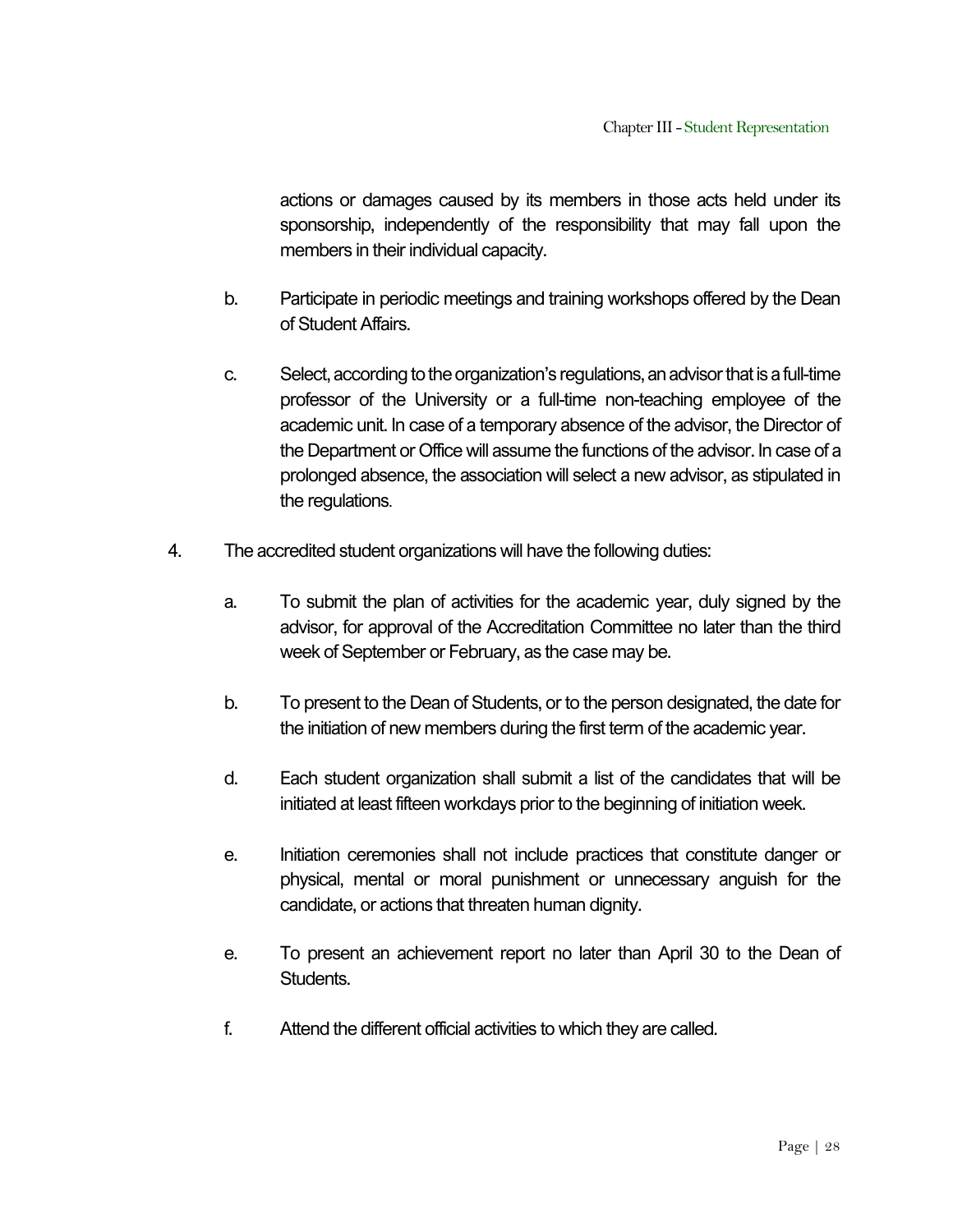- 5. The organizations shall state their commitment to observe the norms established herein by signing an agreement or contract for that purpose with the Dean of Students.
- H. The advisor of a student organization must:
	- 1. Be a full-time professor of University or a full-time non-teaching employee of the academic unit.
	- 2. Know the General Student Regulations, in particular Chapter III, Article 3, which deals with student organizations.
	- 3. Know the regulations or constitution of the organization, the goals, objectives, work plan, and type of activities in which it participates and must foment student participation.
	- 4. Sign and authorize accreditation documents and other official documents.
	- 5. Attend the official activities of the organizations, such as: training workshops and ordinary meetings.
	- 6. Supervise the meeting in which the board of directors is elected and the initiation of the student organization.
	- 7. Supervise the content that will be published in any type of media.
	- 8. Advise the organization's board of directors in the writing of the work plan and the annual report.
- I. Repeal of Accreditation
	- 1. The Accreditation Committee may repeal recognition of any organization that acts in violation of the established norms or institutional regulations, as established in Chapter V.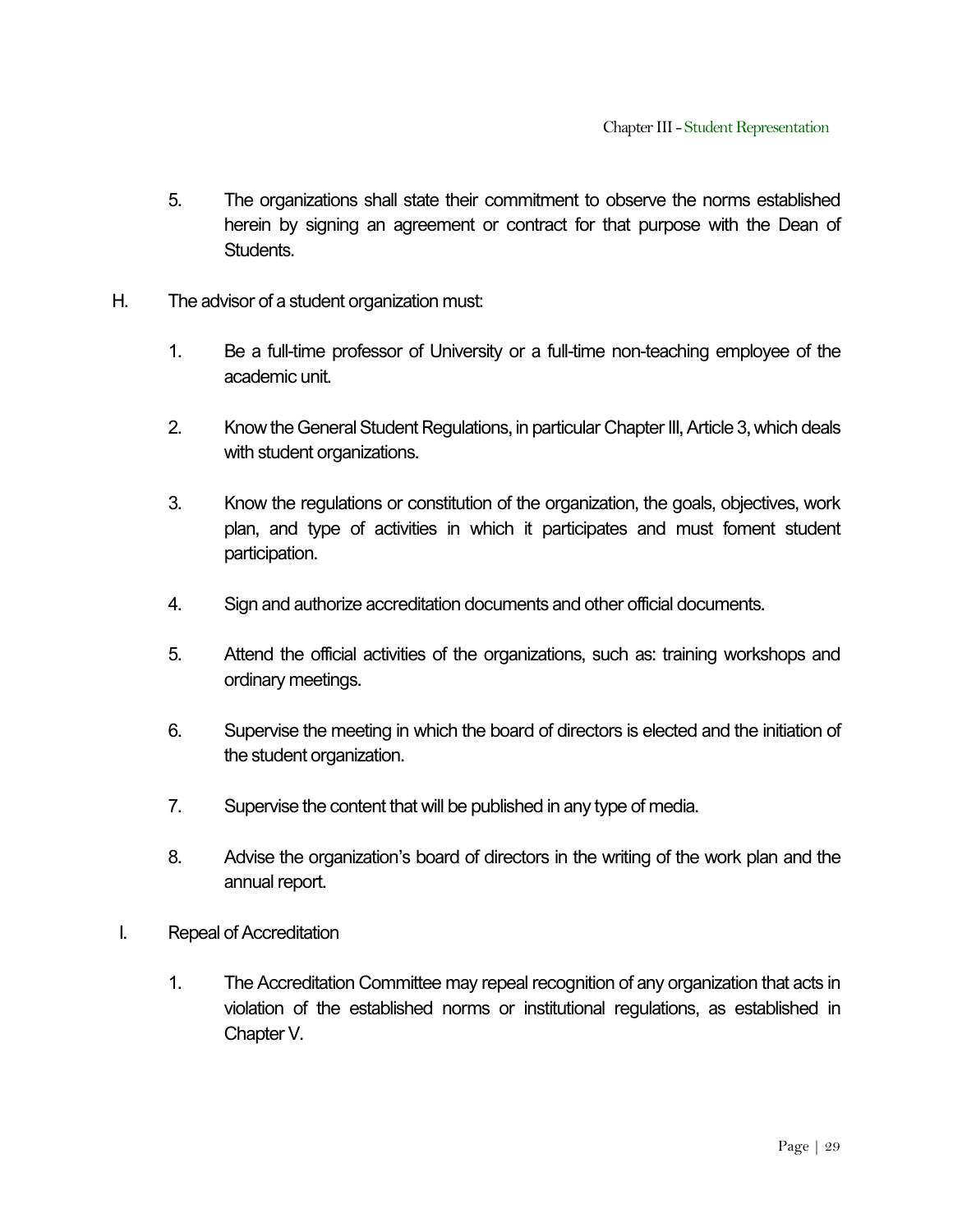- 2. The decision of the Accreditation Committee to revoke the recognition of any organization may:
	- a) Be appealed within a term of fifteen workdays to the Office of the Dean of Students of the academic unit, who will issue a decision on the matter within fifteen workdays.
	- b) In case of the confirmation of the repeal, the organization may, within a period of fifteen workdays, submit the case for the consideration of the Chief Executive Officer of the concerned unit, who will have fifteen workdays to confirm or revoke the decision. This decision will be final and binding.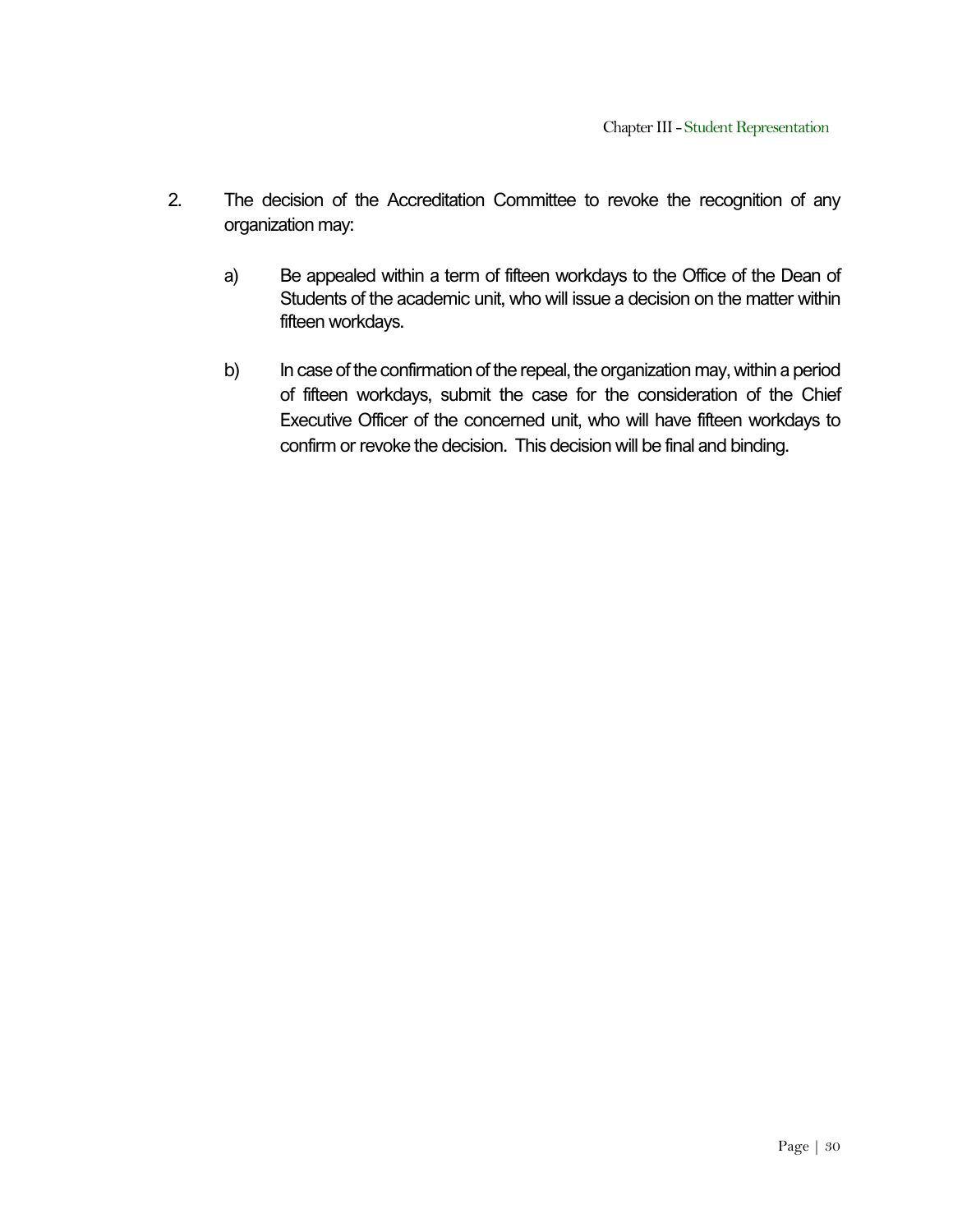# **CHAPTER IV**

Co-curricular Activities

#### A. Types of Activities Permitted

University students will have the right to express themselves, associate and meet freely, formulate petitions, sponsor and hold authorized activities, subject to the conditions stated below:

- 1. The observance of activities or use of facilities in the academic units must be carried out by means of a written request and in accord with what it is expressed later in this Chapter.
- 2. The observance of activities of an academic, cultural, recreational, social, sports, religious or political nature is authorized. These must comply with the current norms and regulations so that there is harmony between the activities and teaching endeavors and to safeguard the order, safety and normality in institutional activities.
- 3. Activities related to politics such as conferences, series of conferences, debates, and forums will be allowed. These should be scheduled by recognized student organizations or by interested students with the recommendation of a faculty member, or by the University.
- 4. The University will foster the presentation of all political opinions or possibilities with the same time, facilities, and concessions.
- 5. Persons invited to the University to offer talks, forums, conferences, or participate in debates, must comply with the provisions in Chapter IV-B in order to permit the presence of such persons inside the University.
- B. Rules and Procedures for Co-curricular Activities
	- 1. Recognized organizations of any of the academic units of the University are entitled to use recreational installations and facilities to hold activities, as conditioned by Chapter IV-A-2.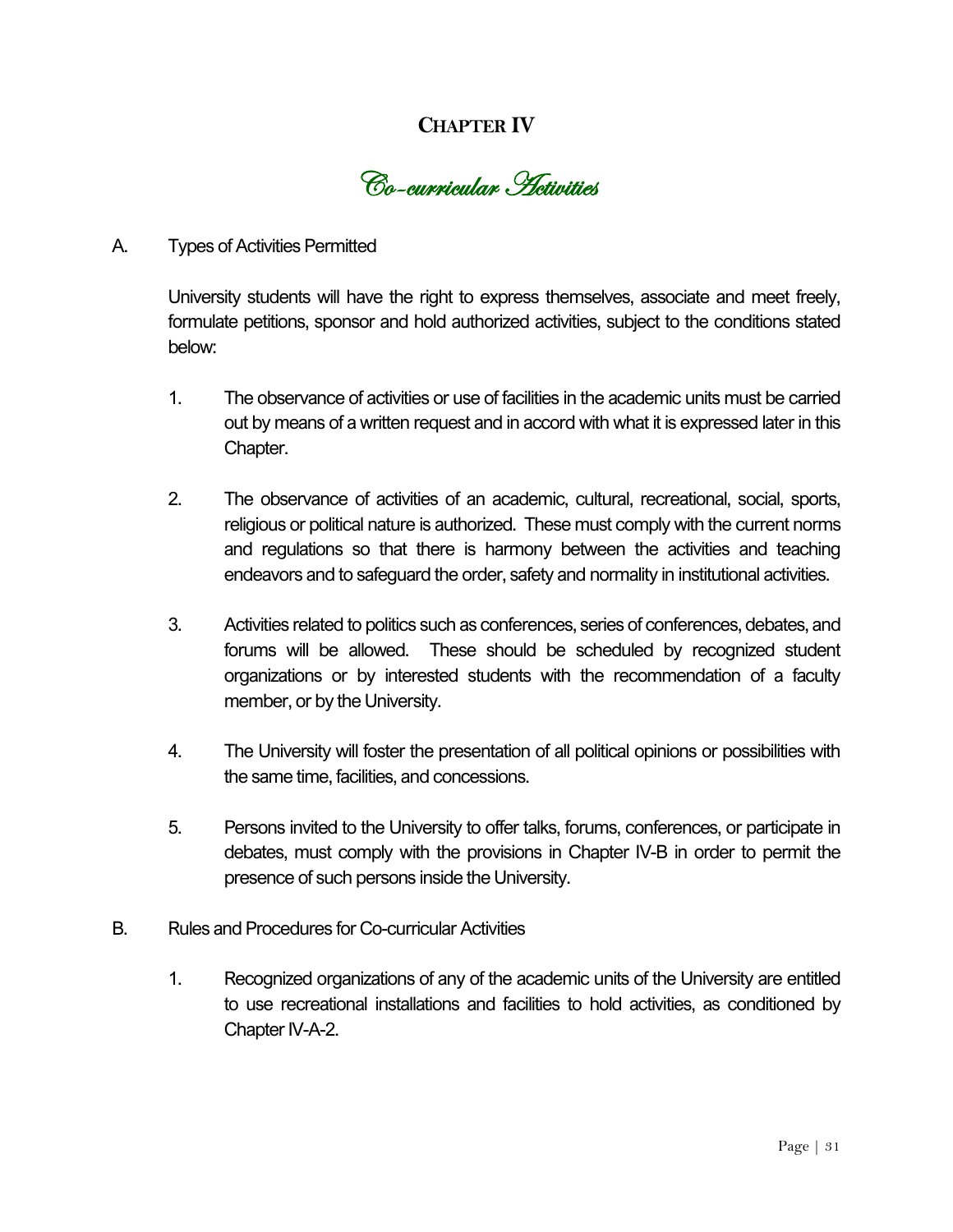- 2. To use these, representatives of student organizations must make a written request for permission to the Dean of Students of the concerned unit at least fifteen workdays prior to the observance of the activity.
- 3. The answer will be delivered, in writing, to the petitioner in the office where it was requested.
- 4. The organizers of these acts will be responsible for ensuring that the means used to promote them are in agreement with these Regulations and they will be responsible for taking the necessary measures to maintain order and safety.
- 5. If the request is denied, the petitioner may, within a term of five workdays after rejection, present the matter for consideration of the Chief Executive Officer of the concerned unit, who will have a term of five workdays to confirm or reverse the determination of the Dean of Students. The decision of the Chief Executive Officer will be final and binding.
- 6. The Chief Executive Officer of the corresponding unit may authorize consideration of requests within a shorter term than the one indicated. Rejection or authorization will be by a written notification. In case authorization is granted, every condition relating to the time, place and manner of celebration of the activity will be stated in the corresponding permission.
- 7. Once an activity is approved, it will be included in the unit's calendar of activities.
- 8. A petition to authorize the invitation of non-University personnel to give a talk, conference, forum, etc., in the Institution, will be considered only when such petition is formulated by a recognized student organization supported by the advisor, or by a group of students endorsed by a faculty member. Every petition for this purpose will be made, in writing, to the Dean of Students within a term of no fewer than workdays before the proposed date for the presentation. The petition must contain the name of the organization or group that sponsors the act, the proposed date, the place where it will be held, the number of persons expected, the duration of the act and the topic of the presentation. The petitioning organization or group of students shall not formalize any invitation until it receives the corresponding approval.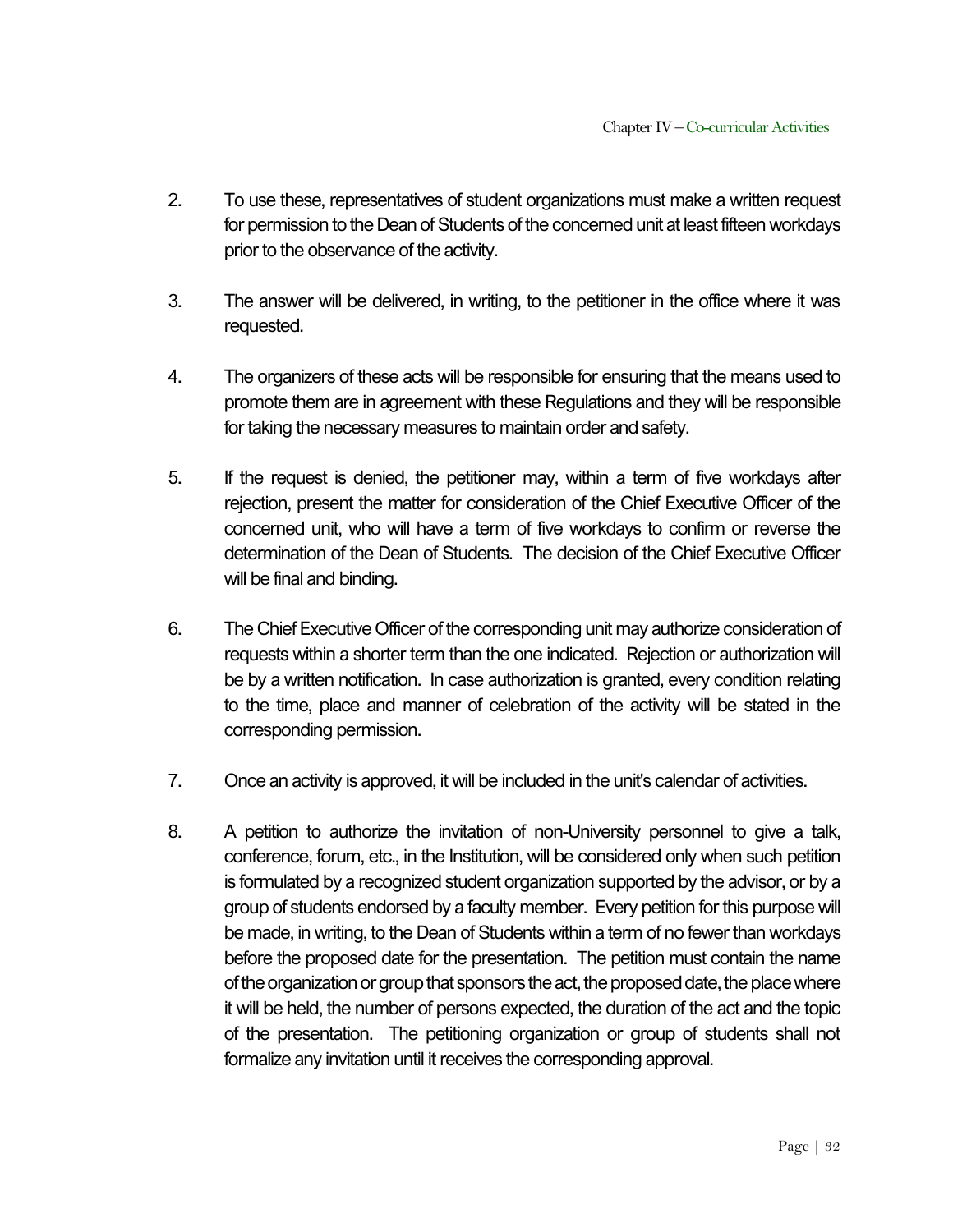- 9. The authorization will be in writing and may include special norms for carrying out the activity so that it does not interfere with regular work of the Institution or conflict with other authorized activities.
- 10. In case the request is denied, petitioners may, within a term of five workdays, take the issue for the consideration of the Chief Executive Officer of the unit who will have a term of five workdays to confirm or reverse the decision of the Dean of Students. The decision of the Chief Executive Officer will be final and binding.
- 11. The petitioner will be responsible for group actions and any damages, independently of the responsibility that could fall upon the participants.
- C. Rules for Activities outside Academic Units
	- 1. When an accredited student organization or any group of students wish to sponsor an act in which the name of Inter American University will be used outside the unit, the group must make a written request for approval fifteen days in advance in the Office of the Dean of Students. This activity must be recommended by the advisor of the organization or by a faculty member. In case the request is denied, petitioners may, within a term of five workdays, present the matter for the consideration of the Chief Executive Officer of the unit who will have a term of five workdays to confirm or reverse the determination of the Dean of Students. The decision of the Chief Executive Officer will be final and binding.
	- 2. The Dean of Students must be informed of these activities and may monitor them.
	- 3. Petitioners will be responsible for ensuring that the act is held in the appropriate place, that the image of the Institution is maintained in good fashion and that it is not exposed to legal actions of any kind. In addition, they will be responsible for the actions of the participants and any damage caused by them.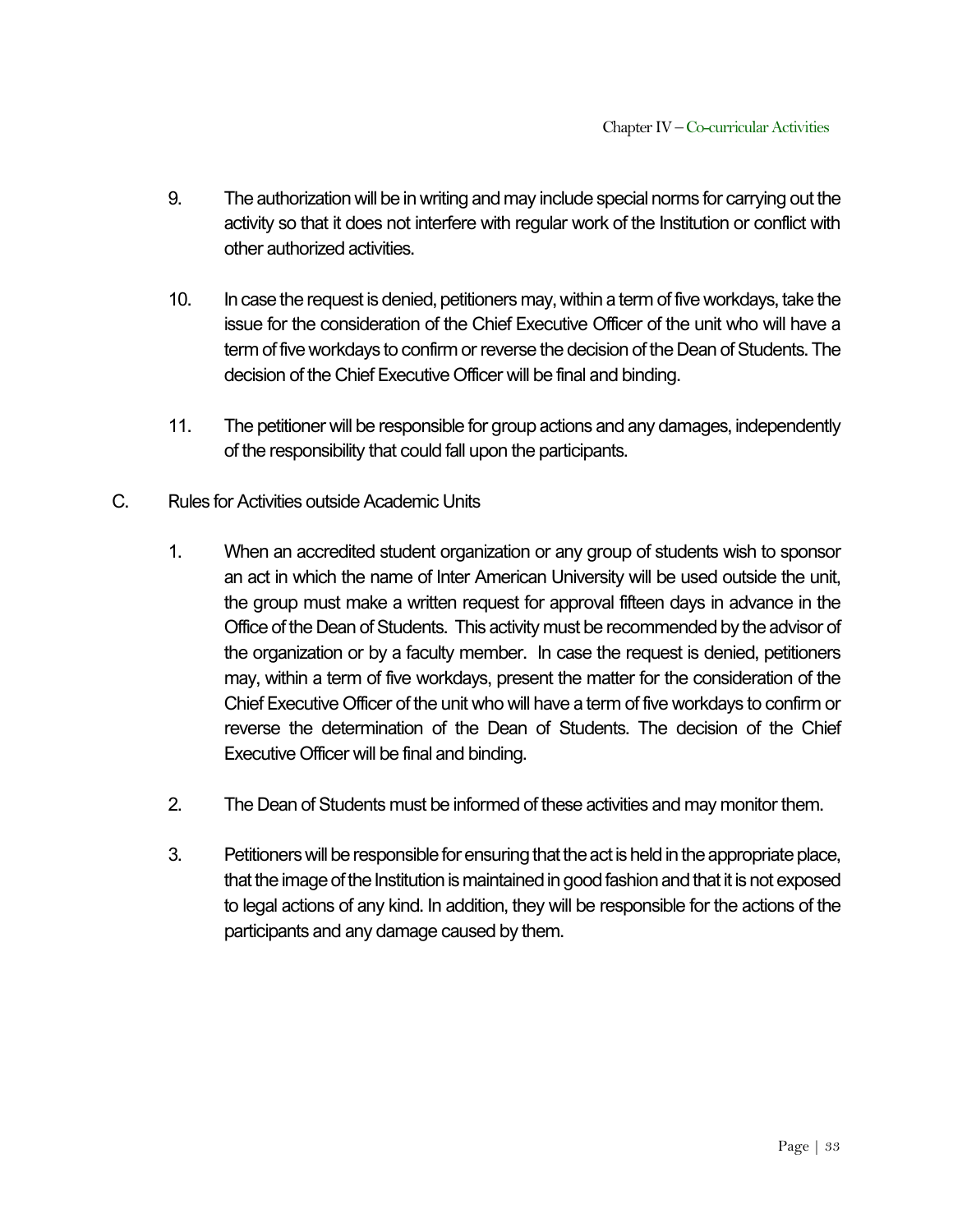#### D Other Activities

- 1. To hold pickets or demonstrations in any unit, interested students are required to obtain the written permission of the Dean of Students with at least ten workdays in advance. The authorization or rejection will be by a written notification. In case of authorization, all conditions relating to time, place, and manner will be stated in the mentioned communication.
- 2. In case of rejection, the petitioner may, within a term of five workdays of the rejection, present the matter for the consideration of the Chief Executive Officer who will have five workdays to confirm or reverse the decision of the Dean of Students. The decision of the Chief Executive Officer will be final and binding.
- 3. These demonstrations will be carried out in a quiet, peaceful and orderly manner, and the Institution may regulate the permit according to the prevailing physical facilities and special conditions of each unit, so that academic and administrative work is not interrupted.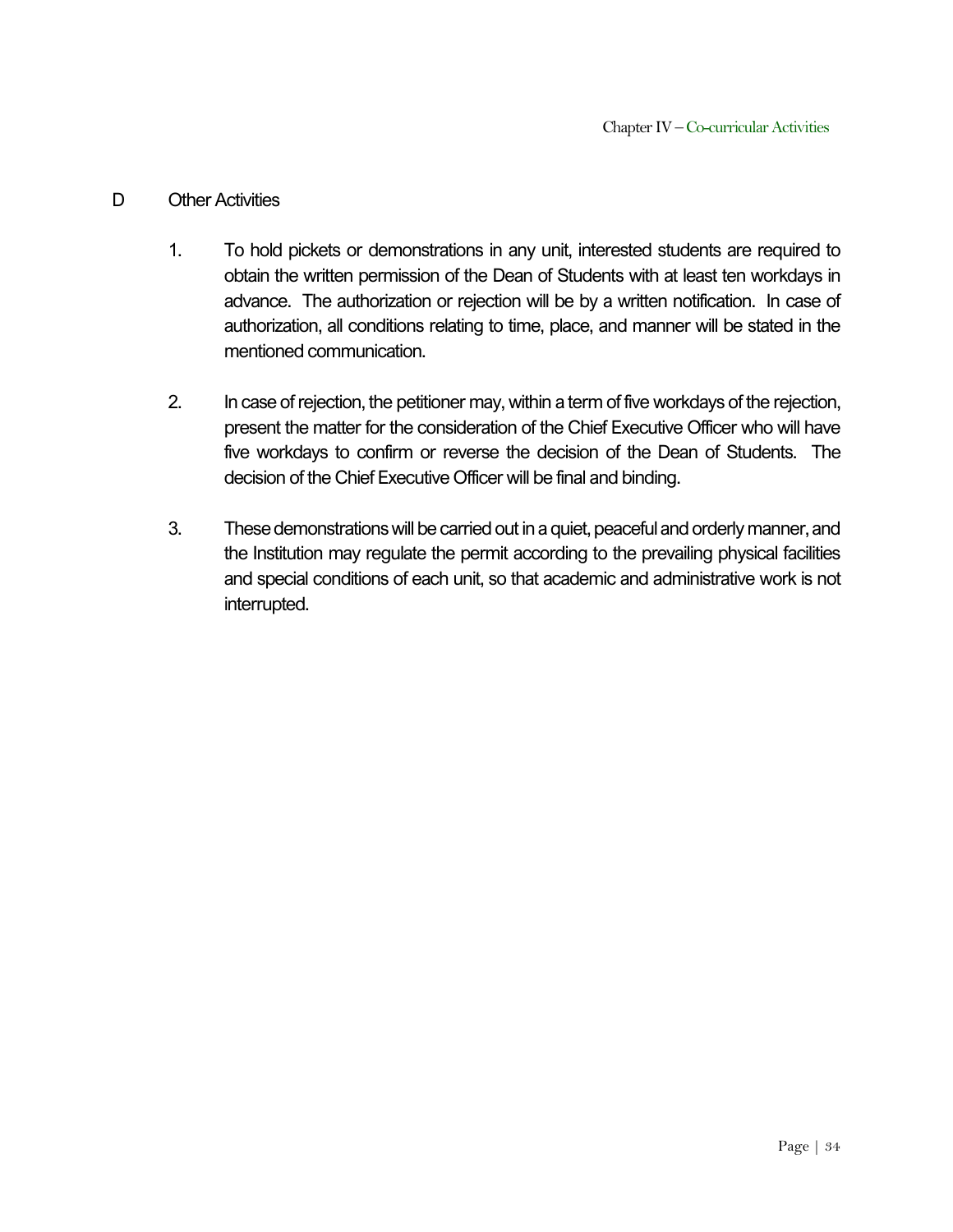# CHAPTERV

Punishable Behavior and Just Procedure

This Chapter identifies punishable behavior that threatens safety, rights of others, and the healthy environment that should exist in the University community for the achievement of the mission and goals of the Institution. In addition, it stipulates the procedures that will be used when a punishable conduct occurs.

In all cases in which these Regulations require the physical presence of any of the involved parties, the University reserves the right to offer said party the option to appear by using the videoconference system.

#### **Article 1 - Behavior Subject to Disciplinary Sanctions**

The following behaviors will constitute infractions to the essential norms of institutional order and will be subject to minor or major disciplinary sanctions, according to the case, as stipulated below.

A. Minor Disciplinary Violations

The following behaviors will constitute violations that will result in the imposition of the minor disciplinary sanctions provided in Article 2, in proportion to the seriousness of the committed violation.

- 1. To attend the academic unit without the proper student identification that certifies the student as a bona fide member of that academic unit. This identification must be validated every academic term. It is essential that students obtain and carry their identification card.
- 2. Use of vulgar or improper language in any part of the academic unit or in Internet.
- 3. Observance of acts not authorized by University officials within the academic unit, or the use of the University name in unauthorized acts outside the academic unit.
- 4. Distribution inside the University campus, or posting on University bulletin boards or through the network any material which violates the provisions of Chapter II, Article 4-E of these Regulations.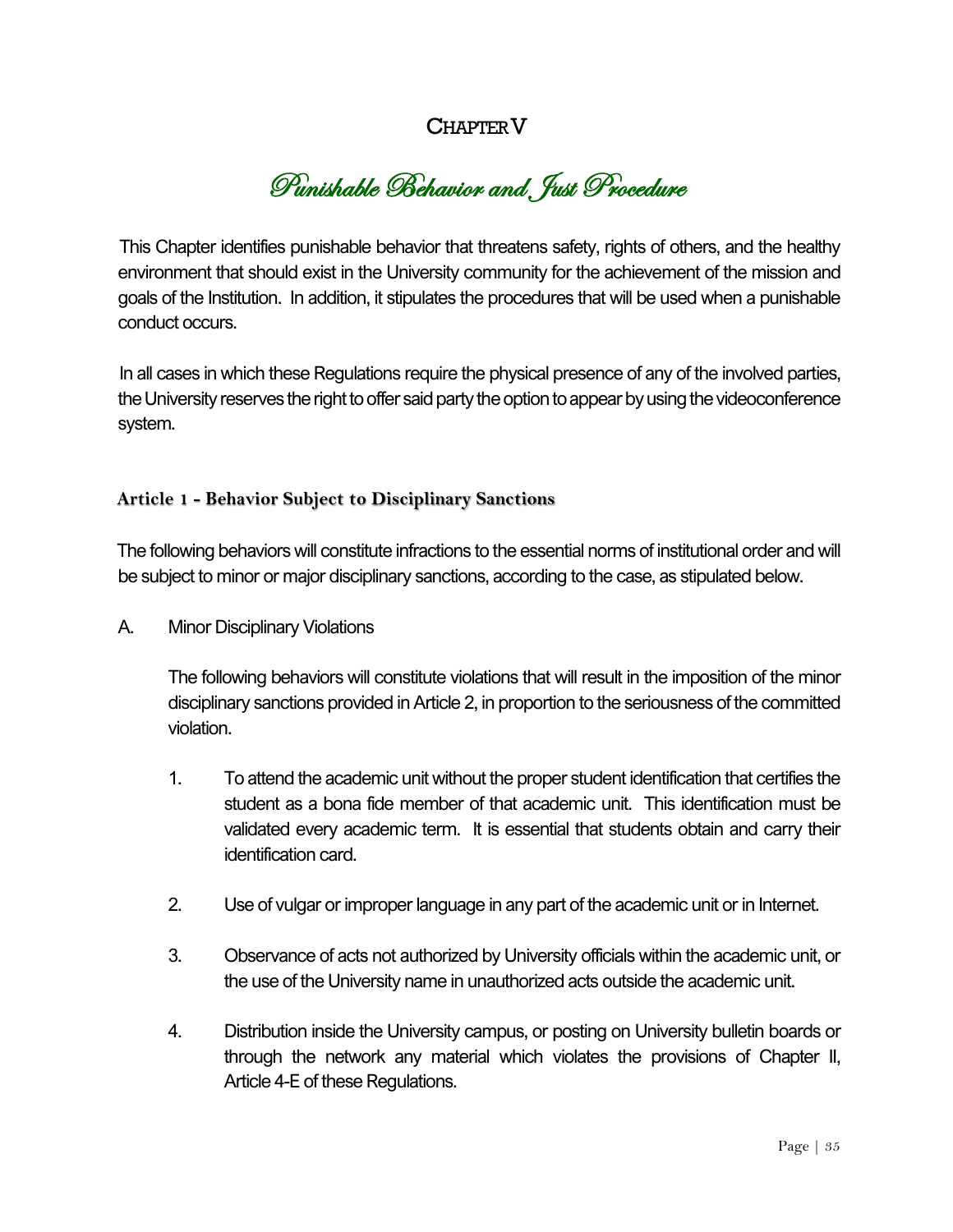- 5. Attribution of official representation without previous authorization of University authorities, Student Councils or any recognized student group.
- 6. Organization of or participation in collections of money or of any other kind, inside University land without written permission from the Chief Executive Officer or designated person.
- 7. Smoking, which includes the use of electronic cigarettes, in classrooms, laboratories, offices, and halls or in any other closed area.
- 8. Refusal to follow instructions given by University personnel while they are performing their duties.
- 9. Disobedience or violation of any of the probationary conditions or disciplinary sanctions imposed according to the procedures stipulated in these Regulations.
- 10. Unauthorized use of cell phones or other electronic devices during the class or evaluation period.
- B. Major Violations

The following conducts will constitute major violations and could result in any of the minor or major disciplinary sanctions provided below in proportion to the gravity of the committed violation. They are divided into disciplinary violations and academic violations.

- 1. Disciplinary Violations
	- a. Violation of any current University regulation or policy that does not stipulate sanctions or procedures for the violations of said regulations.
	- b. Fraud or any action intended for that purpose when completing official documents such as applications for admission, financial aid, employment, and other similar documents.
	- c. Alteration, forgery, destruction, or fraudulent use of official documents such as student files, identification cards and medical certificates, among others.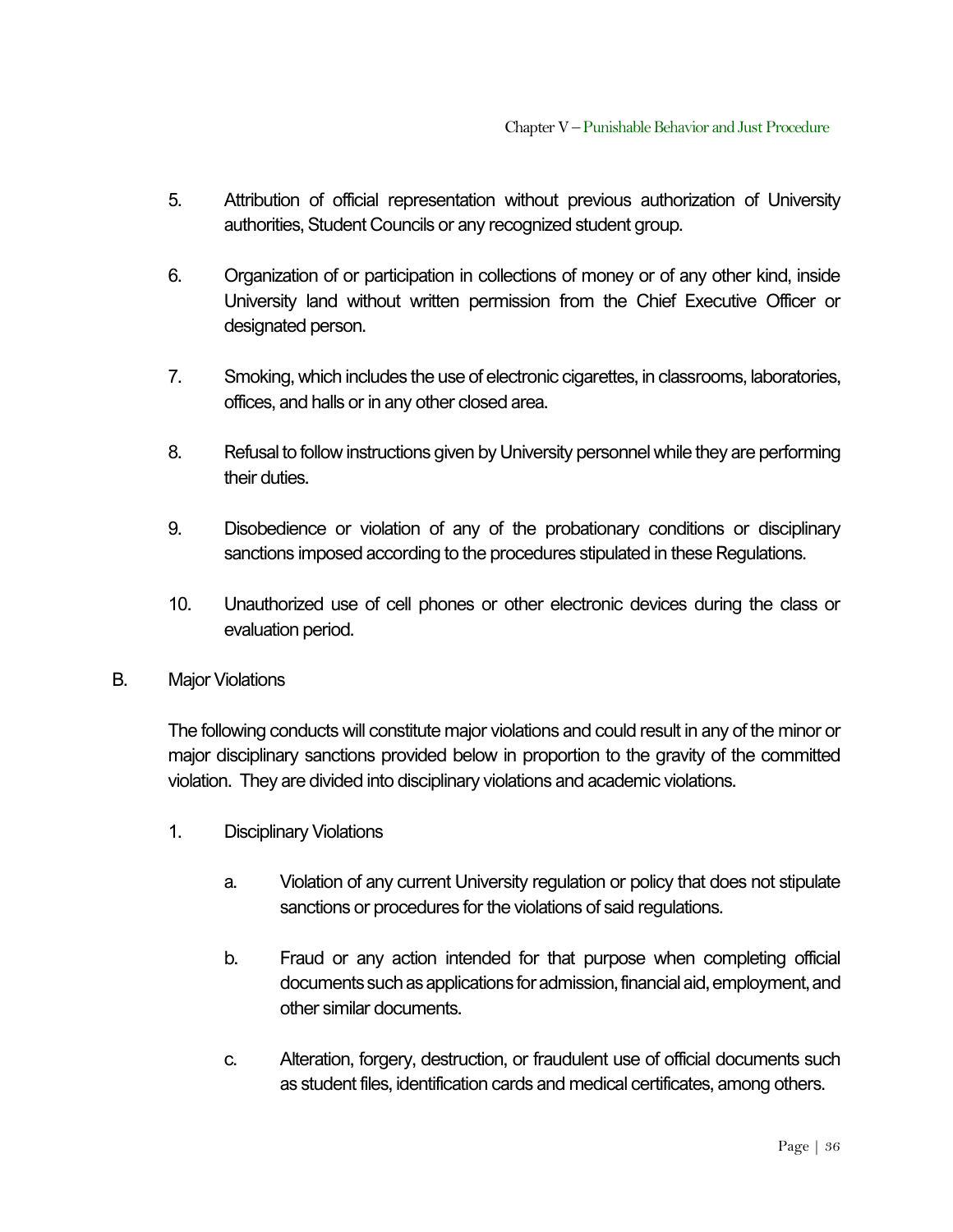- d. Disruption of peace and tranquility in classrooms or in any location of the academic unit with shouts, boisterous or offensive behavior, threats, affronts, fights, defiance, provocations, unnecessary noise from blaring sound systems, motor vehicles or other actions.
- e. Interruption, obstruction, or disruption of regular University duties, or duly authorized acts or functions, inside or outside the University, or conspiracy to commit these acts.
- f. Publication or spreading of libelous, obscene, or anonymous material, or material that disrupts institutional order.
- g. To cause damage to University property or to any other property inside University land or outside the University in official acts or functions authorized by it, or conspiring to commit these acts.
- h. To participate in dishonest or fraudulent acts or in gambling in the Institution.
- i. Threats of assault, assaulting or attempting to assault University officers, professors, employees, students, or visitors.
- j. Behavior that threatens puts at risk health, dignity or safety of any person in the University community.
- k. Possession of weapons inside the campus, in any University property, or during the observance of official activities of Inter American University of Puerto Rico. Agents in charge of public order and safety, duly authorized by the government of Puerto Rico, or by the Federal government to carry arms, are exempt from this prohibition.
- l. Disobedience or violation of any imposed disciplinary condition or sanction according to the procedures provided in these Regulations
- m. Accessing or spreading, through electronic media, material of a libelous or obscene nature or which conflicts with the policies defined in the goals of the Institution as they appear in the General Catalog.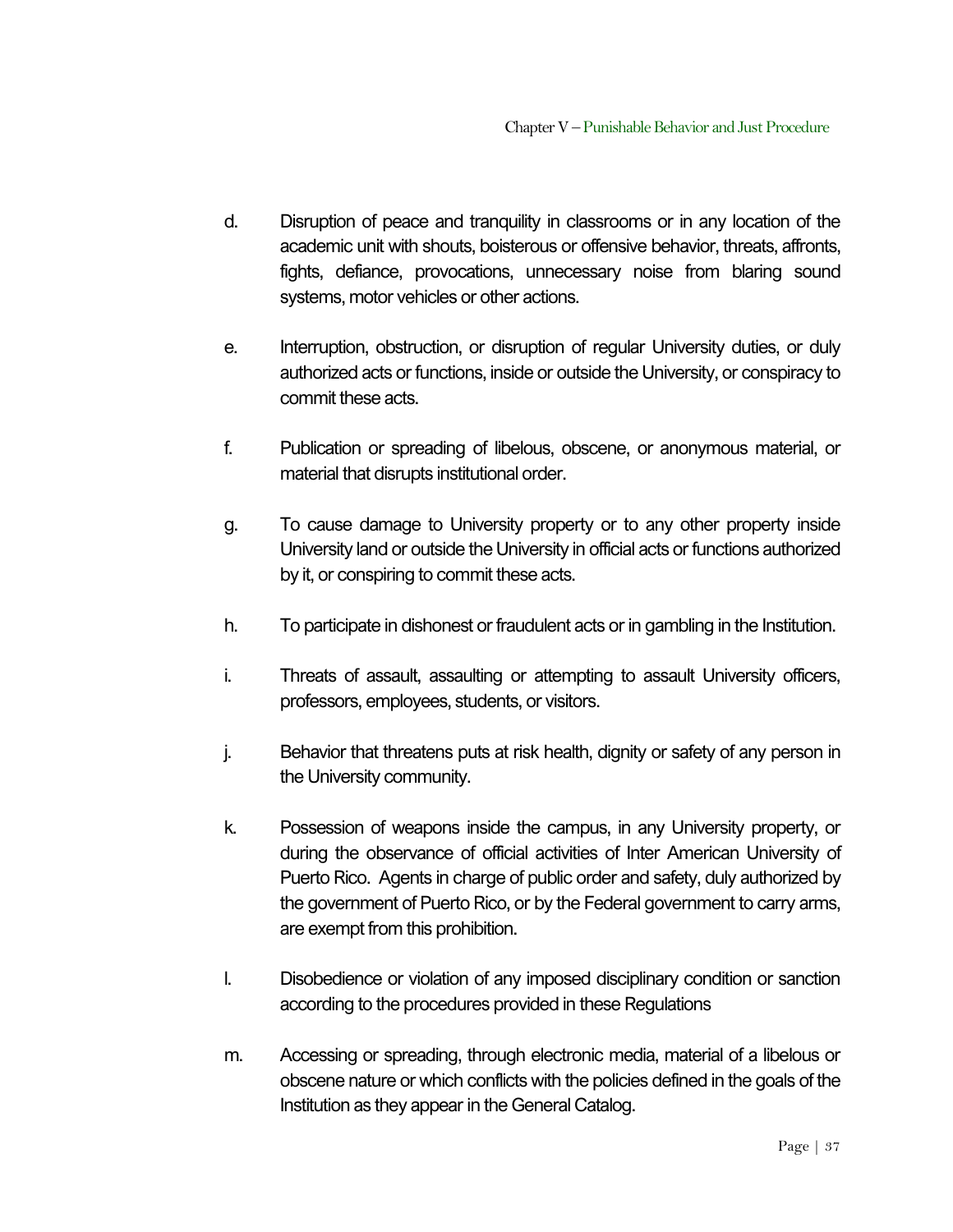- n. Sexual assault, lewd acts, obscene exposure, obscene proposals or prostitution, as defined in the new Penal Code of the Commonwealth of Puerto Rico of 2004.
- o. Conduct that constitutes serious or less serious crime.
- p. Malicious use that may cause congestion in the network or interfere with the work of others. This includes actions such as: distribution of unsolicited propaganda, proliferation of virus, sending of chain letters unrelated to the academic area and the use of the system for commercial or personal profit purposes.
- 2. Academic Violations

Lack of honesty, fraud, plagiarism and any other unsuitable behavior related to academic work or any action with this intention.

a. Every action born from a lie, falsification, irresponsibility and lack of integrity constitutes a lack of honesty.

The following are some examples of lack of honesty:

- 1) To falsify another person's signature on the class, practice centers, or internship attendance sheets or on official documents of the Institution;
- 2) To present group work without having done your part;
- 3) To obtain and submit work of other students from previous academic terms or years as if it were original;
- 4) To pay someone to elaborate or produce work for your assignments without their being your intellectual creation in order that other people may use the academic works as theirs.
- b. The unauthorized use of materials and the giving or receiving of unauthorized aid during an examination or another academic exercise constitute fraud.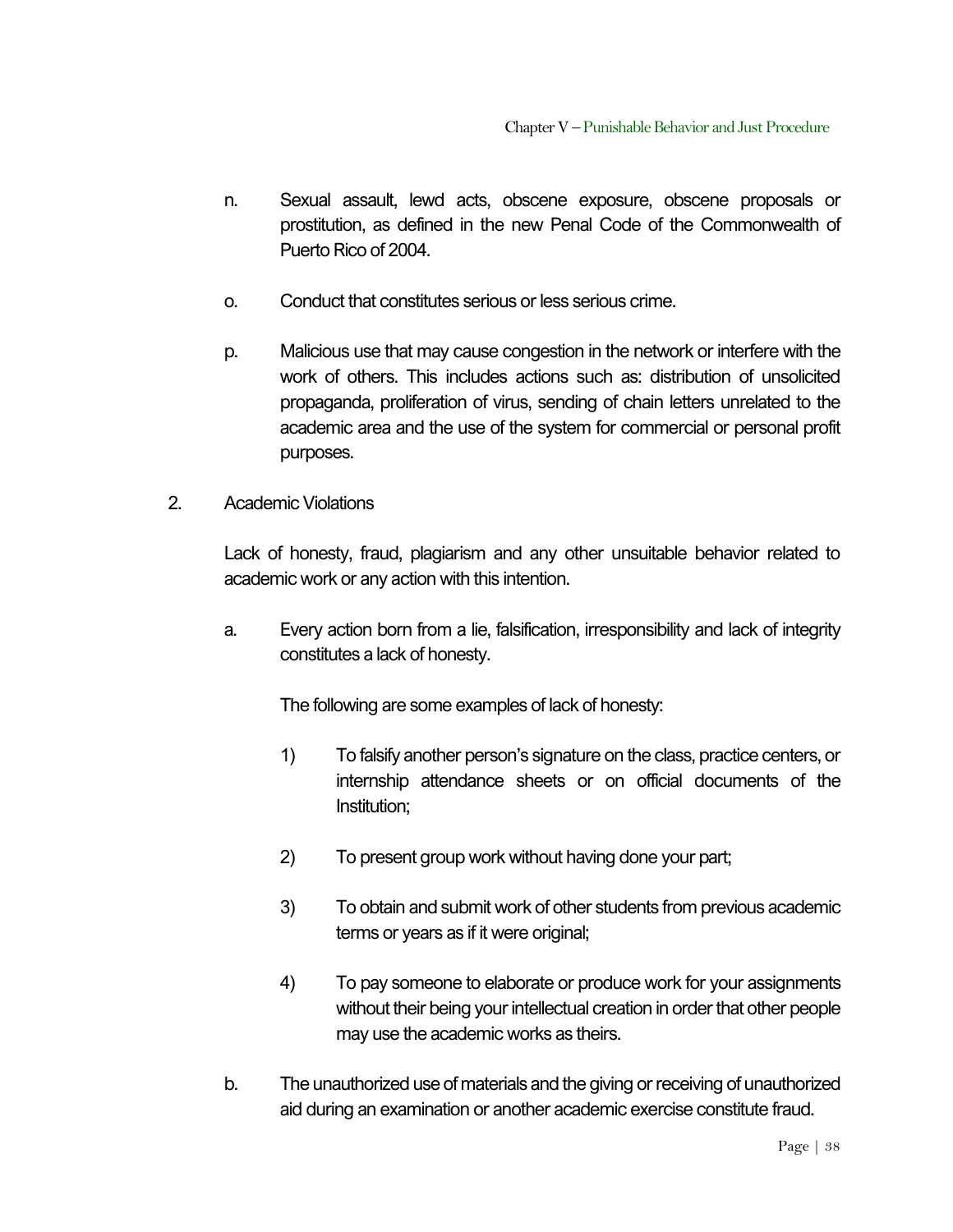The following are some examples of fraud:

- 1) To copy material of another student during an exam, or other academic exercise, or to allow another student to copy from your work;
- 2) To take an exam for another student or to allow another student to take the exam for you;
- 3) To have notes, study sheets, or other material during an exam, or other academic exercise when these are not authorized;
- 4) To use unauthorized electronic devices that will permit the student to access, store, or send data during evaluations or examinations;
- 5) To collaborate with another student during an academic exercise without the consent of the professor;
- 6) To falsify results of examinations.
- c. The use of the ideas or words of another person without the due recognition constitutes plagiarism.

Some examples of plagiarism are:

- 1) Not using quotation marks, nor indenting when using a direct quote from a source;
- 2) Minimally paraphrasing to give the impression that it is your own writing when in reality it is not;
- 3) Substantially paraphrasing without giving the corresponding credit for the idea to the original author.
- d. Alteration, falsification, destruction, or fraudulent use of exams, student files, grades, and other official academic documents.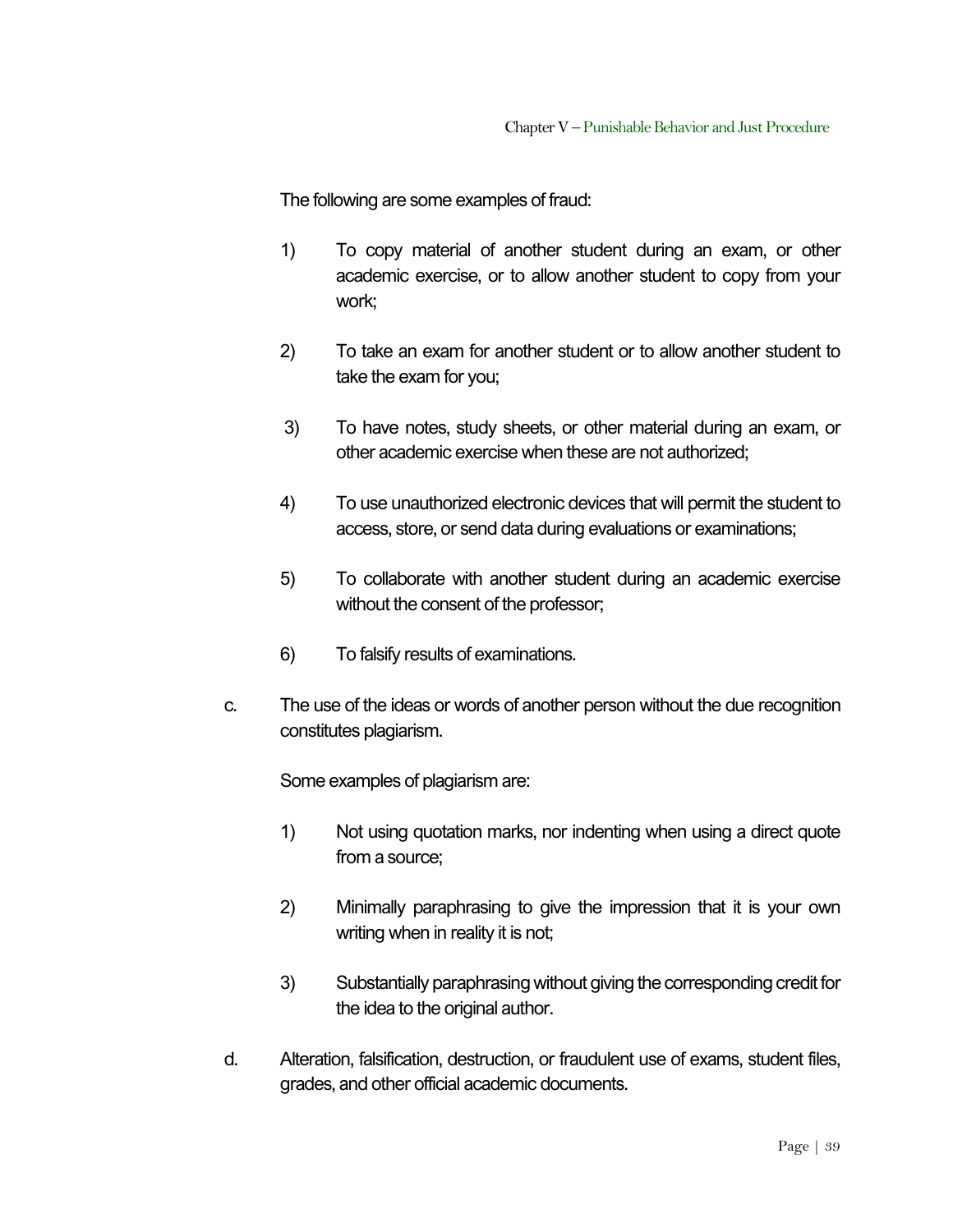- e. Inappropriate or unauthorized use of computers. Alteration or destruction of computer systems or programs, vandalism, or electronic fraud.
- f. Fraudulent use, destruction, appropriation, or illegal duplication, possession or inadequate disposal of academic material or computer information.
- g. Possession or unauthorized disposal of academic materials includes:
	- 1) Selling or buying exams, or other academic work;
	- 2) Taking academic work of another student without permission;
	- 3) Having exams or other assignments that have not been formally distributed by the instructor;
	- 4) Handing in the same work in two different classes without specific authorization;
	- 5) To copy materials from Internet without giving credit to the sources and submitting them as if they were original.

#### **Article 2 - Applicable Sanctions**

The purpose of these sanctions is to help the student to adopt a careful and responsible position by knowing the possible effects of an inappropriate behavior.

- A. Minor Sanctions
	- 1. Written reprimand.
	- 2. Suspension from participating in nonacademic activities such as: artistic shows, dances, recitals, movies, sport activities and others. For this purpose, academic activities include attending class, laboratories and the library.
	- 3. Suspension of access to the distance learning studies platform.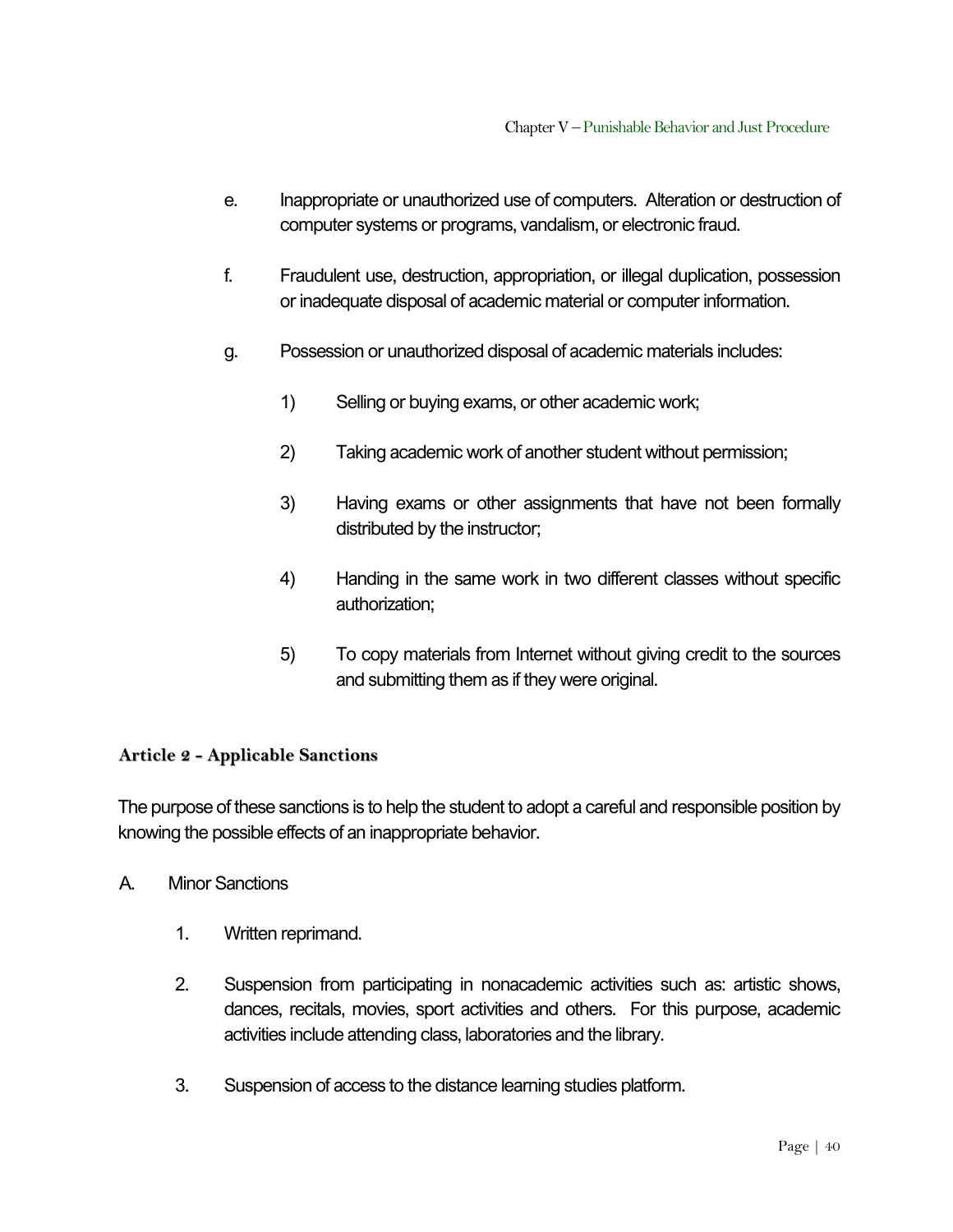- 4. Loss or withdrawal of privileges, use of services, or participation in an activity for a period of time defined in accordance with the violation committed, even if the student has paid for these.
- 5. Prohibition to enter any other academic unit of the University system except the one in which the student is studying.
- 6. Probation for a definite period. This probation may include the stipulation that, during its valid period, the violation of any of the imposed conditions could have as a consequence, a suspension for a period of time or a permanent expulsion.
- 7. Provisions for the conditions of hours of service, referrals for treatment, periodic follow-up or interviews with concerned professional personnel.
- 8. Removal of access or suspension from the use of the e-mail account provided by the University.
- 9. Assignment of zero in the evaluation criterion or failure in case of an academic infringement, in accord with the seriousness or recurrence of the violation.
- 10. Suspension from the University for a definite period of no more than one year.
- 11. A combination of one or more of the sanctions listed above.
- B. Major Sanctions
	- 1. Suspension from the University for a definite period of more than one year.
	- 2. Permanent suspension from the University.
- C. Summary Suspension

Summary Suspension is defined as the immediate prohibition to enter the premises of any academic unit of the system and to receive services form the Institution.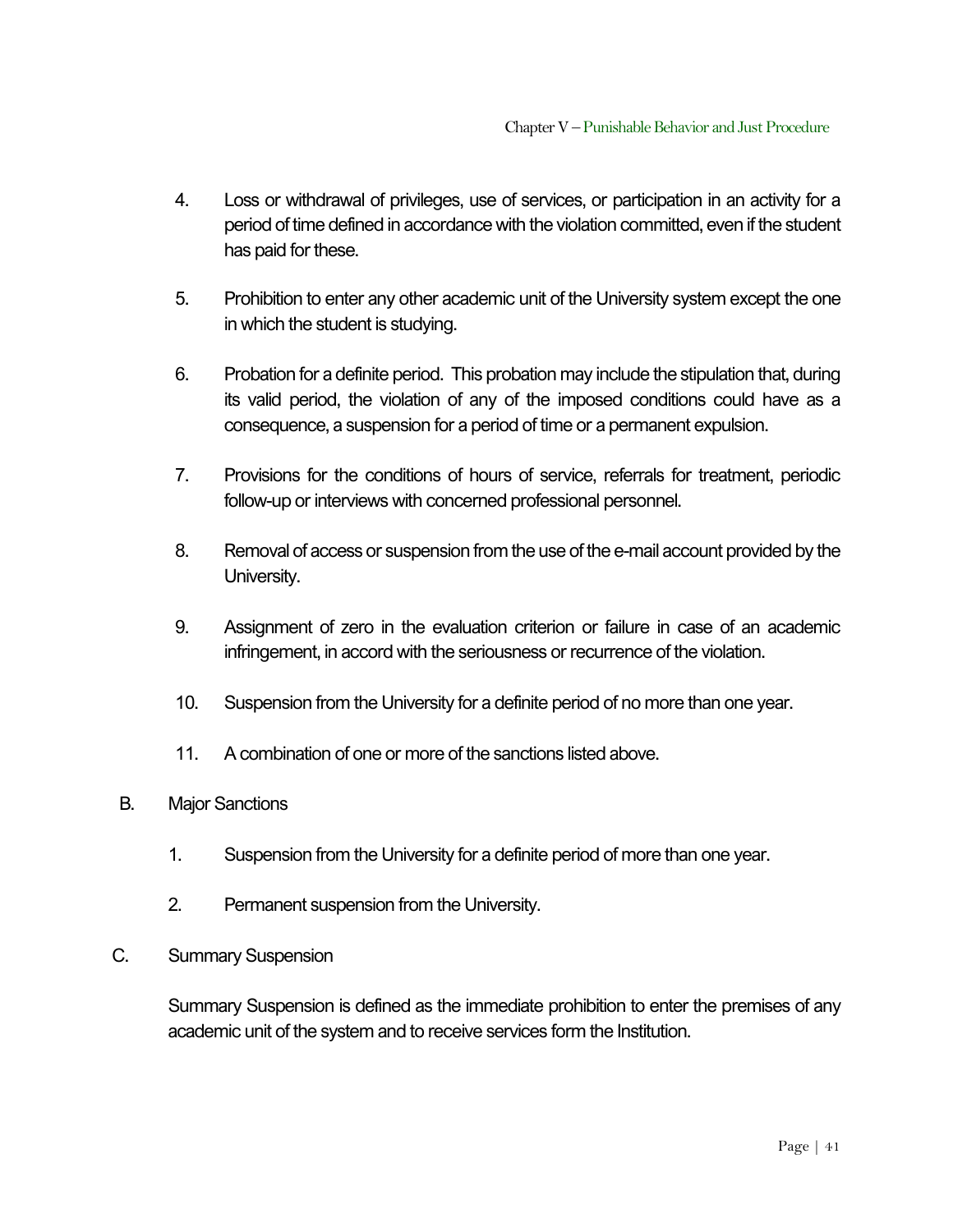- 1. In those cases, in which the Chief Executive Officer of the corresponding unit has wellfounded reasons to believe that the presence of the student on the campus constitutes a risk to the safety, property, life, or the preservation of institutional order, this officer may summarily suspend the student for a period of time of no more than twenty workdays.
- 2. The University Administration will present the corresponding charges, and will order the holding of a suitable hearing within the period of the suspension.
- 3. If, after the hearing is held, the student is exonerated, the University will be obliged to give all necessary help and support so that the student is not adversely affected in his or her academic work due to the suspension.
- 4. In any case where the student incurs in additional violations of the Regulations during the period of summary suspension, and these violations can be supported by written testimonials, summary suspension could be extended until the hearing and resolution of all disciplinary charges.
- 5. The student may name a representative, who may be another bona fide student, or duly authorized relative, to request the services of interest. The University will evaluate case by case the services that will be given to the student so that they are not incompatible with his or her condition of a summarily suspended student.
- D. Special Situations
	- 1. Complaints about special situations coming from administrators, professors or students, must be formally submitted in writing, and must define the actions observed by the person sustaining the complaints, to the Dean of Students.
	- 2. The Dean of Students will recommend that the professional counseling personnel perform a preliminary evaluation of the situation, if authorized by the student. During this study and preliminary evaluation, the student, with the assistance of the professional counselor will have the opportunity to correct or clarify his or her acts. If, from the study and preliminary evaluation or from the assistance provided, there appears the possibility that the student may need additional specialized evaluation, the student will be so informed.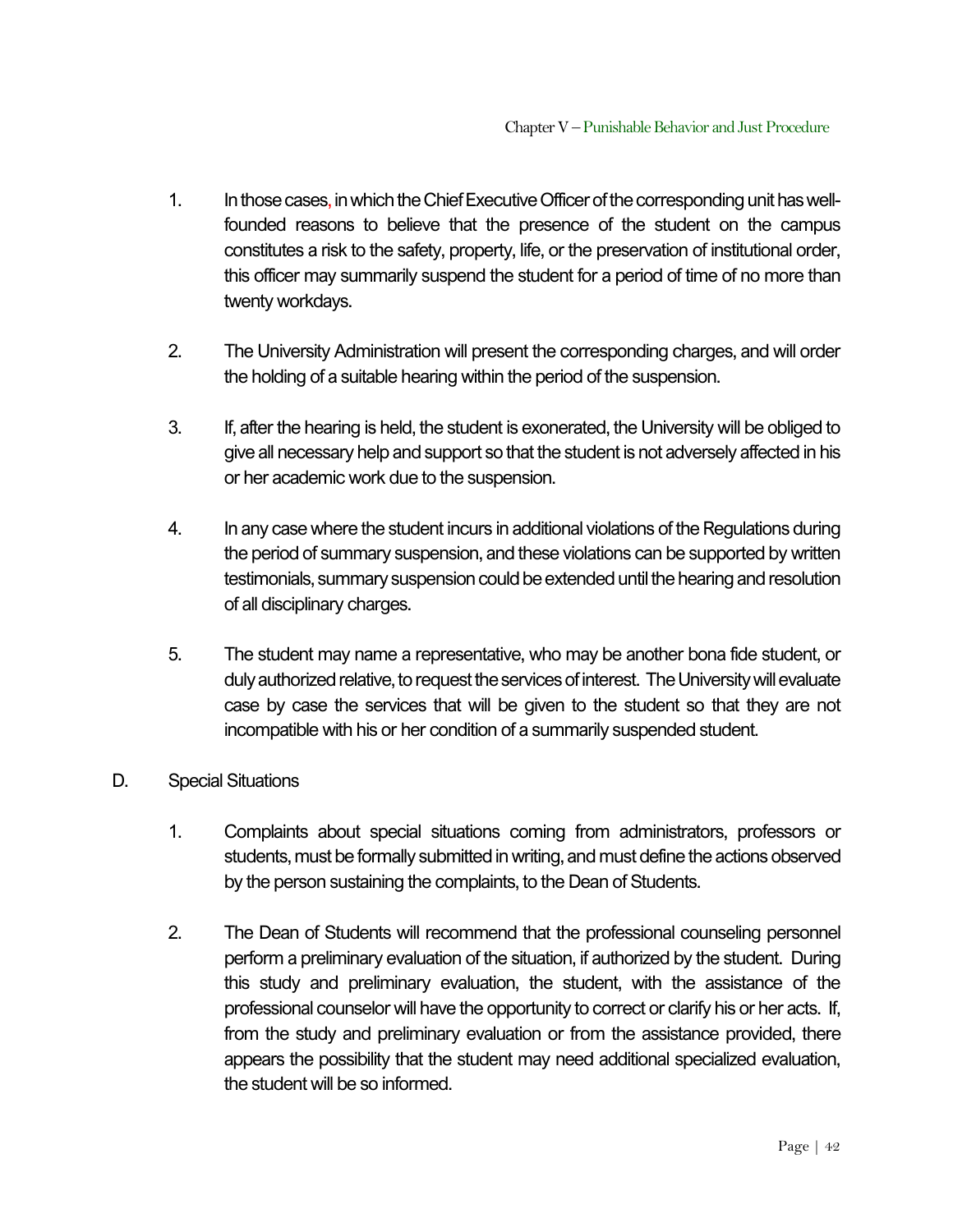- 3. While the specialized professionals perform the evaluation of the situation, the University will reserve its right to administratively drop the student according to the circumstances of the case.
- 4. This procedure, initiated by a formal complaint, must be carried out under strict confidentiality among the concerned persons, in compliance with the privacy act.
- 5. Independent from the authority that the University has according to what is stipulated in paragraph (1) above, when a student is declared mentally handicapped by a court, he or she may be administratively dropped by the University until the mental handicap condition disappears.
- E. Redress

Concurrently or separately from any of the disciplinary sanctions or conditions included in Chapter V, Article 2-A, B, C, or D, the student may be required redress through payment, return or repair for incurred damages or illegal appropriation.

F. Repetition of Offense

The repetition of an offense will be considered as an aggravating circumstance in the imposition of future disciplinary sanctions.

G. Students with Combined, In-person or Distance Learning Registration

When students with a combined, in-person or distance learning registration incur in an infraction of the General Student Regulations, they must be referred to the Office of the Dean of Students of the Campus where they committed the infraction (although they take the majority of their classes in another campus) for the corresponding sanction.

#### **Article 3 - Procedures**

Notifications to students regarding appointments, complaints or disciplinary punishments will be sent by certified mail with acknowledgment of receipt, or delivered personally with acknowledgment of receipt, to the classroom or any other area of the unit.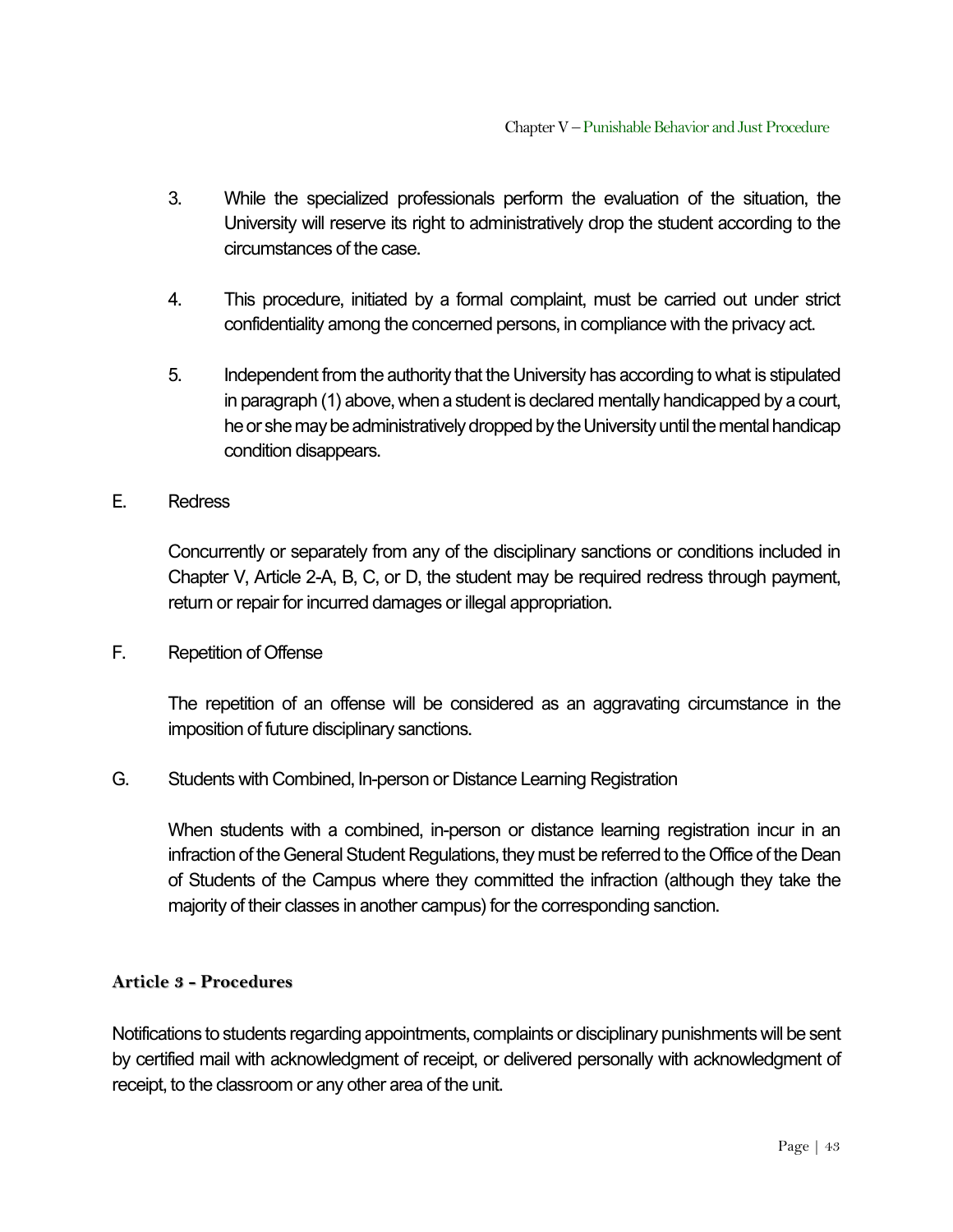#### A. Conciliation Procedure

In case of controversy or punishable behavior between students or between students and teaching or non-teaching personnel, the Dean of Students will provide for a dialog between the parts with the purpose of arriving at an agreement of good faith. In case they do not arrive at an agreement, the procedures described below will be applied.

#### B. Procedure for Minor Sanctions

- 1. In cases that could result in minor sanctions, written complaints will be presented to the Dean of Students.
- 2. The Dean of Students will notify the student with a copy of the complaint presented against him or her. The student will be called to a meeting and the notification will indicate the date, time, and place of said meeting and will indicate that the student must come prepared to state his or her position on the complaint.
- 3. Students will have the opportunity to clarify and defend their position, including the right to express themselves and to present any evidence, either oral, documentary or of any other nature, in their favor. In light of the evidence presented, the Dean of Students will determine the corresponding sanctions to be imposed and will inform the student of this in writing.
- 4. If the students do not agree with the sanctions applied, they may appeal to the Chief Executive Officer of the academic unit within the next five calendar days after receiving the written notification. The decision of the Chief Executive Officer will be final and binding.
- C. Procedure for Major Sanctions
	- 1. Complaints that could result in major sanctions must always be in writing. These will be dealt with by the following procedure:
		- a. The Chief Executive Officer will appoint an examiner, who must be a lawyer, to refine the facts through the holding of a hearing. The lawyer will submit a report to the Chief Executive Officer with his or her determinations on proved facts and the conclusions on the incurred violations.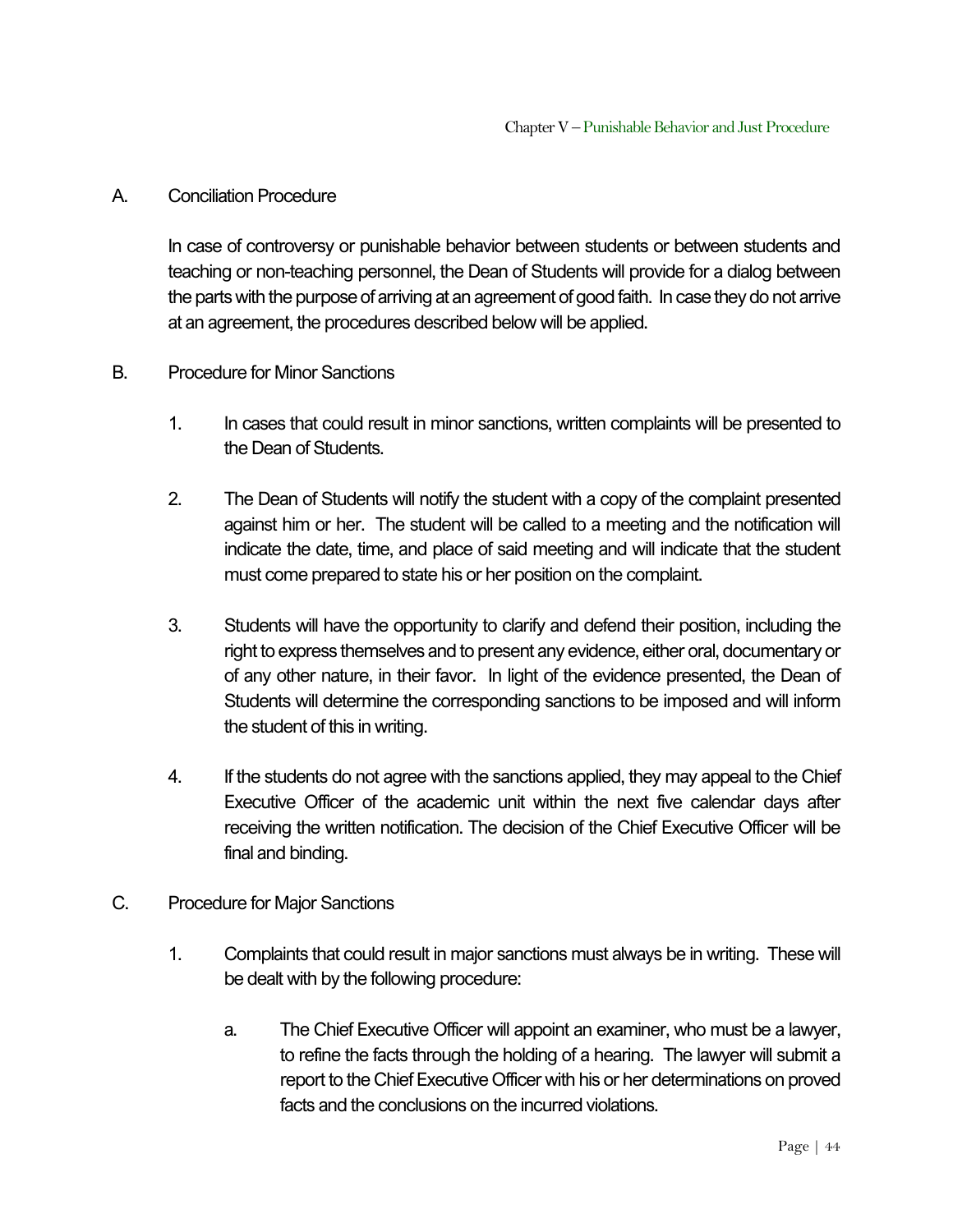- b. The student will receive written notification with reasonable time before the date of the hearing. This term must not be less than ten calendar days and must contain the following information:
	- 1) The date, time and place of the hearing;
	- 2) The violation of these Regulations he is charged with;
	- 3) The date when the charged violations occurred;
	- 4) The sanctions that may be imposed;
	- 5) The names and addresses of the witnesses for the prosecution.
- c. The hearing will be conducted according to the following principles:
	- 1) The student may appear in the company of a counselor, who may be a lawyer.
	- 2) The student and the counselor will be permitted to listen to the testimony of the witnesses and see and study the evidence against the student.
	- 3) Written statements of witnesses will be permitted, when such evidence is corroborative or cumulative.
	- 4) The student will be entitled to cross-examine the witnesses against him or her. The University will be entitled to cross-examine the witnesses presented by the student.
	- 5) The affected student will be permitted to present all defense and evidence in his or her favor, oral, as well as documentary or tangible.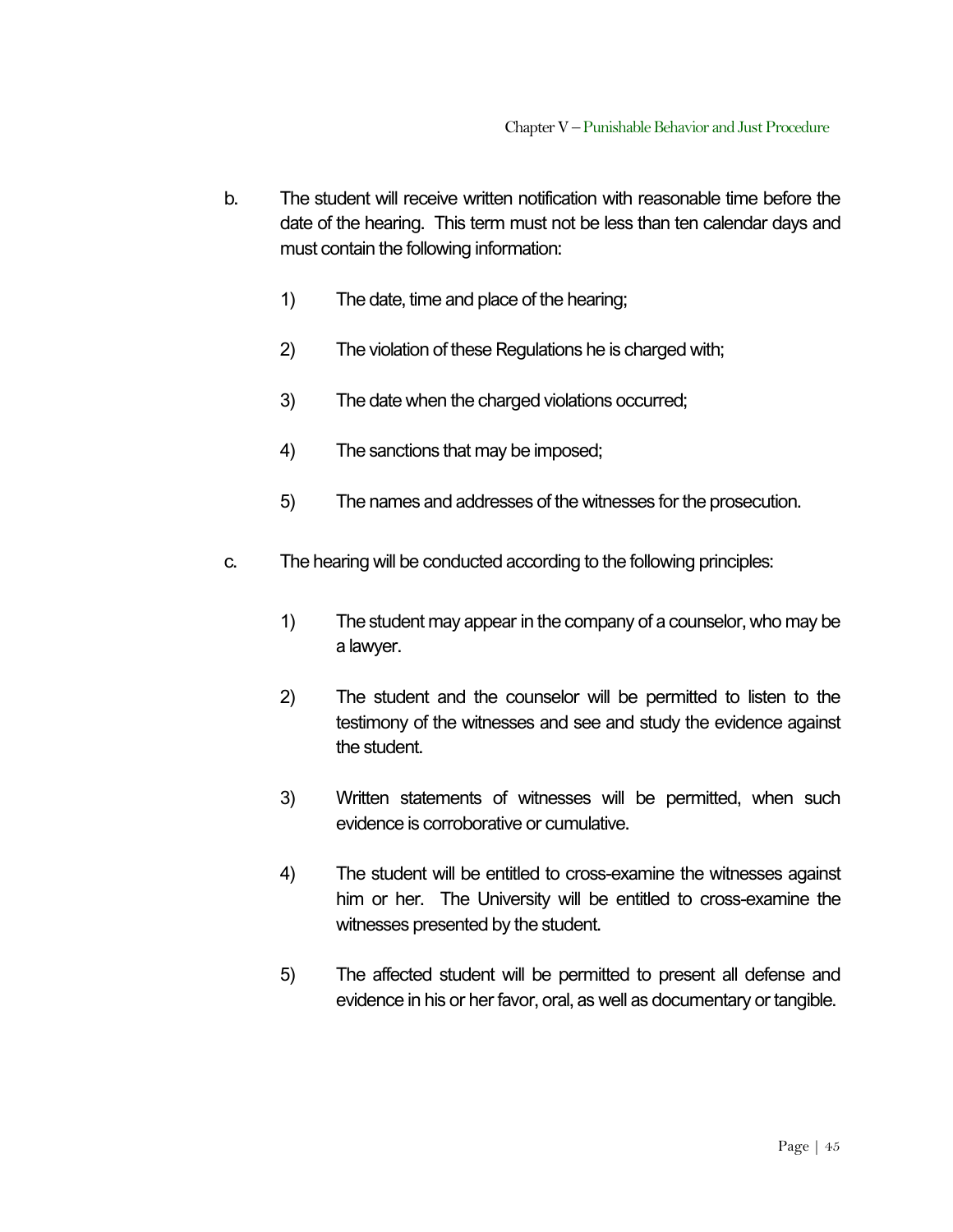- 6) All evidence will be liberally admitted. The Rules of Evidence that regulate legal procedures will not be applied. Nevertheless, the determinations of fact arrived at by the examiner and that serve as the basis for his or her conclusions must be based on the evidence admitted during the hearing.
- 7) The examiner may grant a private or public hearing, following his or her criterion for what is more advisable for the University's best interest and for the considerations of the witnesses, but if the affected student requests a private hearing, the examiner will be obligated to hold it in that manner.
- 8) When more than one student is affected by the charges that arise from the same facts and events, a joint hearing will be held for all of those affected. Upon a student's petition, a separate hearing may be held if the examiner concludes that a joint hearing would hinder a fair outcome.
- 9) No student subject to a disciplinary action will be forced to testify, and the fact that he does not testify will not be considered against him or her.
- 10) No student will be punished more than once for the same violation.
- 11) No student will be submitted to any disciplinary process for events that took place more than one year before the date in which such acts became official knowledge to University authorities.
- 12) The examining officer must keep an adequate and reliable record of the hearings and of his or her determinations and conclusions.
- 13) The examining officer will notify his or her determinations on proved facts and the conclusions regarding the violations the student is chargedwith, to the Chief Executive Officer of the unit and to the Dean of Student Affairs or equivalent, with a copy to the affected student. This will be done within ten workdays after holding the hearing.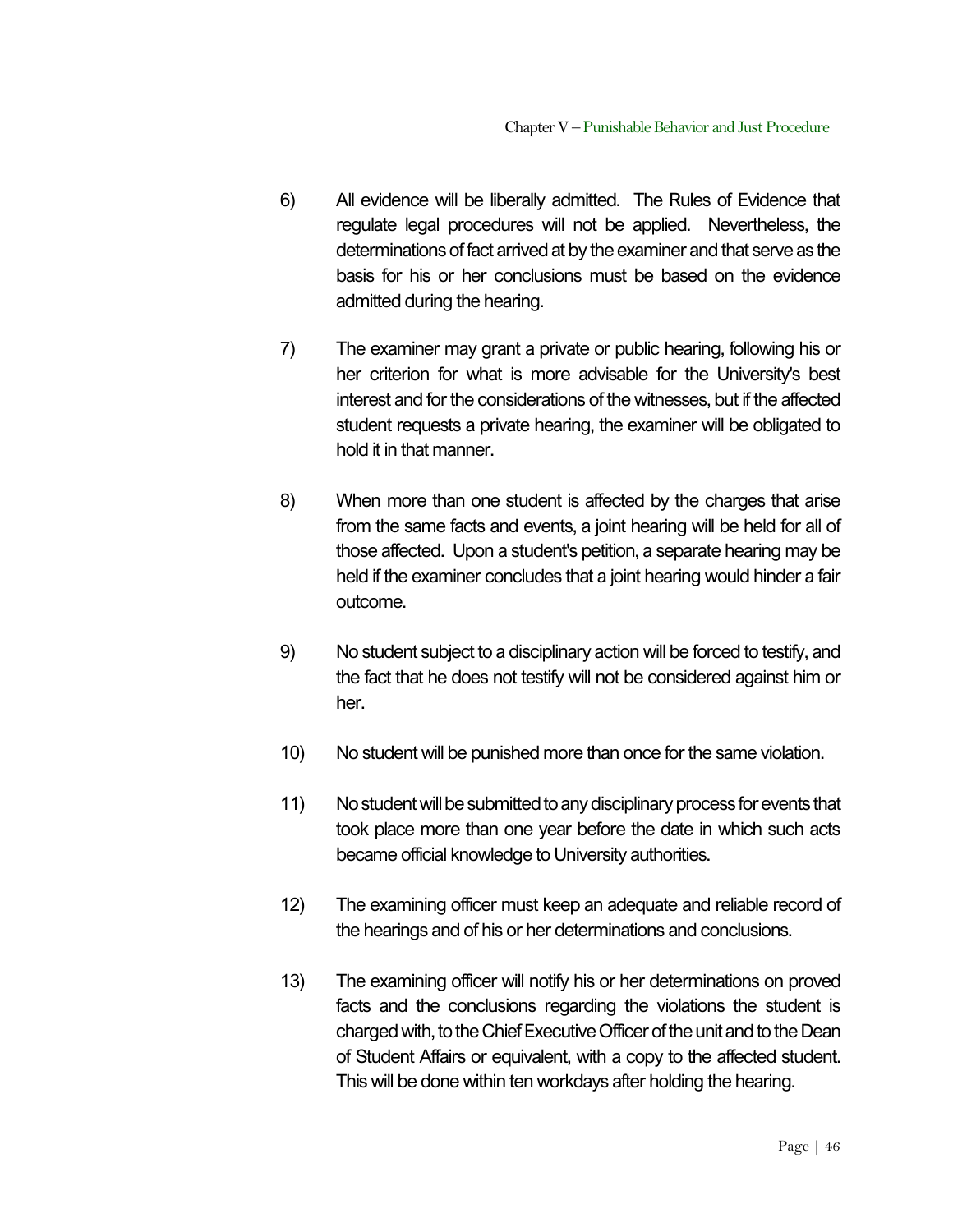- 14) The Dean of Students will study the examiner's report and will communicate his or her concurrence, objections, comments and recommendation to the Chief Executive Officer of the unit. The Chief Executive Officer will impose the sanctions considered fair in light of the established facts and the recommendations or comments of the Dean of Students.
- 2. Procedure for Appeals for Major Sanctions
	- a. The affected student may appeal to the President of the University within a term of ten workdays starting from the date on which the sanction was notified. The decision made by the President on the appeal will be final and binding.
	- b. The right to appeal that is herein established and granted does not affect the application of the imposed sanction. The imposed sanctions, notwithstanding having been appealed, will be put into effect from the moment in which they are announced by University officers authorized to do so by these Regulations. If the process for appeal results in favor of the student, the University will be obligated to offer all the necessary aid and support to the student so he or she is affected the least possible in his or her academic work.
	- c. Any student that has the airing of disciplinary charges pending and has not been suspended, according to the provisions of these Regulations, will not receive the grades for the courses in progress while these charges are pending.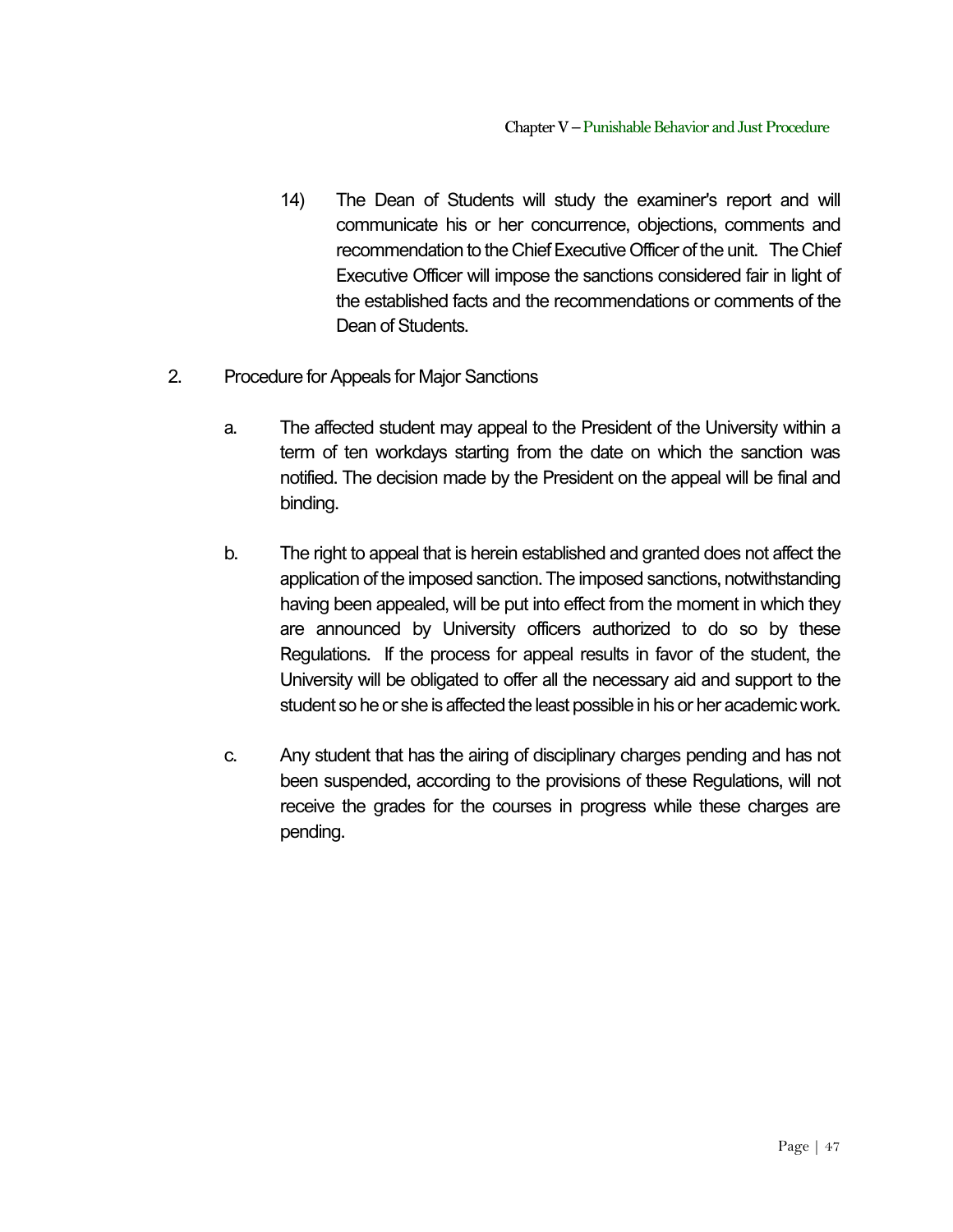# **CHAPTERVI**



#### **Article 1 - Procedure for Amendments**

- A. Any student may present amendments to these Regulations to the President of the University, through the Dean of Students and the Chief Executive Officer of the academic unit. This petition must have the written support of at least five percent of the regular students in the academic unit or the endorsement of the Student Council.
- B. The Student Council of each academic unit may recommend amendments to the Regulations to the President of Inter American University, through the Dean of Students and the Chief Executive Officer of the unit.
- C. The Academic Senate of each unit may recommend amendments to these Regulations to the Chief Executive Officer of the unit for the corresponding action.
- D. The University Council or the Managerial Systemic Council may recommend amendments to these Regulations through the President of the University.
- E. The President of the University may request amendments to these Regulations, or recommend to the Board of Trustees their total or partial revision.
- F. Amendments to these Regulations will not go into effect until they are approved by the Board of Trustees.

#### **Article 2 - Emergency Situation**

A. The President is authorized to suspend these Regulations, totally or partially, in any academic unit of the Institution or in the entire University if an emergency situation is declared in a regular session of the Executive Committee of the Board of Trustees or of the whole Board of Trustees, whichever occurs first. The President may request, and the Board of Trustees or the Executive Committee of the Board of Trustees may extend the suspension of the Regulations for the time it deems convenient.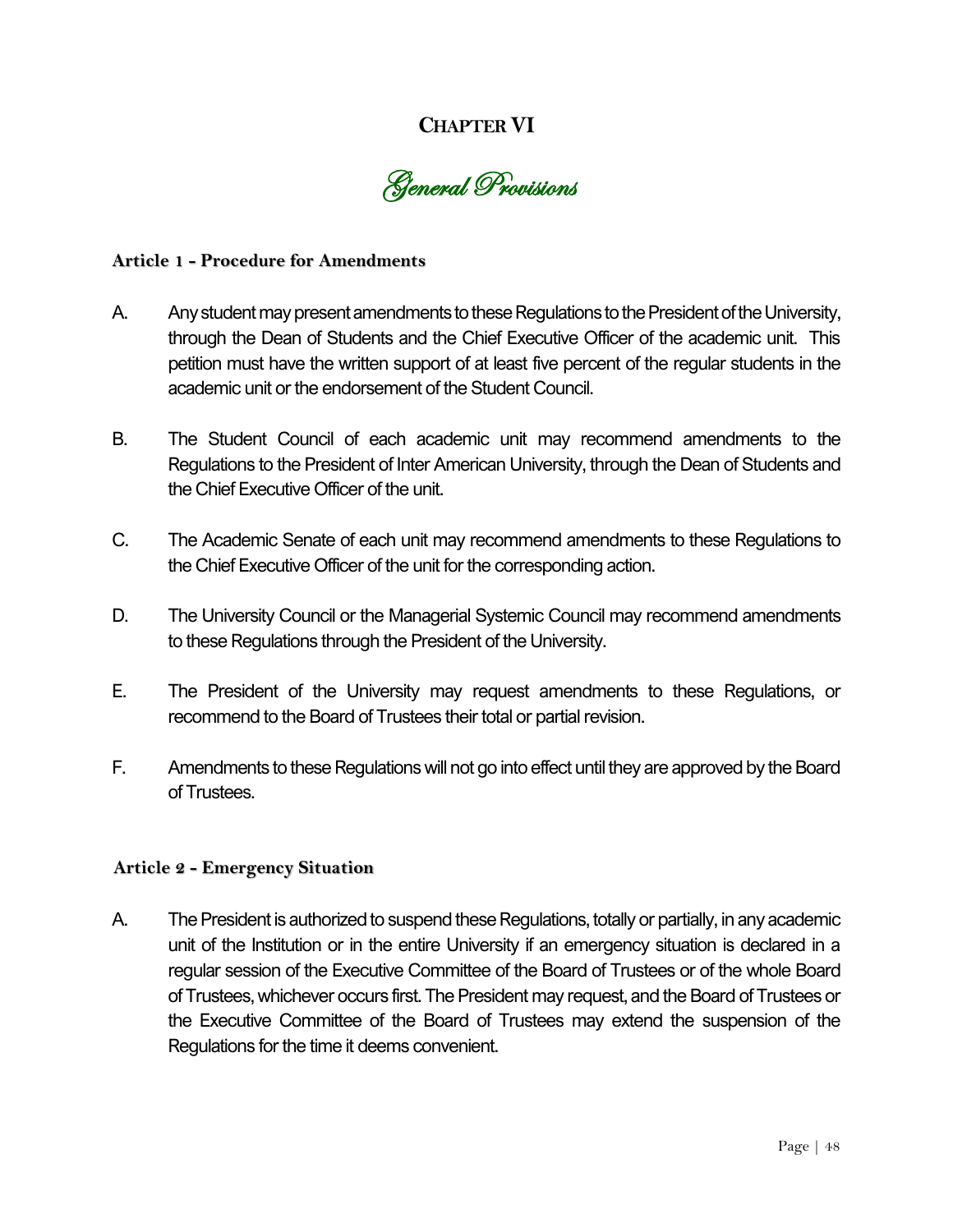B. If the emergency continues, the President will request an extension of the suspension of these Regulations by presenting the situation to the Board of Trustees or its Executive Committee, and this organism will determine the necessary extension.

#### **Article 3 - Applicability, Invalidity, Hermeneutics, and Effective Date Clauses**

- A. These Regulations include the amendments approved by the Board of Trustees on February 9, 1994, and the amendments approved by the Board of Trustees up to October 27, 2021 are also incorporated in this edition.
- B. These Regulations apply to all students of Inter American University of Puerto Rico except Articles 1 and 2 of Chapter III, which do not apply to students of the Technical Certificate Program.
- C. The invalidity of any chapter, article, section, or paragraph of these Regulations will not invalidate the rest of them.
- D. In case a discrepancy arises in the interpretation of the text, the President of the University will make a decision that will be firm and binding.

#### **Article 4**

None of what is contained herein will be interpreted as limiting to the inherent power of the Board of Trustees to amend, substitute, suspend and revoke these Regulations as a whole or in part.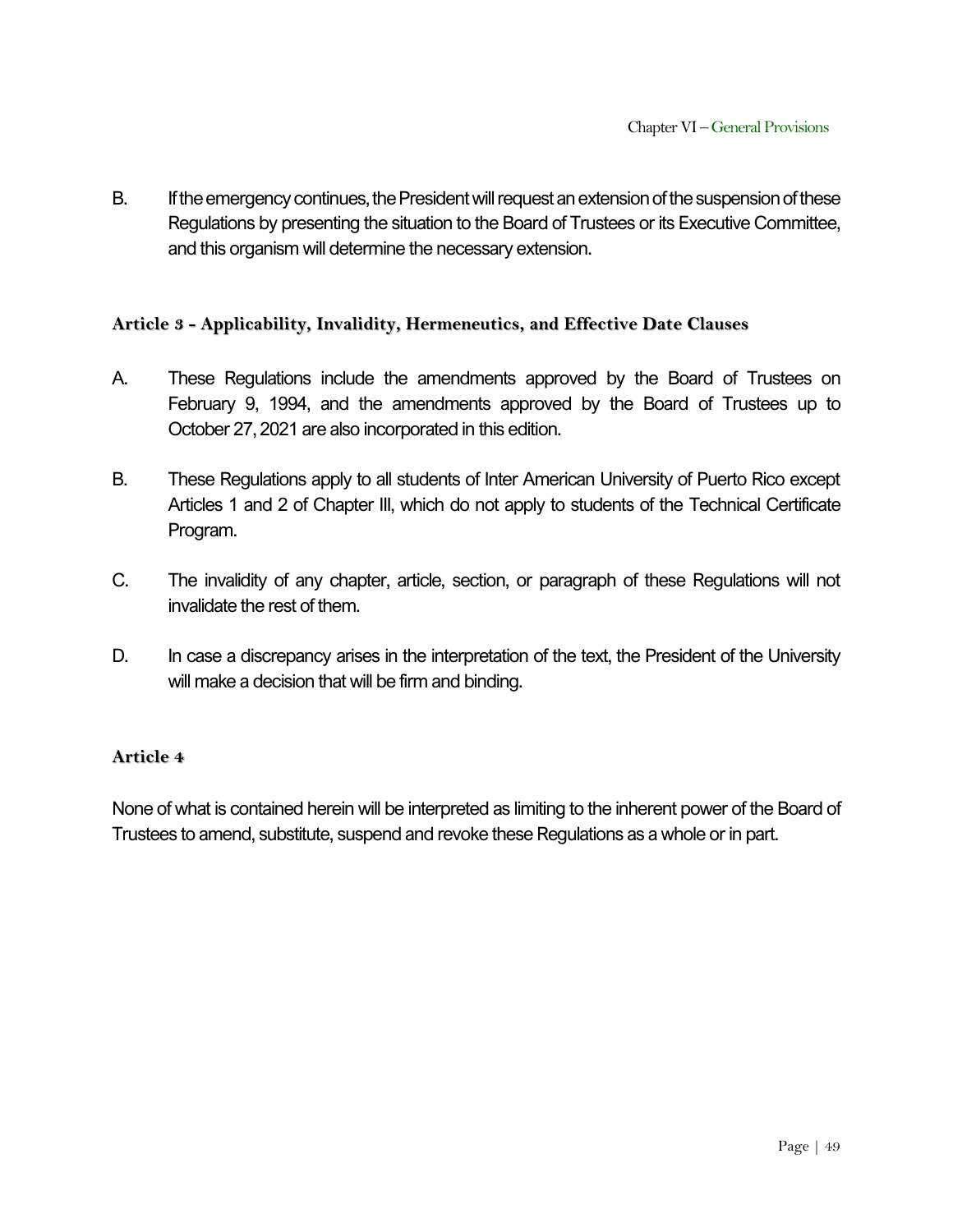## **CHAPTERVII**

General Definitions

The pronouns referring to officers and other persons are used in masculine (he, his and him), and refer to both genders. Except when the opposite is indicated, the following definitions apply to these Regulations.

- 1. **Official Activity of the University:** Any act sponsored by the University inside or outside of its physical facilities.
- 2. **Co-Curricular Activity:** Activity that complements the academic program of the student with the purpose of contributing to his integral development.
- 3. **Classes:** These refer to a group of students at the undergraduate level according to the total of credits passed, as follows: freshman (1 to 29), sophomore (30 to 59), junior (60 to 89), senior (90 or more).
- 4. **University Community:** Students, faculty and administration members.
- 5. **Dean of Student Affairs:** This refers to the highest ranked officerin charge of student affairs and services in the unit.
- 6. **Chief Executive Officer of the Unit:** The person with the maximum administrative authority of the academic unit.
- 7. **Academic Exercise:** All activities that students officially enrolled in a course or program must carry out to fulfill their evaluation requirements. These activities must be described or indicated in the course syllabus or in the General Catalog or the Graduate Catalog of the Institution.
- 8. **Student:** Any person officially enrolled in the University in courses that are part of academic programs.
- 9. **Administration Member:** As defined in the Handbook of Norms for Non-Teaching Personnel.
- 10. **Faculty Member:** Person who has either a full time or part time teaching position in any academic unit.
- 11. **Academic Unit:** All operational units of Inter American University of Puerto Rico Inc., which offer academic programs.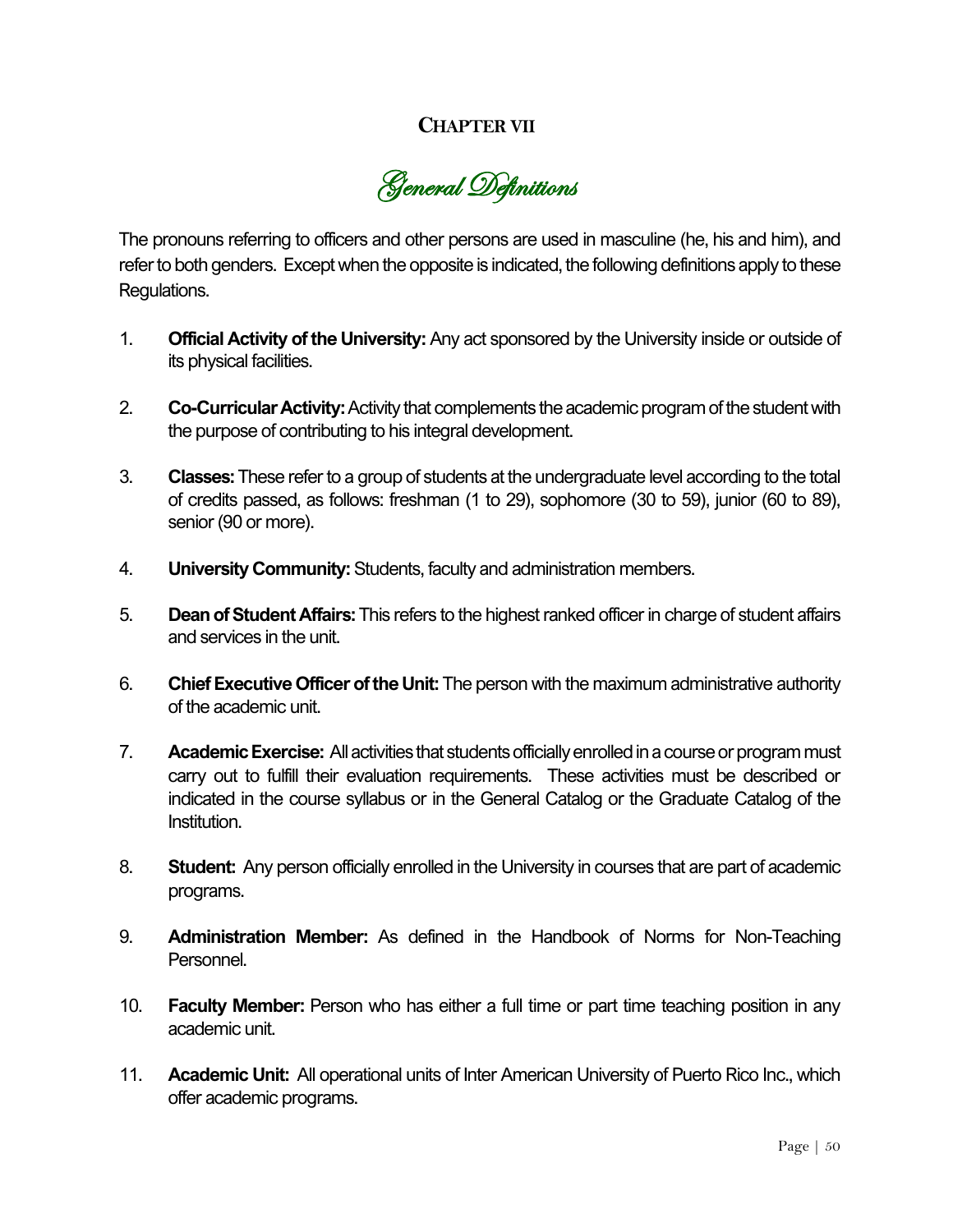# **APPENDIXES**

In the appendixes that follow there is information about the goals of the University and about the policies that are most directly related to students. The documents dealing with the norms and policies mentioned are available in the Information Access Centers, the Office of the Dean of Student Affairs of the academic units and on the University Web page *(https//www.inter.edu).*

In Chapter II, Article 2 (C) of the General Student Regulations it is established that "If the complaint is related to alcohol or drug use, sexual harassment, discrimination because of race, color, age, gender, sexual preference, religion, nationality, marital status, physical appearance, political affiliation, physical handicap, origin, or social condition, it will be attended to and processed according to the stipulations of the regulations, guidelines and the provisions of laws applicable to these matters.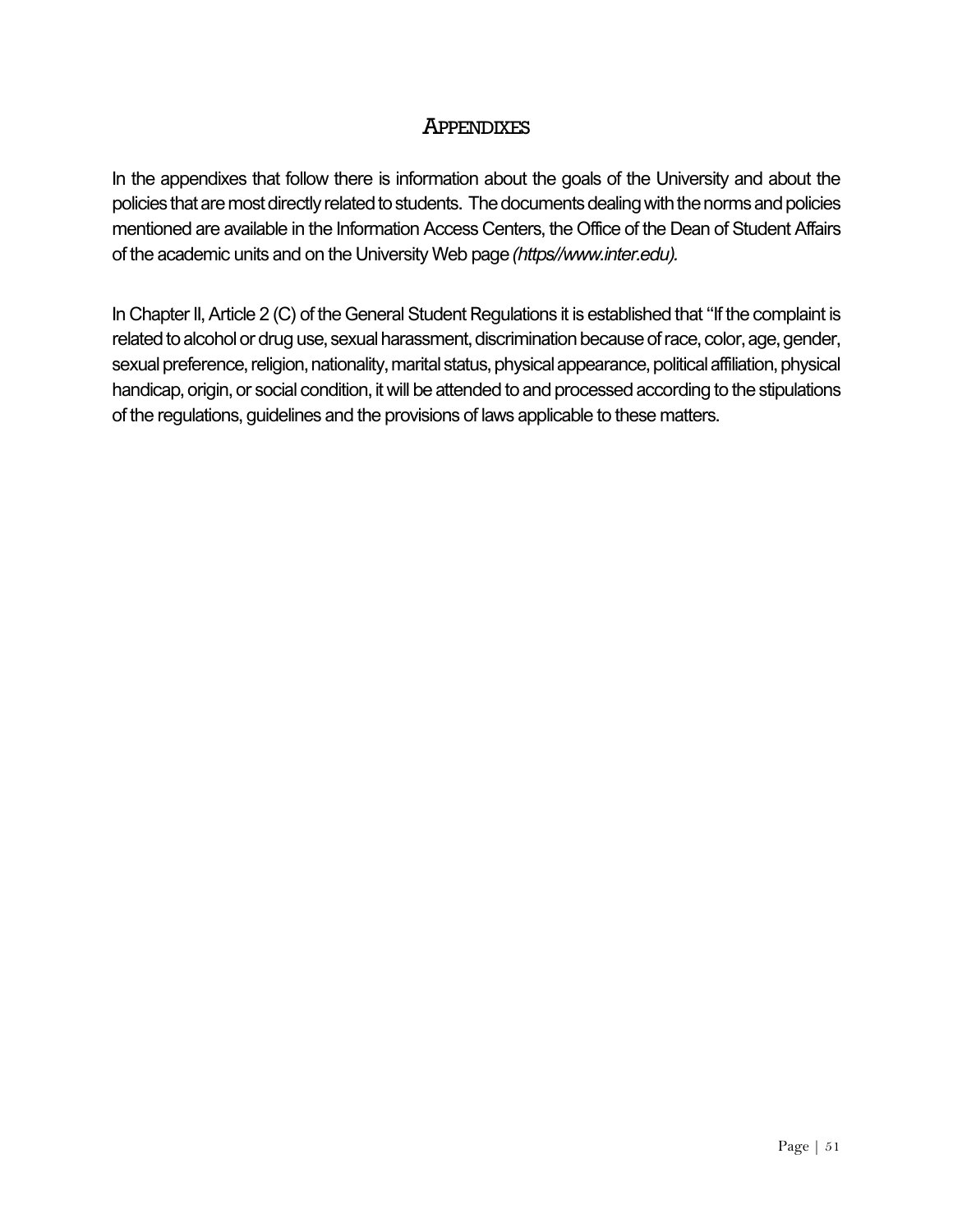# APPENDIX A

Goals of Inter American University of Puerto Rico

- 1. To promote, in the university community, an environment oriented towards a culture of peace, based on ethical, democratic and institutional Christian-ecumenical values, directed to the integral development of the student.
- 2. To promote an integral education that leads to the formation of an educated person, wellversed in the different fields of the human knowledge, by means of the development of the capacity for critical thinking, the adequate use of the communication skills in Spanish and English, ethical and civic responsibility, environmental awareness, skills of social integration, and the knowledge of science, the arts and religious education within a Christian-ecumenical context.
- 3. To respond to the needs of the student population and society by offering a variety of both inperson and distance learning programs, within and outside Puerto Rico, at the different educational levels.
- 4. To foment academic excellence by means of the continuous development of the teaching staff in the mastery of their discipline, as well as in the application of techniques, modalities and teaching methods, in harmony with the nature of the student population.
- 5. To foment the development of knowledge through research and creative activities in the academic community.
- 6. To promote efficiency and effectiveness in the teaching, administrative and student processes and services, in harmony with the provisions in the applicable laws and regulations, as well as in the standards of the accrediting agencies.
- 7. To cultivate leadership of the university community so that it may contribute to social and cultural enrichment of our country and to its economic development, by means of participation in communitarian, business and professional projects.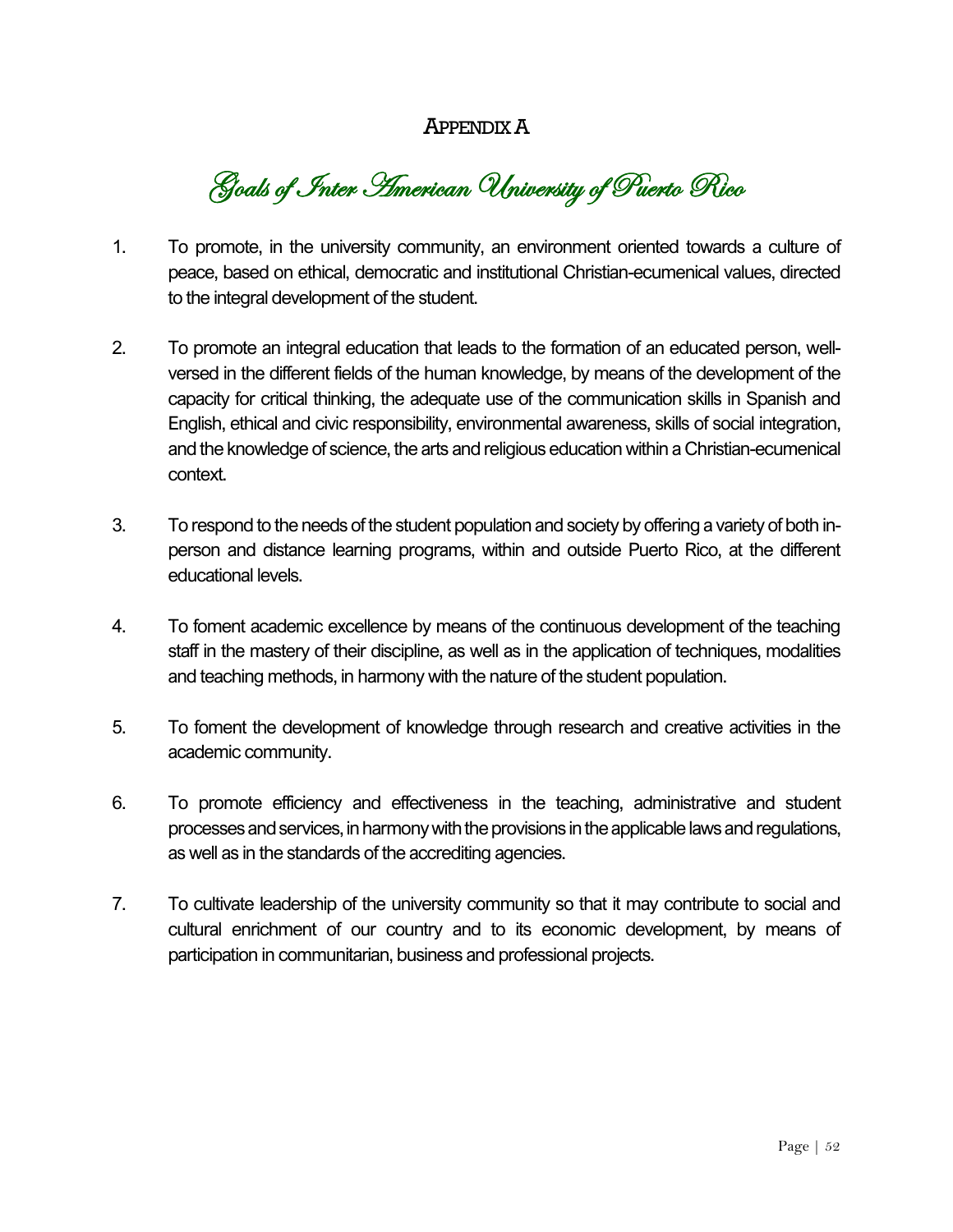## APPENDIX B

Other Normative Documents that Concern Students, Available on the University Website

- 1. A-IRB-013-2000R **Policy and Norms on the Protection of the Rights of the Human Subjects that Participate in Research Projects**. Its purpose is to assure that all research projects are conducted in an ethical way and that the University complies with the regulations and standards established by the federal and state agencies for the protection of human rights.
- 2. A-0104-008 **Norms on the Discontinuation of Academic Programs**. It explains the procedure to follow in case the offering of an academic program is discontinued. It describes the attention that should be given to the parties affected by this decision.
- 3. A-0416-055 **Norms of Satisfactory Academic Progress for Academic Programs at the Undergraduate Level.** It establishes the evaluation criteria to determine satisfactory academic progress of the student at the undergraduate level and describes the measures that will be taken in case a student does not fulfill this requirement. This document is in agreement with the eligibility requirements to participate in federal, state and institutional financial aid
- 4. A-0604-015R **Norms for the Creation and Development of Technical Certificate Programs, and Norms of their Satisfactory Academic Progress**. It establishes the norms for the development and implementation of pre-university certificate programs in addition, it describes the criteria of academic evaluation to determine students' progress and the measures that will be taken in case they do not fulfill this requirement. This document is in agreement with the eligibility requirements to participate in federal, state and institutional financial aid.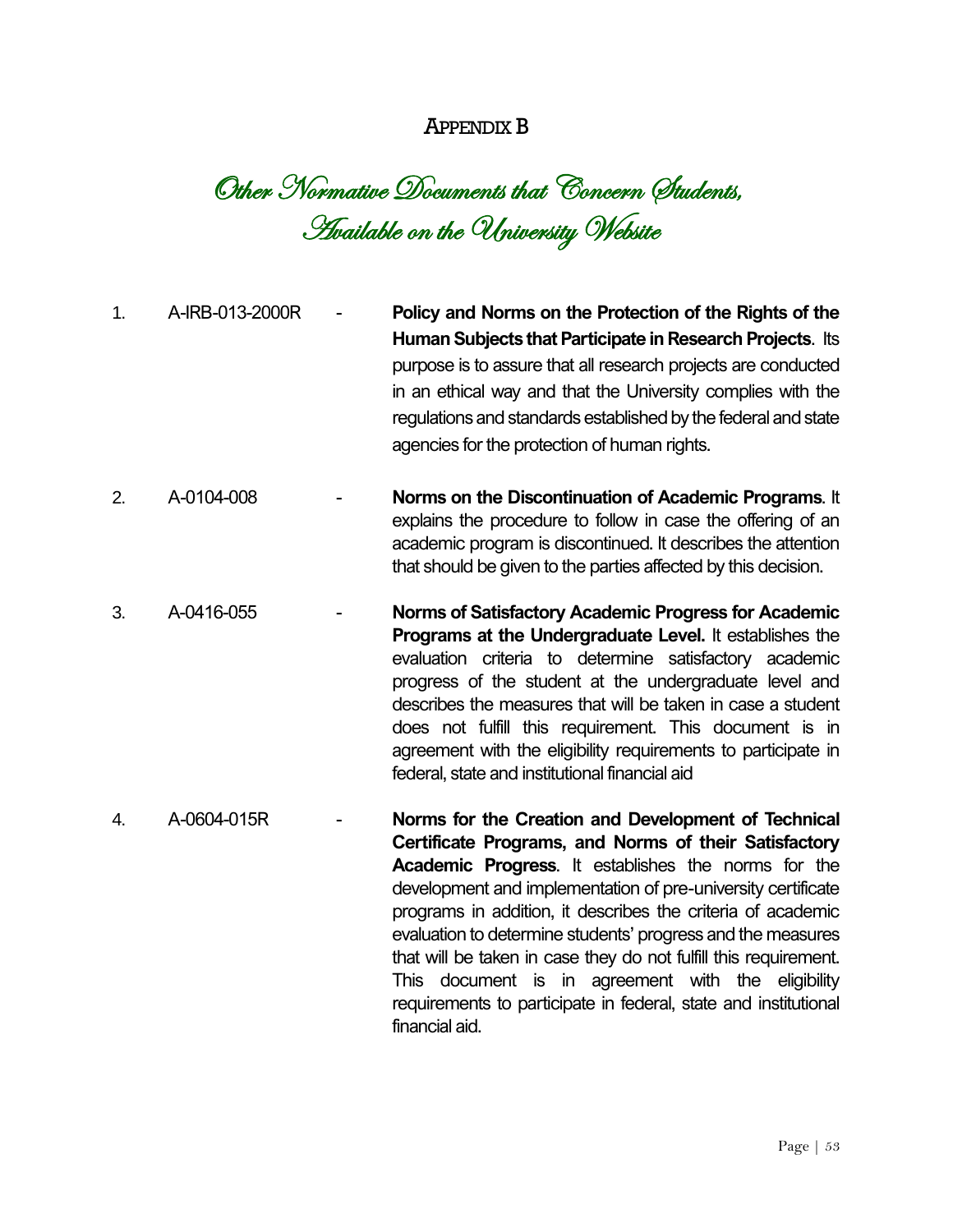5. E-0208-001 - **Protocol for the Administration of Situations of Domestic Violence that Affect Students**. It provides uniformity to the measures and procedure to follow when a student of the University is a victim of domestic violence. 6. E-0417-006 - **Normative Document Regulations for Student Athletes.** It brings together the policies, norms and processes that apply to student athletes of the University. It establishes the behavior required of them and assures the due process in the solution of complaints and allegations related to their behavior. 7. E-0809-002R - **Inter American University of Puerto Rico's Regulations on the Directory of Students and Alumni.** The purpose of this normative document is to guarantee the right of the University's students and alumni to review their records, request amendments to their academic records, and prevent the disclosure of information to third parties without consent. 8. E-1213-005 - **Guides, Norms and Procedures for Attending to Student Requests for Reasonable Accommodation.** The intention of this document is to help university administrators to comply with the applicable laws by means of the establishment of a procedure to take care of requests for reasonable accommodation. 9. F-1006-011R - **Inter American University's Regulations for Access, Traffic, and Vehicle Parking**. The purpose of these regulations is to establish and standardize the rules that govern access, traffic and vehicle parking at the University. 10. F-0610-021R - **Guides and Rules for Safetyin the University System**. The purpose of these regulations, aligned to the University's educational mission, is to establish the institutional security

policy.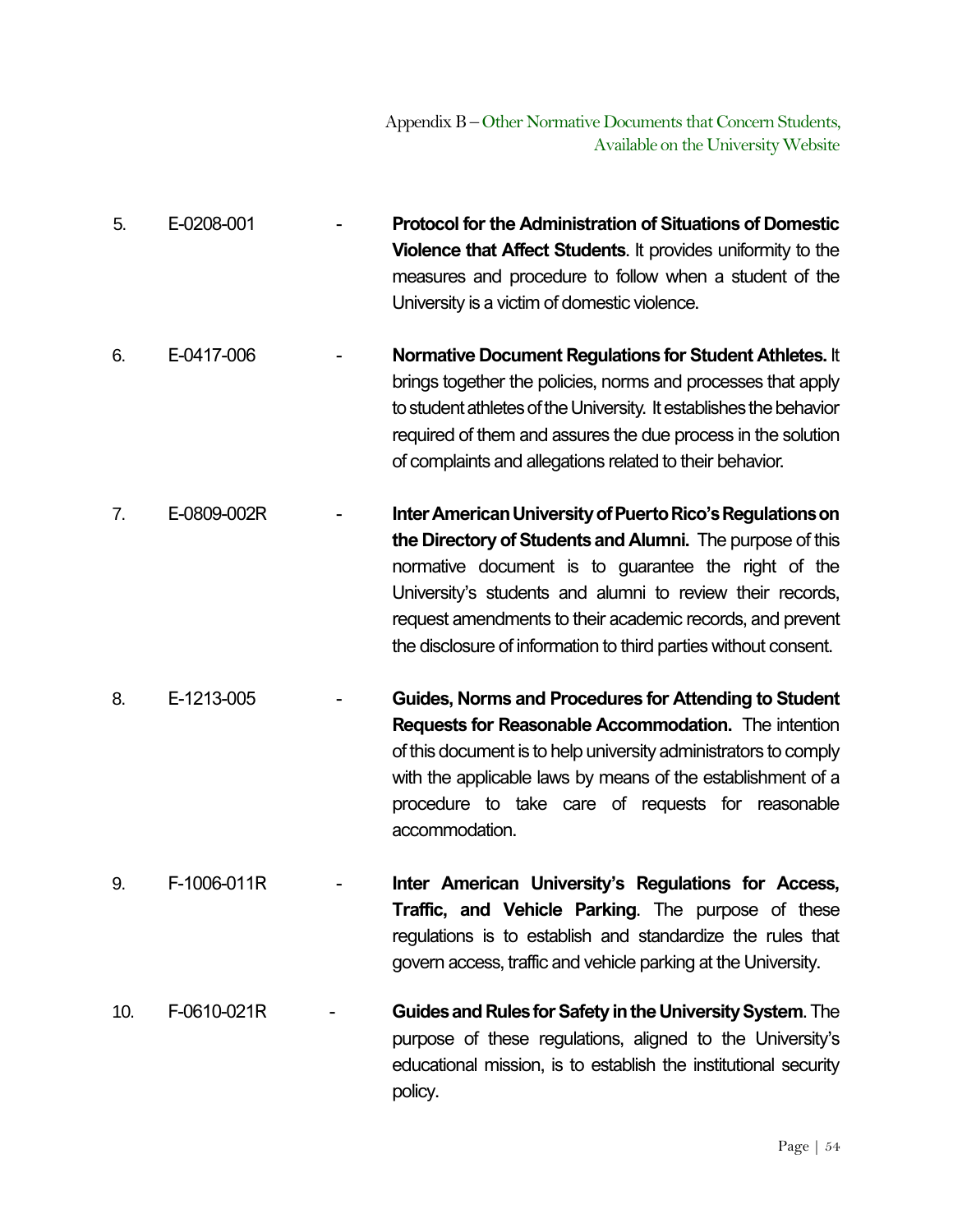- 11. G-0216-043 **Norms and Procedures for resolving alleged violations of Title IX.** The purpose of this normative document is to establish the University's norms and procedures for reporting and resolving cases of alleged violations of Title IX. These norms and procedures will promote the best interests of the University and help protect the reputation, integrity, rights and well-being of the university community.
- 12. G-0306-022 **Policy against Sexual Harassment in the Workplace and in Academia.** This it is a document of institutional policy approved by the Board of Trustees. It establishes the conceptual bases and the procedures to deal with complaints of sexual harassment.
- 13. G-0306-023 **Internal Regulations for dealing with complaints of sexual harassment in the workplace and in academia**. This document has the intention of establishing the norms and procedures of the university for informing and dealing with cases of sexual harassment. It describes the process to make a complaint, the nature of the investigation and applicable disciplinary sanctions.
- 14. G-0618-045 **- Norms to RegulateSmoking at Inter American University of Puerto Rico.** This document regulates, defines and establishes the smoking and non-smoking areas in the University's facilities and establishes sanctions for violations of the norms.
- 15. G-0610-034 **Guides and Norms on Copyright Rules the University**. These guides are established to guarantee the rights and responsibilities that the members of the university community have with respect to intellectual property and copyright laws.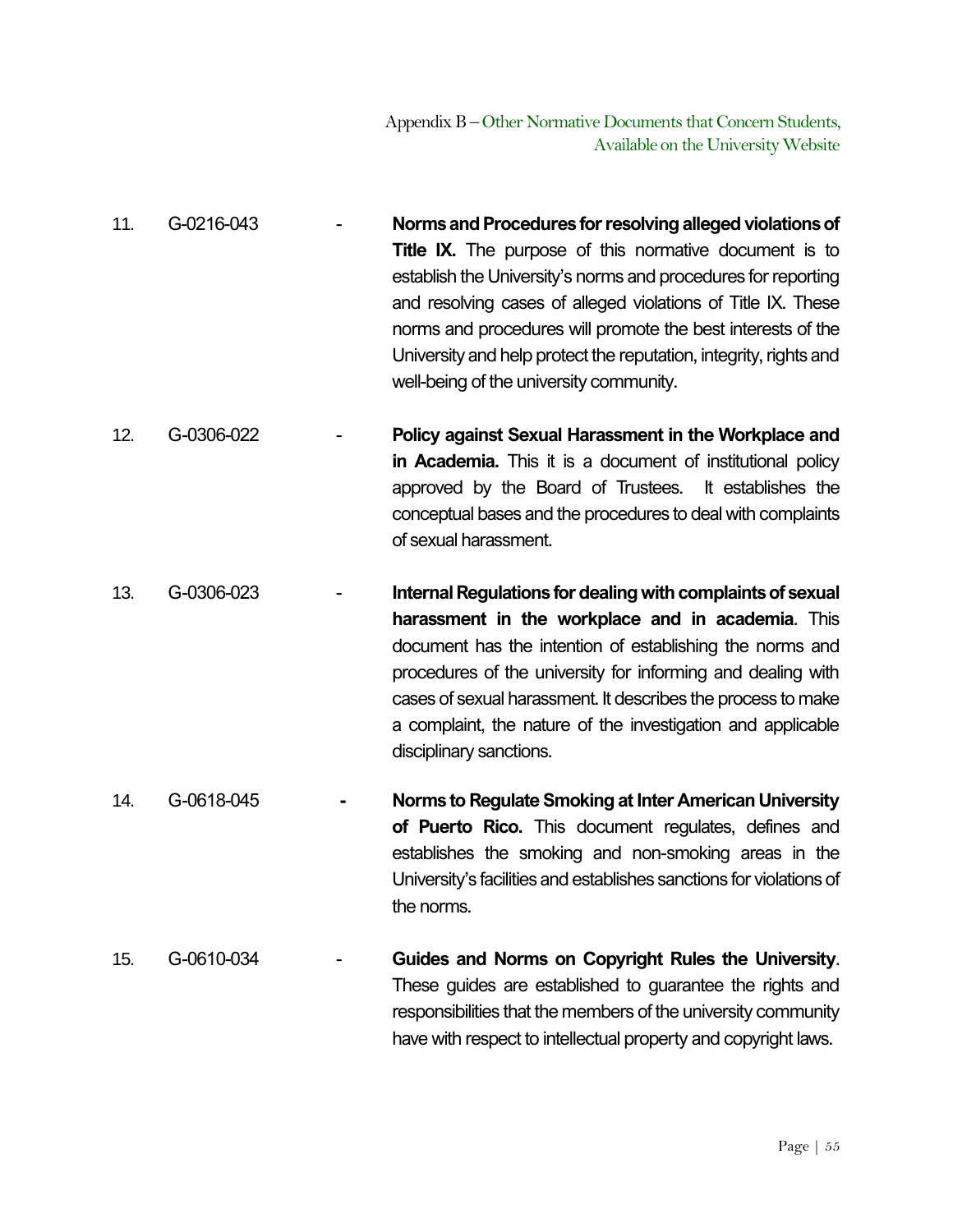- 16. G-0807-028R **Internal Regulations to Deal with Complaints on the Use and Abuse of Drugs and Alcohol on the Property of Inter American University of Puerto Rico.** It puts into practice the commitment of the University to maintain an environment of study and work, free from drugs, alcohol, and controlled substances. It establishes procedures and sanctions for cases of infraction to the Regulations.
- 17. I-0410-011R **Guides and Norms for Appropriate Use of Information Technology, the Computerized Information Systems and Telecommunications**. This document foments the ethical, legal and responsible use of technology by the University community.
- 18. I-0611-014 **Norms and Proceduresfor the Use and Administration de Social Networks**. This document has the purpose of establishing norms that limit the use and administration of social networks through the University Network for academic purposes and other legitimate uses on the part of the student organizations or other organizations authorized by the University.
- 19. R-0809-004 **Norms for the Use of the Chapels**. These Regulations were approved by the Board of Trustees. They regulate the use of the religious centers and the activities to be conducted in them.
- 20. Technical Certificate Program Catalog

It describes general information about the university and the technical certificate programs. It includes the policy for the offering of these programs, provides information regarding student services and the description of each study program at the post-secondary, certificate level.